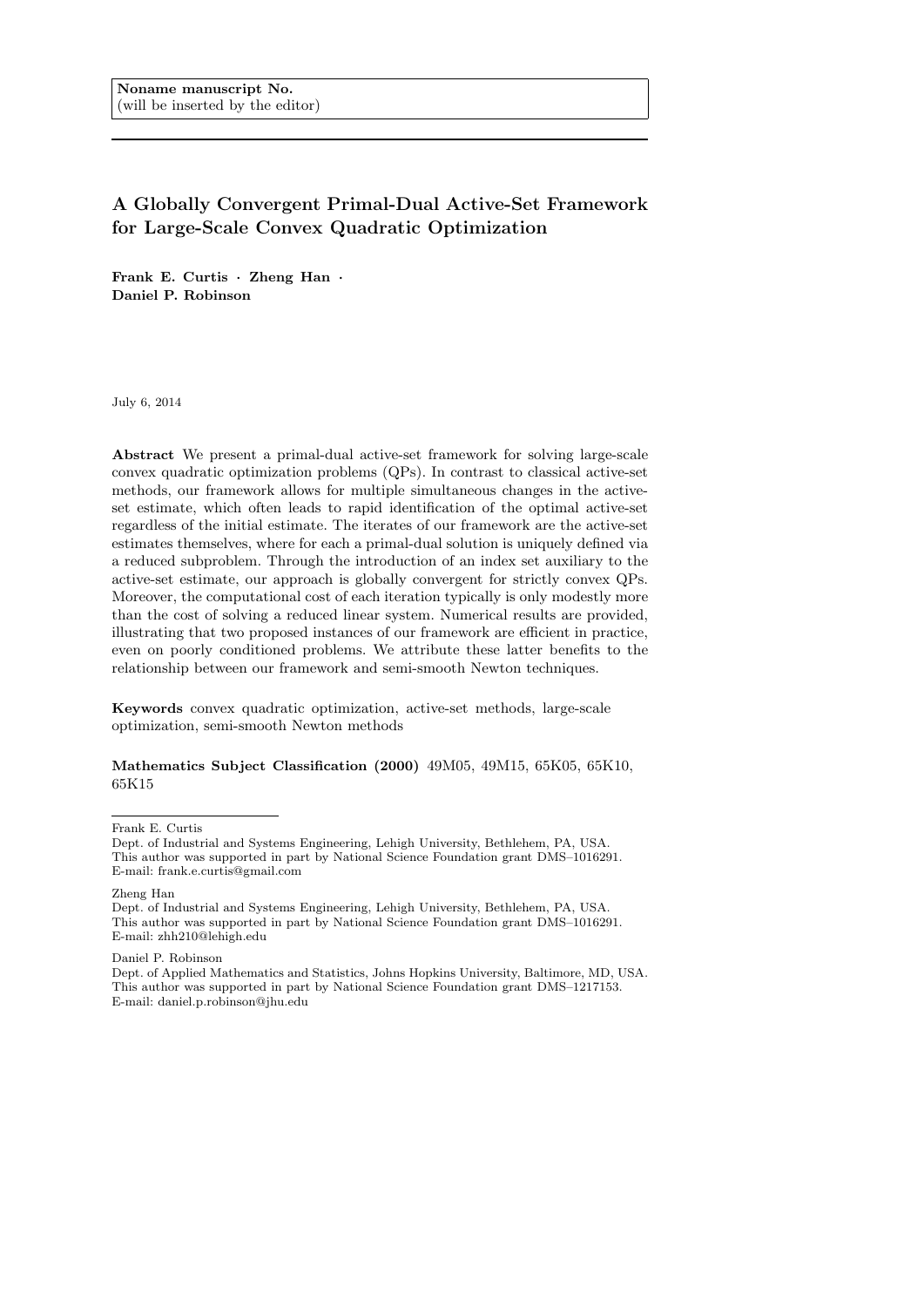## 1 Introduction

In this paper, we introduce a primal-dual active-set framework for solving strictly convex quadratic optimization problems (QPs). The importance of having efficient algorithms for solving such problems is paramount as practitioners often seek the solution of a single quadratic optimization problem [29] or the solutions of a sequence of QPs as a means for solving nonlinear problems. This latter situation occurs, e.g., in the contexts of augmented Lagrangian (AL) [4,8] and sequential quadratic optimization (SQO) methods [14, 17–20, 31] for solving nonlinear optimization problems. Specific application areas requiring the solution of large-scale convex QPs include bound-constrained linear least-squares estimation problems [37], the solution of partial differential equations over obstacles [7], the journal bearing problem [10], model predictive control problems [2, 3, 25], and the smooth primal support vector machine problem [36].

Two popular classes of algorithms for solving convex QPs are interior-point and active-set methods. Motivated by our interests in AL and SQO methods for solving nonlinear optimization problems, we focus on methods in the latter class due to their abilities to exploit good starting points and to compute accurate solutions despite ill-conditioning and/or degeneracy. The main disadvantage of previously proposed active-set methods is their potentially high computational costs vis- $\grave{a}$ vis that of interior-point methods, which is precisely the disadvantage that the framework in this paper is designed to overcome.

The goal of an active-set method is to identify an optimal active-set, which in our formulation refers to variables that are equal to either their lower or upper bounds at the optimal solution. Classical active-set methods [6, 15, 21] maintain a so-called working-set as an estimate of an optimal active-set. (Roughly speaking, a working-set is an estimate of a subset of the optimal active-set, chosen so that an associated basis matrix is nonsingular.) The iterates are forced to remain primal (or dual) feasible, and during each iteration a single index is added to, or removed from, the working-set. Provided that cycling is prevented at degenerate points, global convergence of these methods is guaranteed by monotonically decreasing (increasing) the value of the primal (dual) objective function. However, this incremental process of one-by-one changes in the working-set is the main contributing factor in the potentially high computational costs that prevent classical active-set methods from being effective general-purpose solvers for large-scale problems.

The purpose of this paper is to present, analyze, and provide numerical results for a primal-dual active-set framework for solving large-scale convex QPs. Like all active-set methods, our framework can take advantage of good initial estimates of the optimal active-set. However, unlike classical active-set methods, our strategy allows for rapid adaptation of the active-set estimate. The framework is based on the primal-dual active-set strategy described by Hinterm¨uller, Ito, and Kunisch in [25]; see also [1] for a similar method proposed for solving linear complementarity problems. The key difference between our framework and the algorithm in [25], however, is that we introduce a set, auxiliary to the active-set estimate, to house the indices of variables whose bounds are to be enforced explicitly during a given iteration. By moving indices into this auxiliary set, our active-set estimates need only form subsets of the optimal active-set in order to produce the optimal solution. Indeed, by carefully manipulating this set, our method is globally convergent for QPs with equality and inequality constraints and with any strictly convex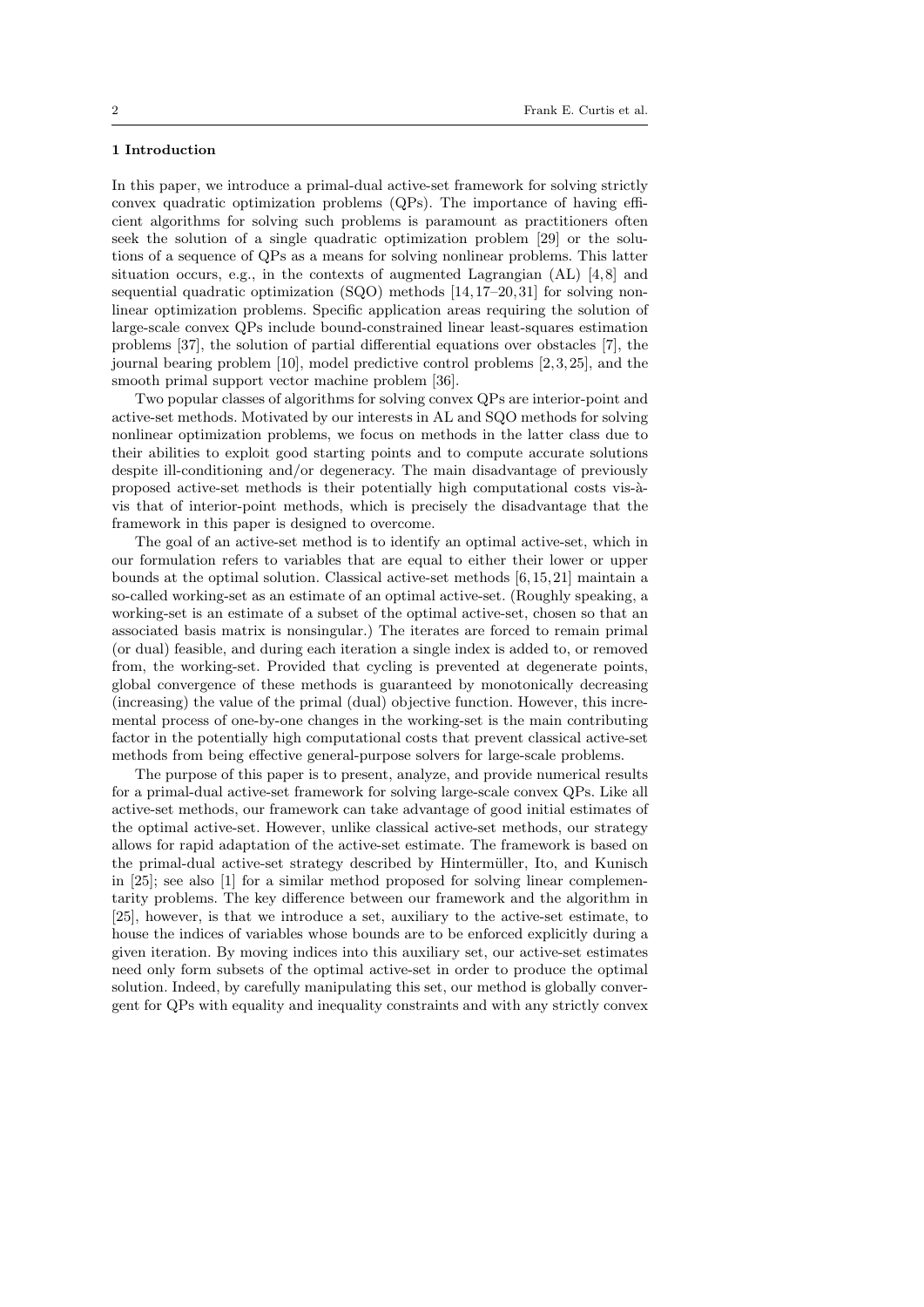quadratic objective function. This is in contrast to the method proposed in [25], which is proved to be globally convergent only for bound-constrained problems with certain types of quadratic objectives, and which has been shown to cycle on other convex QPs; e.g., see [13] and Example 1 in §3.1. We refer the reader to [2, 3, 5, 26, 28, 32] for other algorithms that allow for rapid evolution of the active set estimate, but note that they are not guaranteed to converge on all strictly convex QPs. Overall, our idea of employing an auxiliary set represents a straightforward enhancement of the methodology in [25]. However, our enhancement is novel and allows for global convergence guarantees on a much broader class of problems, while maintaining the impressive practical behavior of the algorithm in [25].

We propose two specific instances of our framework that possess these global convergence guarantees. However, perhaps more important than these guarantees is that, in our experience, our techniques often leave the auxiliary set empty. This is advantageous as in such cases our instances reduce to the algorithm in [25], which is extremely efficient when it does converge. (In particular, when our auxiliary set is empty, the cost of each iteration is the same as that in [25], i.e., that of solving a reduced linear system.) However, even for large and poorly conditioned problems—e.g., with up to  $10^4$  variables and objective functions whose Hessian matrices have condition number up to  $10^6$ —we typically find that the auxiliary set needs only to include very few indices relative to  $n$ . In such cases, the resulting reduced subproblems can be solved via the enumeration of all potential active-sets or via a classical active-set method, where in the latter case the cost may only amount to a linear system solve and a few updates to the corresponding matrix factorization. Overall, our numerical experiments illustrate that the goals of our globalization mechanism (i.e., the introduction of our auxiliary set) are met in practice: the set remains small to maintain low computational costs, and it only increases in size to avoid the cycling that may occur in the algorithm from [25] when applied to solve certain convex QPs. Due to our theoretical convergence guarantees and encouraging numerical results, we believe that our framework is a promising active-set approach for solving large-scale convex QPs.

We remark that the convergence guarantees for our framework are ensured without resorting to globalization strategies typical in constrained optimization, such as an objective-function-based merit function or filter, which typically impose the use of line searches to obtain solution estimates that are acceptable according to these mechanisms. Instead, global convergence in the framework that we present is based on monotonic increases in the size of our auxiliary set, or on monotonic decreases in the optimality error (guided by manipulations of the auxiliary set). Overall, one may summarize that global convergence of primal active set algorithms [31] is guaranteed by monotonic decreases of the primal objective function, global convergence of dual active set algorithms [23, 24] is guaranteed by monotonic increases of the dual objective function, and global convergence of our primal-dual framework is guaranteed by monotonicity properties ensured by the incorporation of our auxiliary set. In fact, all of these types of methods converge in a finite number of iterations due to these monotonicity properties. It should be noted that, in the worst case, our auxiliary set could grow to include the indices of all of the primal variables. However, in the experiments summarized in this paper, it is seen that in many cases the auxiliary set remains small or even empty. Thus, we have observed that our framework is particularly efficient when there are a relatively large number of variables not at their bounds at the optimal solution.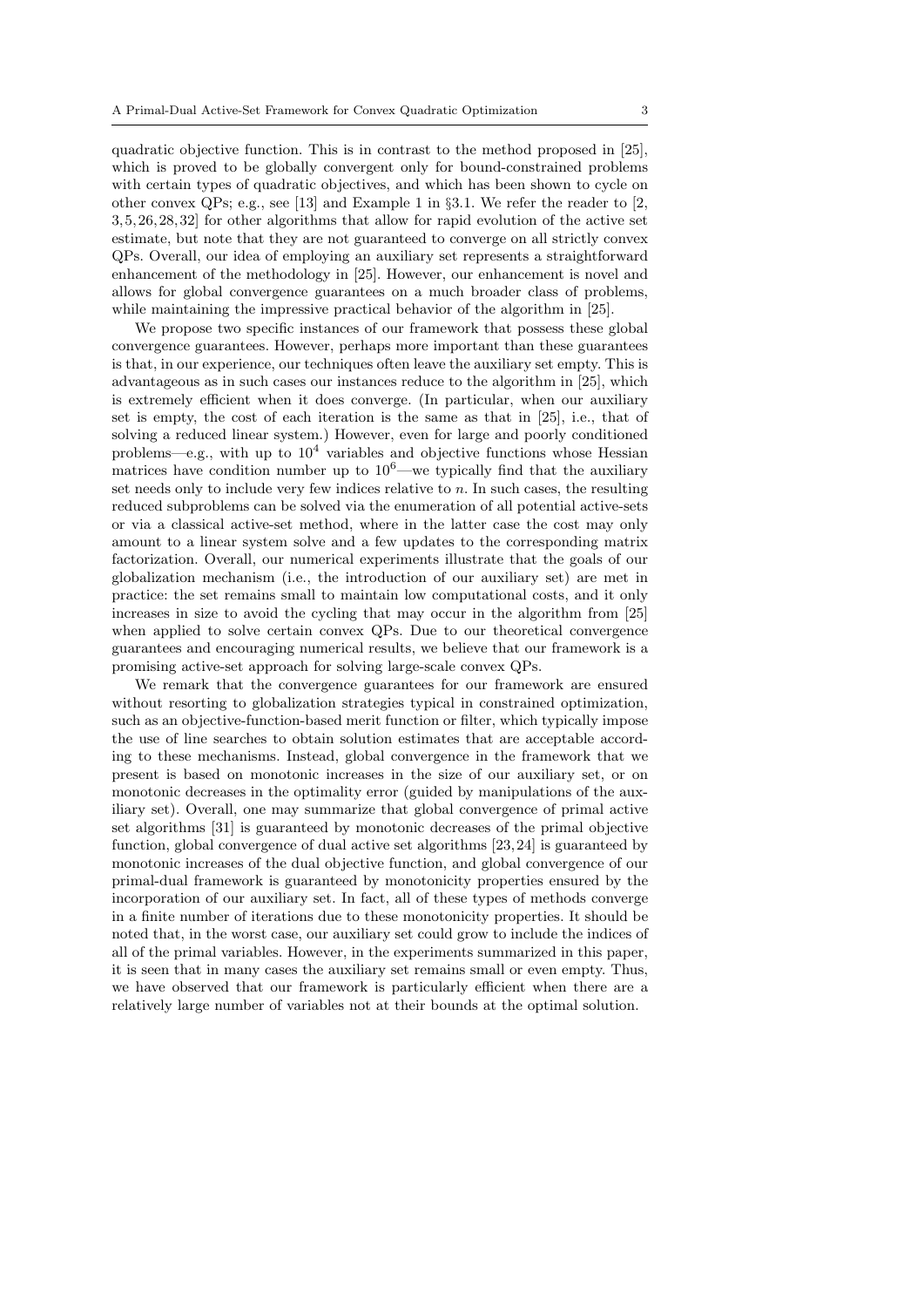We also briefly remark that other alternatives for solving large-scale QPs are projected gradient methods, which typically execute line searches to ensure monotonicity in an objective. Approaches of this type—especially those that involve iterative subspace minimization phases—have proved to be effective for such problems, provided they are not too ill-conditioned  $[11, 27, 30, 33]$ . See the end of  $\S 2$  for further comparisons with other related approaches.

The paper is organized as follows. In §2, we describe our framework and prove a generic global convergence theorem; in particular, we prove a result stating that our framework is globally convergent when employed to solve both bound-constrained and generally-constrained strictly convex QPs. In §3, we discuss two instances of the framework and their relationship to the method in [25]. In §4, we describe the details of our implementation and then present numerical experiments in §5. These experiments illustrate that an implementation of our framework is efficient when employed to solve bound-constrained and generally-constrained strictly convex QPs, at least those with many degrees of freedom relative to n. Finally, in §6 we summarize our findings and comment on additional advantages of our framework, such as the potential incorporation of inexact reduced subproblem solves.

Notation. We use subscripts to denote (subsets of) elements of a vector or matrix; e.g., with  $x_S$  we denote the vector composed of the elements in the vector x corresponding to those indices in the ordered set S, and with  $H_{S_1,S_2}$  we denote the matrix composed of the elements in the matrix  $H$  corresponding to those row and column indices in the ordered sets  $S_1$  and  $S_2$ , respectively. A common exception occurs when we refer to (subsets of) elements of a vector with an additional subscript, such as  $x_*$ . In such cases, we denote (subsets of) elements after appending brackets, such as in  $[x_*]_{\mathcal{S}}$ .

#### 2 Algorithmic Framework

In this section, we motivate, describe, and prove a global convergence result for our framework. The problem we consider is the strictly convex QP

$$
\begin{array}{ll}\text{minimize} & c^T x + \frac{1}{2} x^T H x\\ \text{subject to} & Ax = b, \ \ell \le x \le u,\end{array} \tag{1}
$$

where  $c \in \mathbb{R}^n$ ,  $H \in \mathbb{R}^{n \times n}$  is symmetric and positive definite,  $A \in \mathbb{R}^{m \times n}$  with  $m \leq n, b \in \mathbb{R}^m$ , and  $\{\ell, u\} \subset \mathbb{R}^n$  (i.e., the set of *n*-dimensional extended real numbers, which includes infinite values). We assume  $\ell < u$  and that A has full row-rank, all of which can be guaranteed by preprocessing the data and removing fixed variables. If (1) is feasible, then the unique solution  $x_*$  is the point at which there exist Lagrange multipliers  $(y_*, z_*^{\ell}, z_*^u)$  such that  $(x_*, y_*, z_*^{\ell}, z_*^u)$  satisfies the Karush-Kuhn-Tucker (KKT) conditions for (1), which is to say that

$$
0 = \text{KKT}(x, y, z^{\ell}, z^u) := \left\| \begin{pmatrix} Hx + c - A^T y - z^{\ell} + z^u \\ Ax - b \\ \min\{x - \ell, z^{\ell}\} \\ \min\{u - x, z^u\} \end{pmatrix} \right\|. \tag{2}
$$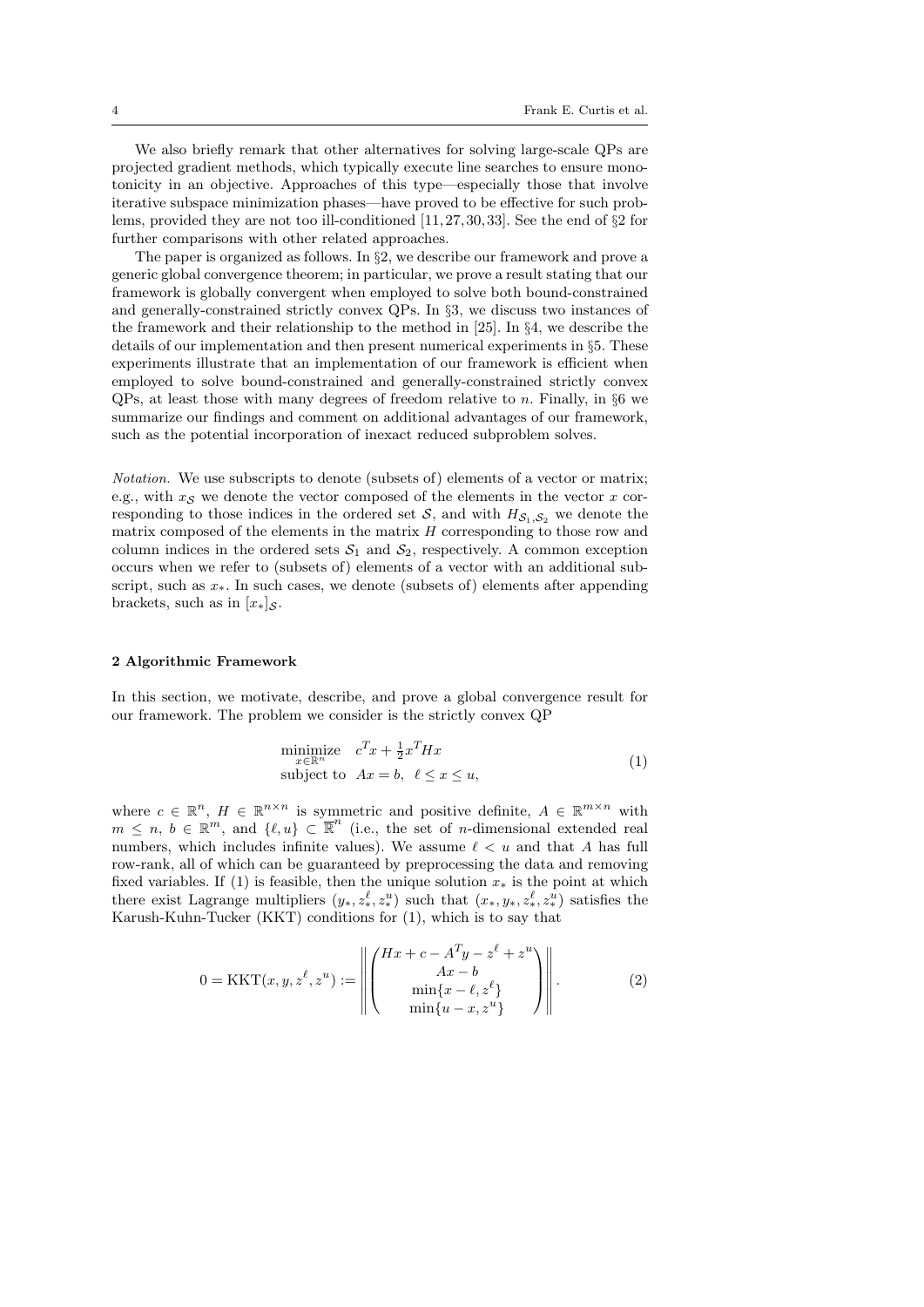(The norm used in the definition of the function KKT can be any vector norm on  $\mathbb{R}^n$ ; our only requirement is that the same norm is used in the definition of the residual function  $r$  defined in equation  $(8)$  later on.) On the other hand, if problem (1) is infeasible, then this can be detected by solving a traditional "Phase 1" linear optimization problem (LP) to find a point that minimizes violations of the constraints; see, e.g., [16]. For simplicity in the remainder of our algorithmic development and analysis, we ignore the possibility of having an infeasible instance of problem (1), but note that we have implemented such an infeasibility detection strategy in our implementation described in §4.

Let the sets of variable and equality constraint indices, respectively, be

$$
\mathcal{N} := \{1, \ldots, n\} \text{ and } \mathcal{M} := \{1, \ldots, m\}.
$$

We associate with the point  $x_*$  the mutually exclusive and exhaustive subsets

$$
\mathcal{A}_{*}^{\ell} := \{i \in \mathcal{N} : [x_{*}]_{i} = \ell_{i}\},
$$
  

$$
\mathcal{A}_{*}^{u} := \{i \in \mathcal{N} : [x_{*}]_{i} = u_{i}\},
$$
  
and 
$$
\mathcal{I}_{*} := \{i \in \mathcal{N} : \ell_{i} < [x_{*}]_{i} < u_{i}\},
$$

representing the subsets of indices corresponding to the lower-active, upper-active, and inactive optimal primal variables, respectively.

The iterates of our framework constitute a sequence of index sets given as  $\{(\mathcal{A}_k^{\ell}, \mathcal{A}_k^u, \mathcal{I}_k, \mathcal{U}_k)\}_{k \geq 0}$ , where for each  $k \geq 0$  the sets  $\mathcal{A}_k^{\ell}, \mathcal{A}_k^u, \mathcal{I}_k$ , and  $\mathcal{U}_k$  are mutually exclusive and exhaustive subsets representing a partition of the set of primal variable indices  $N$ . Our use of index sets as iterates makes our approach differ from many algorithms whose iterates are the primal-dual variables themselves, but we make this choice as, in our framework, values of the primal-dual variables are uniquely determined by the index sets. The first three components of each iterate, namely  $\mathcal{A}_k^{\ell}$ ,  $\mathcal{A}_k^u$ , and  $\mathcal{I}_k$ , are commonly defined in active-set methods and represent estimates of  $\mathcal{A}_{*}^{\ell}, \mathcal{A}_{*}^{u}$ , and  $\mathcal{I}_{*}$ , respectively. On the other hand, the auxiliary set  $\mathcal{U}_k$  (also referred to as the uncertain set) contains the indices of variables whose bounds will be enforced explicitly when the corresponding primal-dual solution is computed. As illustrated by Theorem 1 (on page 7) and the results in §3, our use of  $\mathcal{U}_k$  allows for global convergence guarantees for our framework, while the numerical results in §5 illustrate that these guarantees are typically attained at modest extra computational cost (as compared to the costs when  $\mathcal{U}_k$  is empty).

If equality constraints are present (i.e., if  $m \neq 0$ ), then precautions should be taken to ensure that each iteration of our method is well-defined. Specifically, each iteration of our framework requires that we have a feasible partition, i.e., a partition  $(\mathcal{A}^{\ell}, \mathcal{A}^u, \mathcal{I}, \mathcal{U})$  such that there exists  $(x_{\mathcal{I}}, x_{\mathcal{U}})$  satisfying

$$
A_{\mathcal{M},\mathcal{I}} x_{\mathcal{I}} + A_{\mathcal{M},\mathcal{U}} x_{\mathcal{U}} = b - A_{\mathcal{M},\mathcal{A}} e^{\ell} A_{\ell} - A_{\mathcal{M},\mathcal{A}} u u_{\mathcal{A}} u \quad \text{and} \quad \ell_{\mathcal{U}} \leq x_{\mathcal{U}} \leq u_{\mathcal{U}}. \tag{3}
$$

Algorithm 1, below, is employed at the beginning of each iteration of our framework in order to transform a given iterate  $(\mathcal{A}_k^{\ell}, \mathcal{A}_k^u, \mathcal{I}_k, \mathcal{U}_k)$  into a feasible partition. (We drop the iteration number subscript in the algorithm as it is inconsequential in this subroutine. Moreover, at this point we do not provide specific strategies for choosing the sets  $\mathcal{S}^{\ell}, \mathcal{S}^{u}, \mathcal{S}^{\mathcal{I}},$  and  $\mathcal{S}^{\mathcal{U}}$  in Algorithm 1; we leave such details until §4 where the approach employed in our implementation is described.) Note that if  $m = 0$ , then (3) reduces to  $\ell \leq x \leq u \leq u$ . In such cases, preprocessing the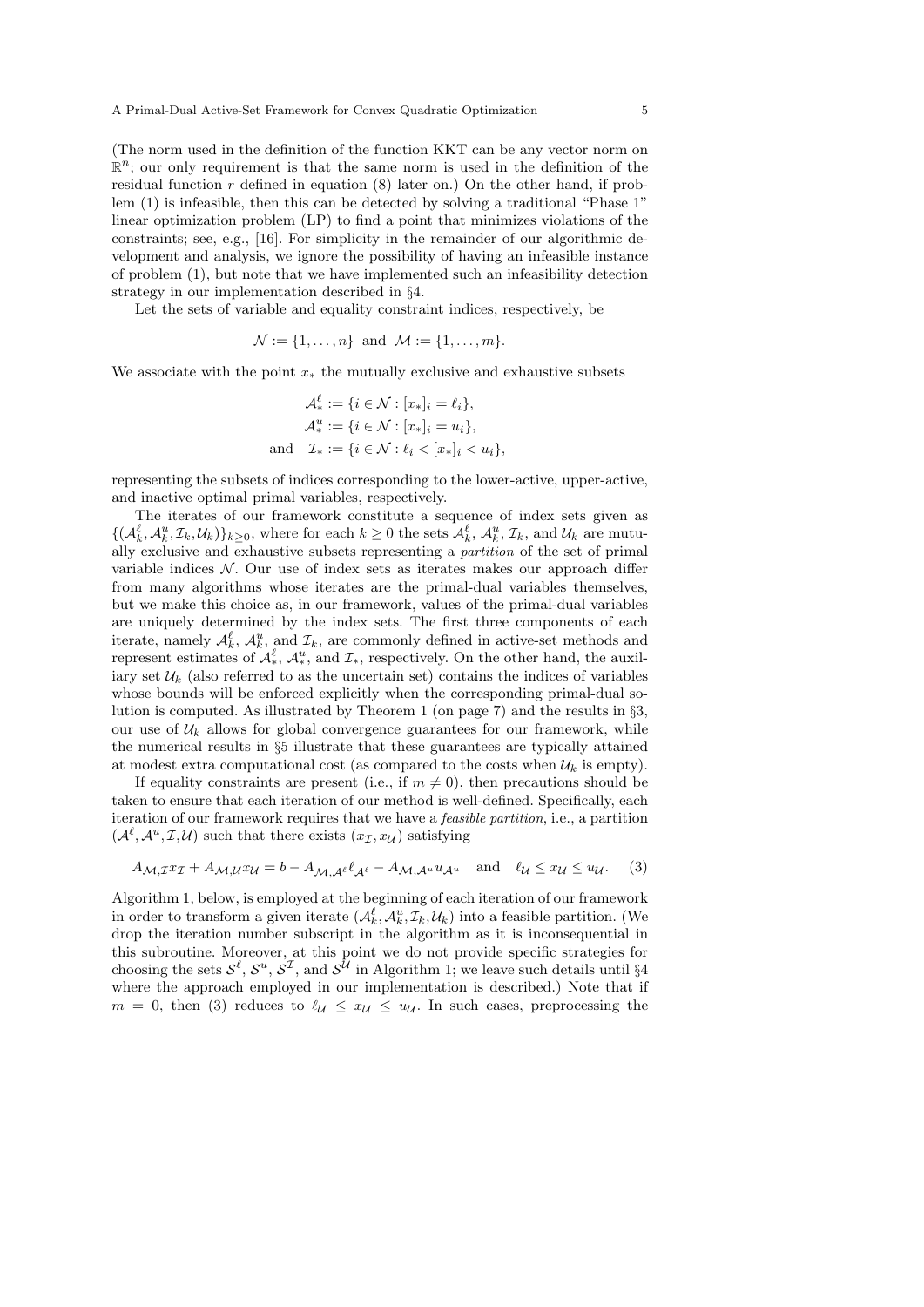data for problem (1) (i.e., to ensure  $\ell < u$ ) has guaranteed that each iterate is a feasible partition, so running Algorithm 1 is unnecessary. Otherwise, if  $m > 0$ , then Algorithm 1 is well-defined and will produce a feasible partition for any input. This can be seen by the fact that, in the worst case, the algorithm will eventually have  $\mathcal{A}^{\ell} \cup \mathcal{A}^{u} = \emptyset$ , in which case the feasibility of (1) implies that (3) is satisfiable.

Algorithm 1 Transformation to a feasible partition (Feas) 1: Input  $(\overline{\mathcal{A}}^{\ell}, \overline{\mathcal{A}}^u, \overline{\mathcal{I}}, \overline{\mathcal{U}})$  and initialize  $(\mathcal{A}^{\ell}, \mathcal{A}^u, \mathcal{I}, \mathcal{U}) \leftarrow (\overline{\mathcal{A}}^{\ell}, \overline{\mathcal{A}}^u, \overline{\mathcal{I}}, \overline{\mathcal{U}})$ . 2: while (3) is not satisfiable do 3: Choose any  $\mathcal{S}^{\ell} \subseteq \mathcal{A}^{\ell}$  and  $\mathcal{S}^u \subseteq \mathcal{A}^u$  such that  $\mathcal{S} \leftarrow \mathcal{S}^{\ell} \cup \mathcal{S}^u \neq \emptyset$ . 4: Set  $\mathcal{A}^{\ell} \leftarrow \mathcal{A}^{\ell} \backslash \mathcal{S}^{\ell}$  and  $\mathcal{A}^{u} \leftarrow \mathcal{A}^{u} \backslash \mathcal{S}^{u}$ . 5: Choose any  $(S^{\mathcal{I}}, S^{\mathcal{U}}) \subseteq S \times S$  such that  $S^{\mathcal{I}} \cup S^{\mathcal{U}} = S$  and  $S^{\mathcal{I}} \cap S^{\mathcal{U}} = \emptyset$ . 6: Set  $\mathcal{I} \leftarrow \mathcal{I} \cup \mathcal{S}^{\mathcal{I}}$  and  $\mathcal{U} \leftarrow \mathcal{U} \cup \mathcal{S}^{\mathcal{U}}$ . 7: end while 8: Return  $(A^{\ell}, A^u, \mathcal{I}, \mathcal{U}) =$ : Feas $(\overline{A}^{\ell}, \overline{A}^u, \overline{\mathcal{I}}, \overline{\mathcal{U}})$ .

Once a feasible partition is obtained, we use Algorithm 2 to compute primaldual variable values corresponding to the current index sets. The procedure computes the primal-dual variables by minimizing the objective of (1) over subsets of the original variables and constraints, where we have already ensured via Algorithm 1 that the reduced problem (5) is feasible. Again, we drop the iteration number index in Algorithm 2 as it is inconsequential in this subroutine.

| <b>Algorithm 2</b> Subspace minimization (SM) |                                                                                                                                                                                                                                                         |     |
|-----------------------------------------------|---------------------------------------------------------------------------------------------------------------------------------------------------------------------------------------------------------------------------------------------------------|-----|
|                                               | 1: Input $(\mathcal{A}^{\ell}, \mathcal{A}^u, \mathcal{I}, \mathcal{U})$ such that (3) is satisfiable (i.e., such that (5) is feasible).                                                                                                                |     |
| 2: Set                                        |                                                                                                                                                                                                                                                         |     |
|                                               | $x_{\mathcal{A}^{\ell}} \leftarrow \ell_{\mathcal{A}^{\ell}}, \quad x_{\mathcal{A}^u} \leftarrow u_{\mathcal{A}^u}, \quad z_{\mathcal{I} \cup \mathcal{A}^u}^{\ell} \leftarrow 0, \text{ and } z_{\mathcal{I} \cup \mathcal{A}^{\ell}}^u \leftarrow 0.$ | (4) |
|                                               | 3: Let $\mathcal{A} \leftarrow \mathcal{A}^{\ell} \cup \mathcal{A}^u$ , $\mathcal{F} \leftarrow \mathcal{I} \cup \mathcal{U}$ , and $(x_{\mathcal{F}}, y, z_{\mathcal{U}}^{\ell}, z_{\mathcal{U}}^u)$ be the optimal primal-dual solution of            |     |
| $x \in \mathbb{R}^{ \mathcal{F} }$            | minimize $\frac{1}{2}x_{\mathcal{F}}^TH_{\mathcal{F},\mathcal{F}}x_{\mathcal{F}}+x_{\mathcal{F}}^T(c_{\mathcal{F}}+H_{\mathcal{F},\mathcal{A}}x_{\mathcal{A}})$                                                                                         |     |
|                                               | subject to $A_{\mathcal{M},\mathcal{F}} x_{\mathcal{F}} = b - A_{\mathcal{M},\mathcal{A}} x_{\mathcal{A}}, \ell_{\mathcal{U}} \leq x_{\mathcal{U}} \leq u_{\mathcal{U}}.$                                                                               | (5) |
|                                               |                                                                                                                                                                                                                                                         |     |

4: Set

$$
z_{\mathcal{A}^{\ell}}^{\ell} \leftarrow [Hx + c - A^{T}y]_{\mathcal{A}^{\ell}} \text{ and } z_{\mathcal{A}^{u}}^{u} \leftarrow -[Hx + c - A^{T}y]_{\mathcal{A}^{u}}.
$$
  
5: Return  $(x, y, z^{\ell}, z^{u}) =: SM(\mathcal{A}^{\ell}, \mathcal{A}^{u}, \mathcal{I}, \mathcal{U}).$  (6)

The steps of Algorithm 2 are easily described. In Step 2, the components of  $x$ in the set  $\mathcal{A}^{\ell}$  ( $\mathcal{A}^{u}$ ) are fixed at their lower (upper) bounds, and components of  $z^{\ell}$  $(z<sup>u</sup>)$  are fixed to zero corresponding to components of x that are not fixed at their lower (upper) bounds. In Step 3, a reduced QP is solved in the remaining primal variables, i.e., those in  $\mathcal I$  and  $\mathcal U$ . This step also determines the dual variables for the linear equalities and the bound constraints in  $U$ . Finally, in Step 4, we set the dual variables corresponding to those primal variables that were fixed in Step 2. Notice that when  $U = \emptyset$ , the solution of (5) reduces to the solution of

$$
\begin{pmatrix} H_{\mathcal{I},\mathcal{I}} & A_{\mathcal{M},\mathcal{I}}^T \\ A_{\mathcal{M},\mathcal{I}} & 0 \end{pmatrix} \begin{pmatrix} x_{\mathcal{I}} \\ -y \end{pmatrix} = - \begin{pmatrix} c_{\mathcal{I}} + H_{\mathcal{I},\mathcal{A}} x_{\mathcal{A}} \\ A_{\mathcal{M},\mathcal{A}} x_{\mathcal{A}} - b \end{pmatrix} . \tag{7}
$$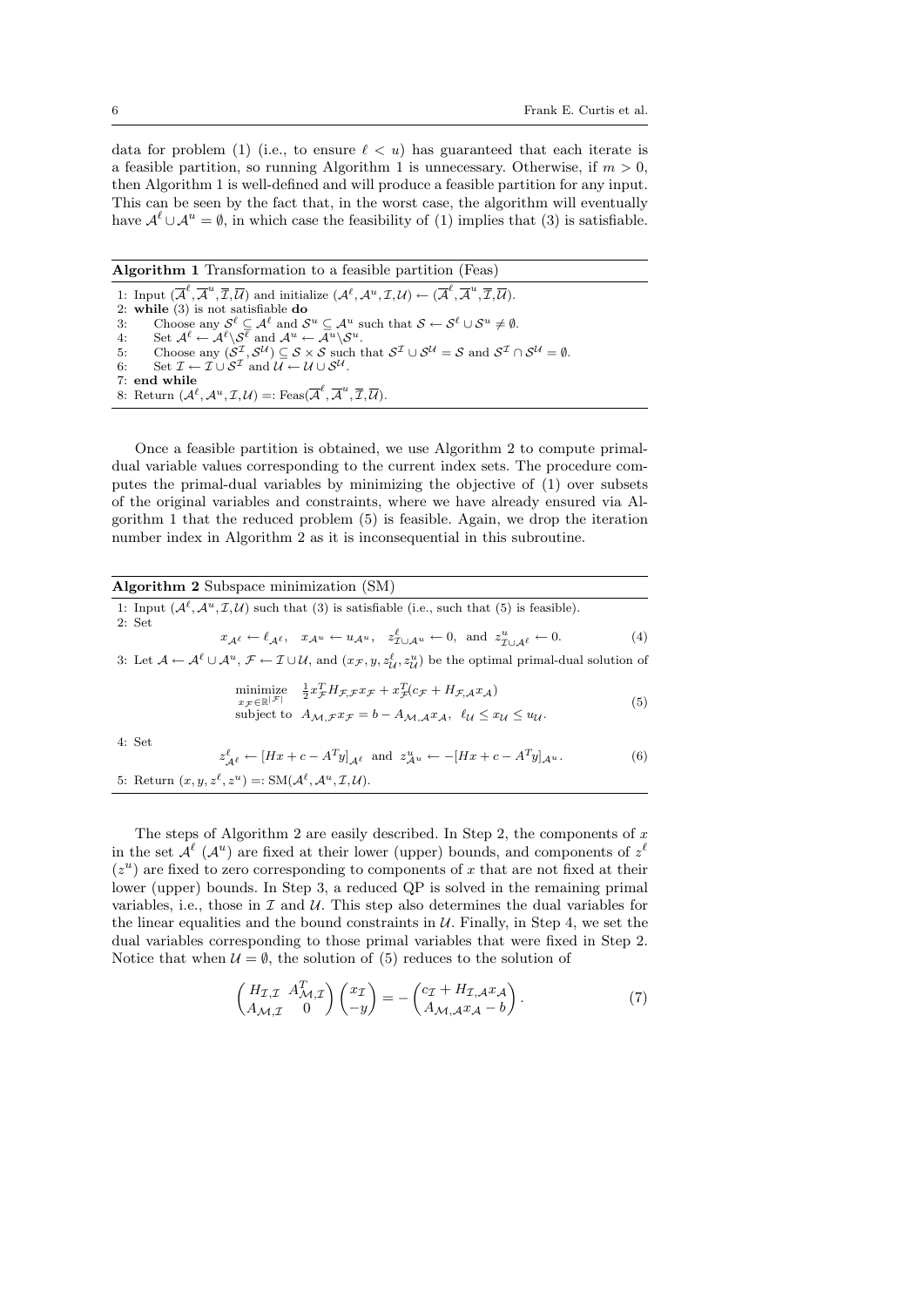This observation is critical as it shows that, whenever  $\mathcal{U}_k = \emptyset$  in our framework, the computational cost of Algorithm 2 is dominated by that of solving a reduced linear system. In practice, the framework chooses  $U_0$  to be empty, and only introduces indices into  $\mathcal{U}_k$  if necessary to ensure convergence.

The following lemma shows a critical feature of the output of Algorithm 2. (Recall that we require the vector norm in equation (8) to be that used in the definition of the KKT function defined in equation (2).)

**Lemma 1** If  $(A^{\ell}, A^u, \mathcal{I}, \mathcal{U})$  is feasible and  $(x, y, z^{\ell}, z^u) \leftarrow SM(A^{\ell}, A^u, \mathcal{I}, \mathcal{U})$ , then  $r(x, y, z^{\ell}, z^u) = \text{KKT}(x, y, z^{\ell}, z^u), \text{ where}$ 

$$
r(x, y, z^{\ell}, z^u) := \left\| \begin{pmatrix} \min\{z^{\ell}_{\mathcal{A}^{\ell}}, 0\} \\ \min\{z^u_{\mathcal{A}^u}, 0\} \\ \min\{0, [x - \ell]_{\mathcal{I}}, [u - x]_{\mathcal{I}}\} \end{pmatrix} \right\|.
$$
 (8)

*Proof* The proof follows by straightforward comparison of  $KKT(x, y, z^{\ell}, z^u)$  with (4), the optimality conditions of (5), and (6). In particular, these conditions guarantee that certain elements of the vector in the definition of  $KKT(x, y, z^{\ell}, z^u)$  are equal to zero; the only potentially nonzero elements are those in the vector defining the residual value  $r(x, y, z^{\ell}, z^{\ell})$ ).  $\qquad \qquad \Box$ 

It follows from Lemma 1 that if the input  $(\mathcal{A}^{\ell}, \mathcal{A}^u, \mathcal{I}, \mathcal{U})$  to Algorithm 2 yields  $(x, y, z^{\ell}, z^u)$  with  $\ell_{\mathcal{I}} \leq x_{\mathcal{I}} \leq u_{\mathcal{I}}, z_{\mathcal{A}^{\ell}}^{\ell} \geq 0$ , and  $z_{\mathcal{A}^u}^u \geq 0$ , then  $(x, y, z^{\ell}, z^u)$  is the solution to (1). This follows as the procedure in Algorithm 2 ensures that the resulting primal-dual vector satisfies the first two blocks of equations in (2) as well as complementarity of the primal and dual variables. The only conditions in (2) that it does not guarantee for each partition are primal and dual variable bounds.

We now state our algorithmic framework.

# Algorithm 3 Primal-dual active-set framework (PDAS)

1: Input  $(\mathcal{A}_0^{\ell}, \mathcal{A}_0^u, \mathcal{I}_0, \mathcal{U}_0)$  and initialize  $k \leftarrow 0$ . 2:  $loop$ <br>3:  $S$ 3: Set  $(\mathcal{A}_k^{\ell}, \mathcal{A}_k^u, \mathcal{I}_k, \mathcal{U}_k) \leftarrow \text{Feas}(\mathcal{A}_k^{\ell}, \mathcal{A}_k^u, \mathcal{I}_k, \mathcal{U}_k)$  by Algorithm 1. 4: Set  $(x_k, y_k, z_k^{\ell}, z_k^u) \leftarrow SM(\mathcal{A}_k^{\ell}, \mathcal{A}_k^u, \mathcal{I}_k, \mathcal{U}_k)$  by Algorithm 2. 5: If  $r(x_k, y_k, z_k^{\ell}, z_k^u) = 0$ , then **break**. 6: Choose  $(\mathcal{A}_{k+1}^{\ell}, \mathcal{A}_{k+1}^u, \mathcal{I}_{k+1}, \mathcal{U}_{k+1}),$  then set  $k \leftarrow k+1$ . 7: end loop 8: Return  $(x_k, y_k, z_k^{\ell}, z_k^u)$ .

Although we have yet to state specific strategies for updating the index sets in Step 6 of Algorithm 3, we can prove that it terminates and returns the optimal solution of (1) as long as, for some  $k > 0$ , we have

$$
\mathcal{A}_k^{\ell} \subseteq \mathcal{A}_*^{\ell}, \quad \mathcal{A}_k^u \subseteq \mathcal{A}_*^u, \text{ and } \mathcal{I}_k \subseteq \mathcal{I}_*.
$$
 (9)

In other words, Algorithm 3 produces  $(x_*, y_*, z_*^{\ell}, z_*^u)$  satisfying (2) if, for some iteration number  $k \geq 0$ , the algorithm generates subsets of the optimal index sets.

**Theorem 1** If problem (1) is feasible and the kth iterate of Algorithm 3 satisfies  $(9)$ , then  $r(x_k, y_k, z_k^{\ell}, z_k^u) = 0$  and  $(x_k, y_k, z_k^{\ell}, z_k^u)$  solves problem (1).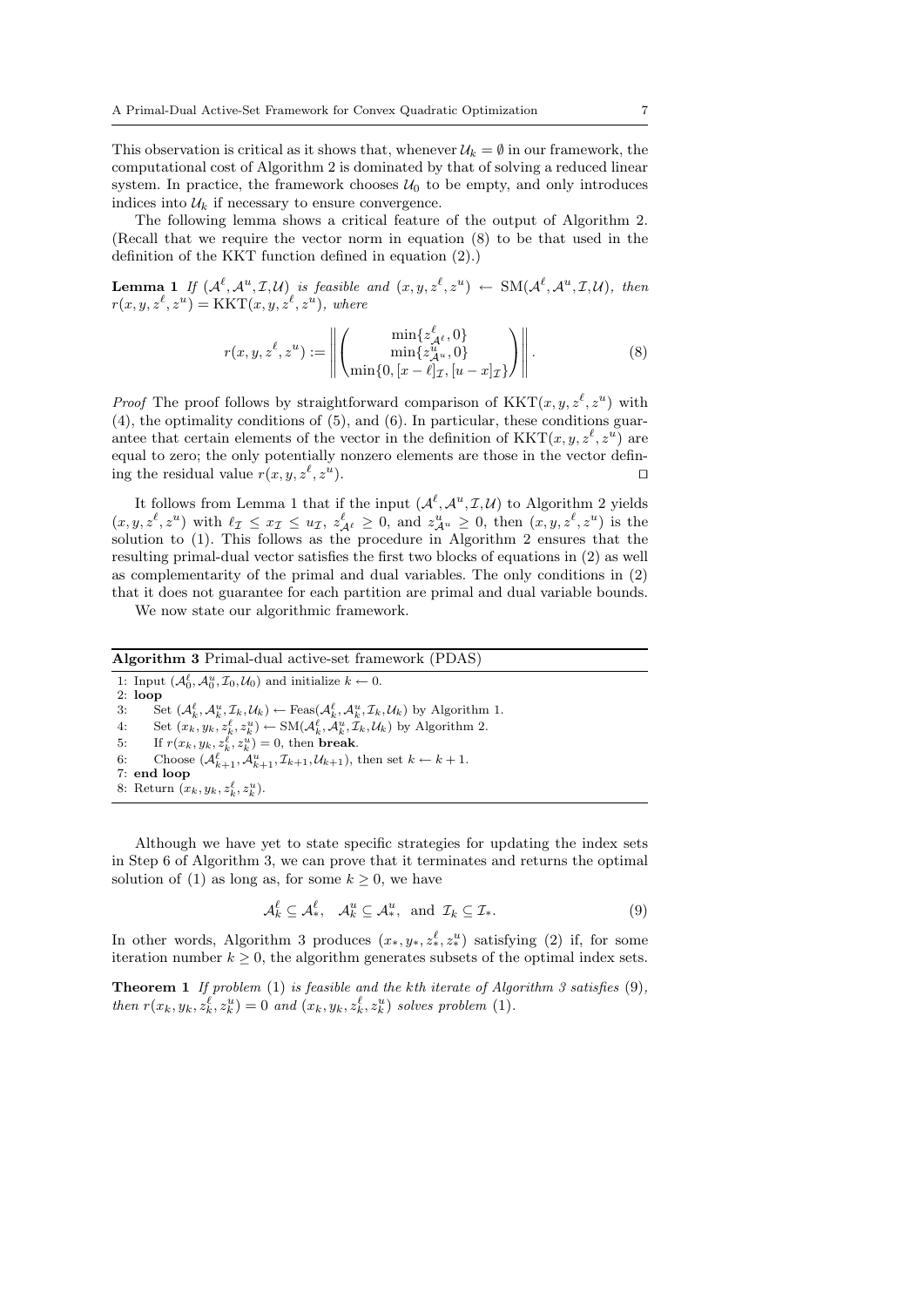Proof Our strategy of proof is as follows. First, we will show that if (9) holds, then  $(\mathcal{A}_k^{\ell}, \mathcal{A}_k^u, \mathcal{I}_k, \mathcal{U}_k) = \text{Feas}(\mathcal{A}_k^{\ell}, \mathcal{A}_k^u, \mathcal{I}_k, \mathcal{U}_k)$ , which will imply that Algorithm 1 has no effect on such an iterate in Step 3 of Algorithm 3. Second, we will show that  $(x_*, y_*, z_*^{\ell}, z_*^{\nu})$  satisfies  $(4)$ – $(6)$ , where in the case of  $(5)$  we mean that the primal-dual optimality conditions for the subproblem are satisfied. Since the vector  $(x_k, y_k, z_k^{\ell}, z_k^u)$  is uniquely defined by  $(4)$ – $(6)$ , it will then follow that  $(x_k, y_k, z_k^{\ell}, z_k^u)$  =  $(x_*, y_*, z_*^{\ell}, z_*^{\mu}),$  which is the desired result.

To show that, if (9) holds, then Algorithm 1 will have no effect on the partition, we will show that—due to (9)—the point  $(x_*, y_*, z_*^{\ell}, z_*^u)$  satisfies (3). Since this will imply that (3) is satisfiable, it will follow that the **while** loop in Algorithm 1 will not be entered, and hence the initial partition given to Algorithm 1 will be returned. Let  $A_k \leftarrow A_k^{\ell} \cup A_k^u$  and  $\mathcal{F}_k \leftarrow \mathcal{I}_k \cup \mathcal{U}_k$  (as in Algorithm 2). It follows from the KKT conditions (2) that  $Ax_* = b$ , which with condition (9) implies

$$
A_{\mathcal{M},\mathcal{F}_k}[x_*]_{\mathcal{F}_k} = b - A_{\mathcal{M},\mathcal{A}_k^{\ell}}[x_*]_{\mathcal{A}_k^{\ell}} - A_{\mathcal{M},\mathcal{A}_k^{\nu}}[x_*]_{\mathcal{A}_k^{\nu}}
$$
  
=  $b - A_{\mathcal{M},\mathcal{A}_k^{\ell}}\ell_{\mathcal{A}_k^{\ell}} - A_{\mathcal{M},\mathcal{A}_k^{\nu}}u_{\mathcal{A}_k^{\nu}}.$  (10)

In addition, (2) implies  $\ell \leq x_* \leq u$ , with which we find

$$
\ell_{\mathcal{U}_k} \le [x_*]_{\mathcal{U}_k} \le u_{\mathcal{U}_k}.\tag{11}
$$

Hence,  $(x_*, y_*, z_*^{\ell}, z_*^u)$  satisfies  $(3)$ , so Algorithm 1 does not modify  $(\mathcal{A}_k^{\ell}, \mathcal{A}_k^u, \mathcal{I}_k, \mathcal{U}_k)$ . Next, we show that  $(x_*, y_*, z_*^{\ell}, z_*^u)$  satisfies  $(4)$ – $(6)$ . It follows from  $(9)$  that

$$
[x_*]_{\mathcal{A}_k^{\ell}} = \ell_{\mathcal{A}_k^{\ell}}, \quad [x_*]_{\mathcal{A}_k^u} = u_{\mathcal{A}_k^u}, \quad [z_*^{\ell}]_{\mathcal{I}_k \cup \mathcal{A}_k^u} = 0, \text{ and } [z_*^u]_{\mathcal{I}_k \cup \mathcal{A}_k^{\ell}} = 0,
$$
 (12)

so (4) is satisfied. It then also follows from (2) and (12) that

$$
\begin{aligned}\n\left(\begin{matrix} H_{\mathcal{I}_{k}} \mathcal{I}_{k} & H_{\mathcal{I}_{k}} \mathcal{U}_{k} \\
H_{\mathcal{U}_{k}} \mathcal{I}_{k} & H_{\mathcal{U}_{k}} \end{matrix}\right) \left(\begin{matrix} [x_{*}]_{\mathcal{I}_{k}} \\
[x_{*}]_{\mathcal{U}_{k}} \end{matrix}\right) + \left(\begin{matrix} H_{\mathcal{I}_{k}} \mathcal{A}_{k} \\
H_{\mathcal{U}_{k}} \mathcal{A}_{k} \end{matrix}\right) [x_{*}]_{\mathcal{A}_{k}} \\
&\quad + \left(\begin{matrix} c_{\mathcal{I}_{k}} \\
 c_{\mathcal{U}_{k}} \end{matrix}\right) - \left(\begin{matrix} A_{\mathcal{M}, \mathcal{I}_{k}}^{T} \\
A_{\mathcal{M}, \mathcal{U}_{k}}^{T} \end{matrix}\right) y_{*} + \left(\begin{matrix} 0 \\
[z_{*}^{u} - z_{*}^{l}]\right]_{\mathcal{U}_{k}} \end{matrix}\right) = 0.\n\end{aligned} \tag{13}
$$

Furthermore,

if 
$$
i \in \mathcal{U}_k \cap \mathcal{I}_*
$$
, then  $[x_*]_i \in (l_i, u_i)$  and  $[z_*^{\ell}]_i = [z_*^u]_i = 0$ ; (14a)

$$
\text{if } i \in \mathcal{U}_k \cap \mathcal{A}_*^{\ell}, \text{ then } [x_*]_i = \ell_i, [z_*^{\ell}]_i \ge 0, \text{ and } [z_*^u]_i = 0; \tag{14b}
$$

$$
\text{if } i \in \mathcal{U}_k \cap \mathcal{A}_*^u, \text{ then } [x_*]_i = u_i, \ [z_*^\ell]_i = 0, \text{ and } [z_*^u]_i \ge 0. \tag{14c}
$$

Thus, it follows from (10)–(14) that  $[x_*]_{\mathcal{F}_k}$  is the unique solution to (5) with associated dual values  $(y_*, [z_*^{\ell}]_{\mathcal{U}_k}, [z_*^{\ell}]_{\mathcal{U}_k})$ . Finally, from (2) and (12) we have

$$
[z_{*}^{\ell}]_{\mathcal{A}_{k}^{\ell}} = [Hx_{*} + c - A^{T}y_{*} + z_{*}^{u}]_{\mathcal{A}_{k}^{\ell}} = [Hx_{*} + c - A^{T}y_{*}]_{\mathcal{A}_{k}^{\ell}}
$$
(15a)

and 
$$
[z_*^u]_{\mathcal{A}_k^u} = -[Hx_* + c - A^T y_* - z_*^\ell]_{\mathcal{A}_k^u} = -[Hx_* + c - A^T y_*]_{\mathcal{A}_k^u}.
$$
 (15b)

We may now conclude from  $(10)$ – $(15)$  that  $(x_*, y_*, z_*^{\ell}, z_*^{\nu})$  satisfies  $(4)$ – $(6)$ , which are uniquely satisfied by  $(x_k, y_k, z_k^{\ell}, z_k^u)$ . Thus,  $(x_k, y_k, z_k^{\ell}, z_k^u) = (x_*, y_*, z_*^{\ell}, z_*^u)$ .  $\Box$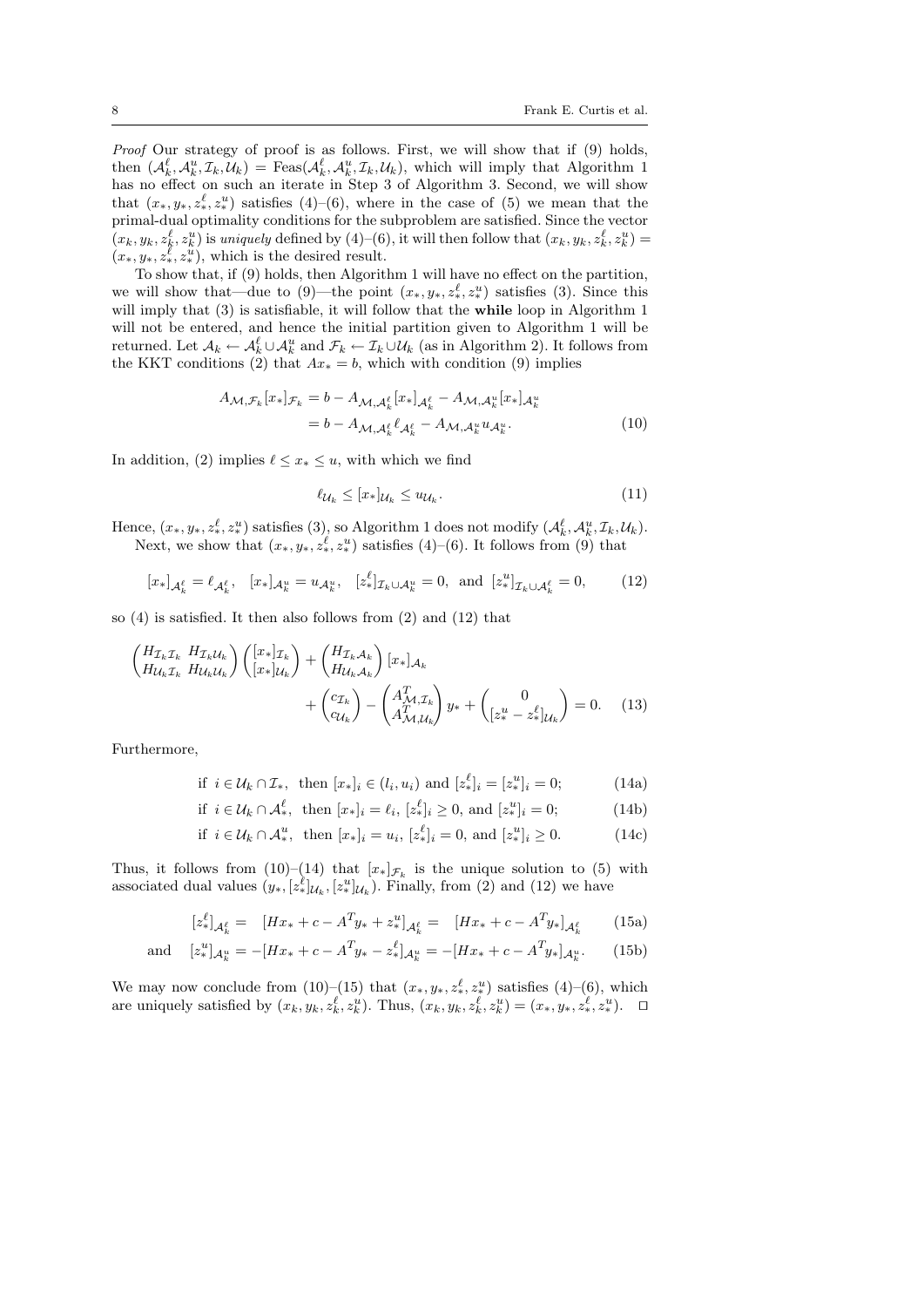Note that due to potential degeneracy, condition (9) is not necessary for Algorithm 3 to terminate, though it is sufficient. For example, for  $i \in \mathcal{A}_{*}^{\ell}$ , we may find that with  $i \in \mathcal{I}_k$  we obtain  $[x_k]_i = \ell_i$  from (5). This means that Algorithm 3 may terminate with a solution despite an index corresponding to an active bound being placed in  $\mathcal{I}_k$ , meaning that  $\mathcal{I}_k \not\subset \mathcal{I}_*$ . We remark, however, that this type of case does not inhibit us from proving global convergence for our methods in §3.

Now that our algorithmic framework has been established in Algorithm 3, we comment further on comparisons of our approach and a few related methods in the literature. First, the algorithms in  $[2, 3, 28]$  have a similar form to Algorithm 3 and employ index set updates that are similar to that in Algorithm 4, described in the following section. However, as these algorithms do not aim to solve generally constrained convex QPs, they do not possess global convergence guarantees for problem (1). Rather, they guarantee convergence only for certain classes of convex QPs where the Hessian of the objective function satisfies certain properties. Another related method is that proposed in [24]—which is based on the method proposed in [23]—in which the authors propose a dual active-set algorithm (DASA) which can solve generally constrained convex QPs. Fundamentally, DASA and our PDAS framework differ in various ways. First, they differ in the structure of the subproblems that arise in the algorithm. Specifically, an iteration of DASA involves solving a linear system in the dual space, performing a line search, and—if the algorithm has reached a maximum of a modified dual function—solving a bound-constrained problem in the primal space to check for optimality. By contrast, the subproblems solved in PDAS involve primal and dual variables and the original equality constraints from (1), but with some primal variables fixed at their bounds and some bound constraints from (1) ignored. Second, the strategies for updating the indexing sets in DASA are quite different than those employed in PDAS: DASA uses the dual variables associated with the equality constraints to generate a new active-set estimate, whereas the strategies that we propose in the following section merely use the equality constraint multipliers to measure the KKT error. Finally, DASA and our PDAS framework handle the potential infeasibility of problem (1) differently: DASA uses a proximal point approach to avoid unbounded dual subproblems, whereas PDAS employs an initial infeasibility detection phase and Algorithm 1 to guarantee that (5) is feasible.

#### 3 Strategies for Updating the Indexing Sets

In this section, we describe several strategies for updating the index sets in Algorithm 3. That is, we describe subroutines to be employed in Step 6 of Algorithm 3 to choose iterate  $k + 1$ . Recall that Theorem 1 shows that if an update yields (9), then Algorithm 3 will terminate with a solution to problem (1). We begin by describing an extension of the strategy of Hintermüller, Ito, and Kunisch [25] that yields this behavior in special cases, but not for all strictly convex QPs. We then describe two novel techniques that yield global convergence in the general case.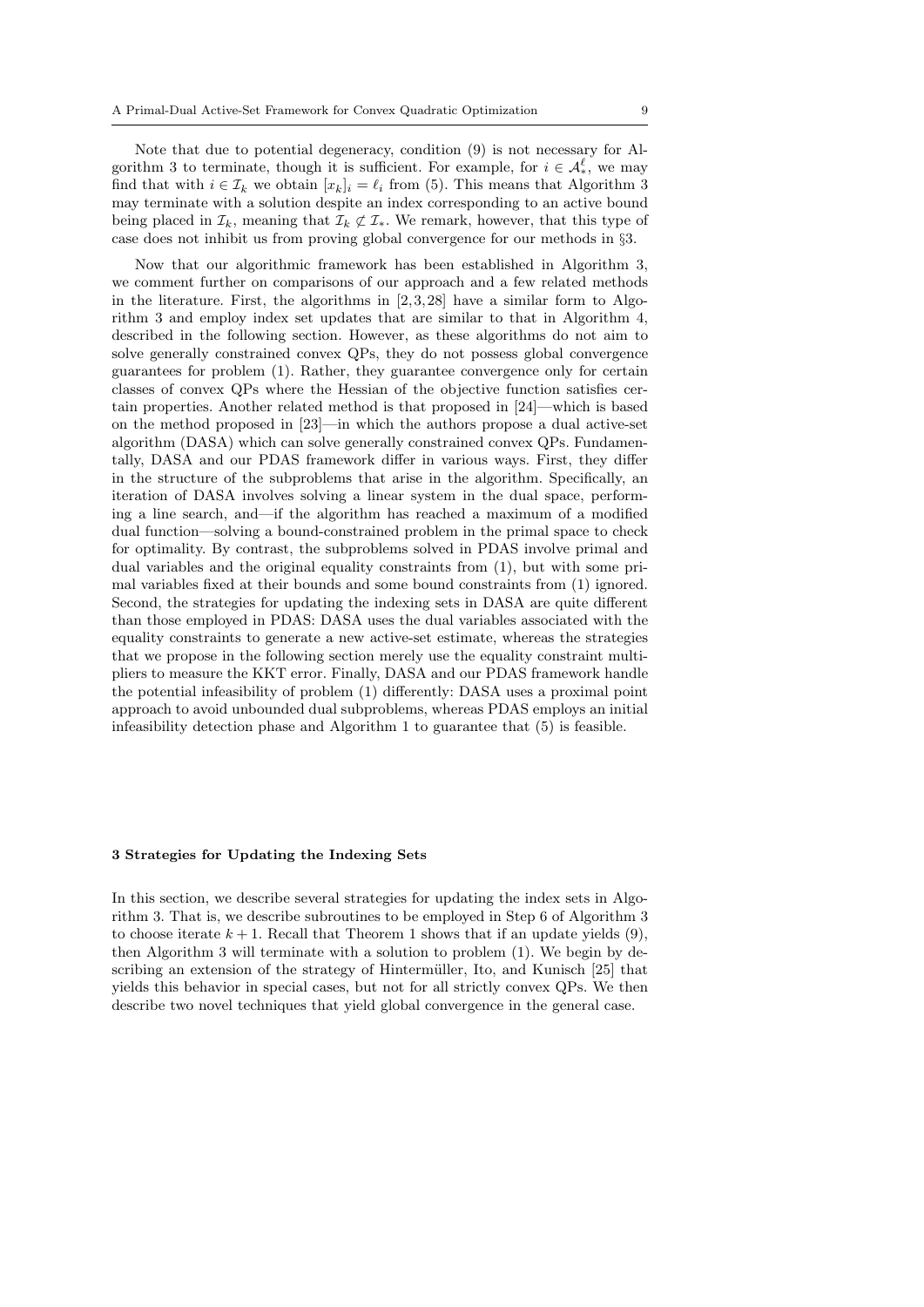$(16d)$ 

# 3.1 Hintermüller, Ito, and Kunisch update

The first strategy we describe, written as Algorithm 4 below, is an extension of the technique used in the method introduced by Hinterm¨uller, Ito, and Kunisch [25]. In particular, if  $m = 0$ ,  $\ell_i = -\infty$  for all  $i \in \mathcal{N}$ , and  $\mathcal{U}_0 \leftarrow \emptyset$ , then Algorithm 3 with Step 6 employing Algorithm 4 is identical to the algorithm in [25, Section 2].

Algorithm 4 Updating strategy inspired by Hintermüller, Ito, and Kunisch [25]

1: Input  $(\mathcal{A}_k^{\ell}, \mathcal{A}_k^u, \mathcal{I}_k, \mathcal{U}_k)$  and  $(x_k, y_k, z_k^{\ell}, z_k^u)$ . 2: Set

| $\mathcal{U}_{k+1} \leftarrow \mathcal{U}_k,$ | (16a) |
|-----------------------------------------------|-------|
|-----------------------------------------------|-------|

- $\mathcal{A}_{k+1}^{\ell} \leftarrow \{i \in (\mathcal{N} \setminus \mathcal{U}_{k+1}) : [x_k]_i < \ell_i, \text{ or } i \in \mathcal{A}_k^{\ell} \text{ and } [z_k^{\ell}]_i \geq 0\},$  (16b)
- $\mathcal{A}_{k+1}^u \leftarrow \{i \in (\mathcal{N} \setminus \mathcal{U}_{k+1}) : [x_k]_i > u_i, \text{ or } i \in \mathcal{A}_k^u \text{ and } [z_k^u]_i \geq 0\},$  (16c)
- and  $\mathcal{I}_{k+1} \leftarrow \mathcal{N} \setminus (\mathcal{U}_{k+1} \cup \mathcal{A}_{k+1}^{\ell} \cup \mathcal{A}_{k}^{u})$

3: Return  $(\mathcal{A}_{k+1}^{\ell}, \mathcal{A}_{k+1}^{u}, \mathcal{I}_{k+1}, \mathcal{U}_{k+1}).$ 

The following is an example of a result that can be proved with this strategy when  $H$  is assumed to be a perturbation of an M-matrix; see [25, Theorem 3.4]. A matrix M is said to be an M-matrix if it is positive definite and  $M_{i,j} \leq 0$  for all  $i \neq j$ , from which it can be shown that  $M^{-1} > 0$ .

**Theorem 2** Suppose  $m = 0$ ,  $\ell_i = -\infty$  for all  $i \in \mathcal{N}$ ,  $\mathcal{U}_0 \leftarrow \emptyset$ , and  $H = M + K$ where  $M \in \mathbb{R}^{n \times n}$  is an M-matrix and  $K \in \mathbb{R}^{n \times n}$ . If  $||K||_1$  is sufficiently small, then problem (1) has a unique solution  $(x_*, z_*^{\ell}, z_*^u)$  and Algorithm 3 with Step 6 employing Algorithm 4 yields  $(x_k, z_k^{\ell}, z_k^u) = (x_*, z_*^{\ell}, z_*^u)$  for some  $k \geq 0$ .

We also show in Appendix A that Algorithm 3 with  $\mathcal{U}_k = \emptyset$  for all  $k \geq 0$  is equivalent to a semi-smooth Newton method. Hintermüller, Ito, and Kunisch state similar results for the case  $m = 0$ . It should be noted, however, that their proof actually only shows that iterations after the first one are equivalent to a semi-smooth Newton method. This caveat is important as they use this equivalence to prove that their method converges superlinearly from any starting point sufficiently close to the solution. Such a result can only be true for the iterate after their initial iterate due to the manner in which their method is initialized. For example, consider a starting point obtained by perturbing the optimal solution by an arbitrarily small amount into the strict interior of the feasible region. Their algorithm would then begin by computing the *unconstrained* minimizer of the quadratic objective, which can be arbitrarily far from the solution, meaning that fast local convergence could not commence until the algorithm produces another iterate within a sufficiently small neighborhood of the optimal solution. It should also be noted that, since their algorithm converges (in special cases) in a finite number of iterations, the fact that it converges superlinearly is immediate, regardless of [25, Theorem 3.1].

The main disadvantage of the strategy in Algorithm 4 when  $U_0 = \emptyset$  is that it does not guarantee convergence for all strictly convex quadratic objective functions. This should not be a surprise as Theorem 2 makes the assumption that H is a (perturbed) M-matrix, which is restrictive. The following three-dimensional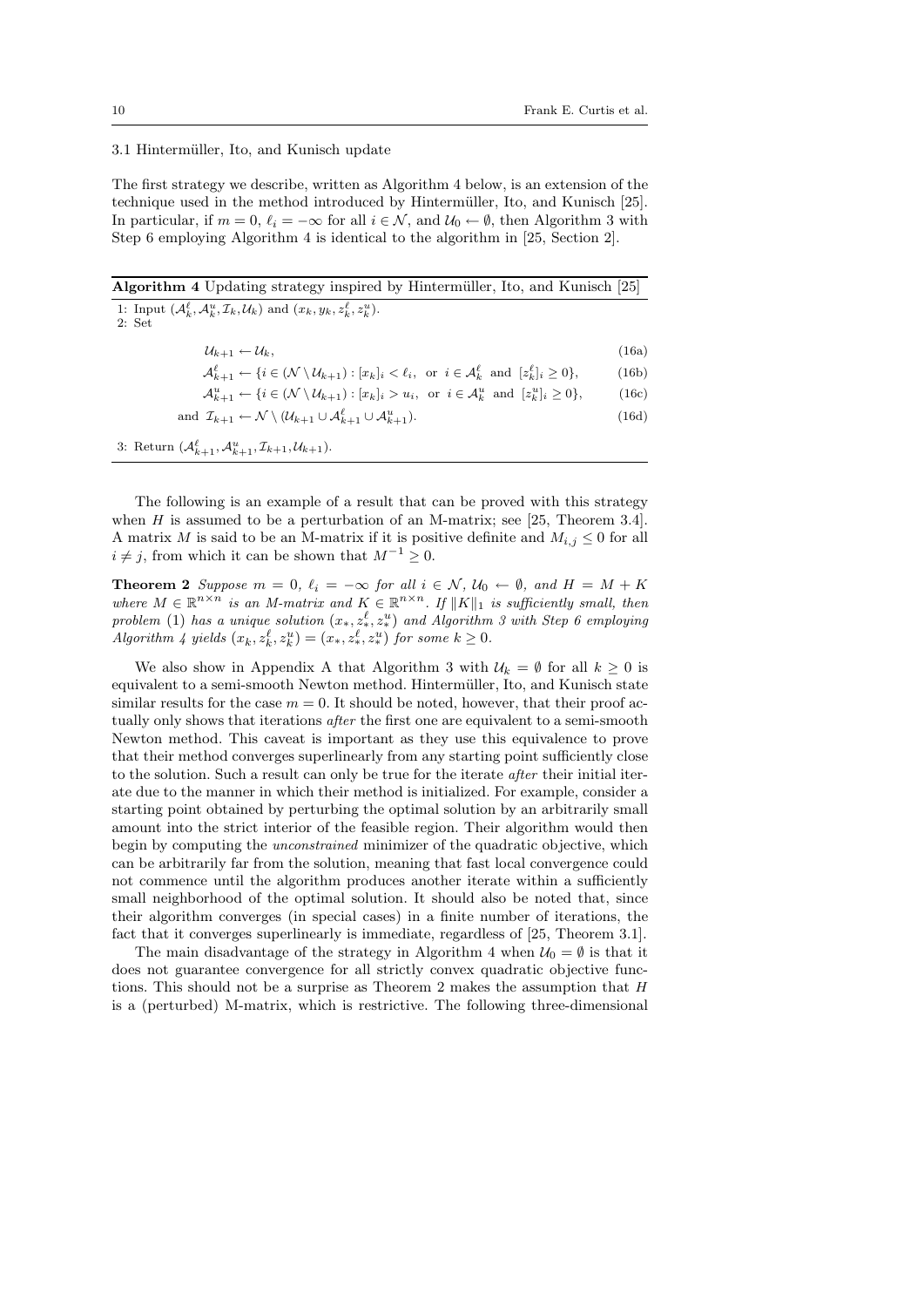example shows that the strategy may fail if  $H$  is positive definite, but not an M-matrix. We provide this example as we also use it later on to show that our techniques (which may set  $\mathcal{U}_k \neq \emptyset$ ) yield convergence on this same problem.

Example 1 Consider problem (1) with

$$
m = 0
$$
,  $H = \begin{pmatrix} 4 & 5 & -5 \\ 5 & 9 & -5 \\ -5 & -5 & 7 \end{pmatrix}$ ,  $c = \begin{pmatrix} 2 \\ 1 \\ -3 \end{pmatrix}$ ,  $\ell = \begin{pmatrix} -\infty \\ -\infty \\ -\infty \end{pmatrix}$ , and  $u = \begin{pmatrix} 0 \\ 0 \\ 0 \end{pmatrix}$  (17)

and the initial index sets

$$
(\mathcal{A}_0^{\ell}, \mathcal{A}_0^u, \mathcal{I}_0, \mathcal{U}_0) = (\emptyset, \emptyset, \{1, 2, 3\}, \emptyset).
$$

Table 1 illustrates that the updating strategy in Algorithm 4 generates a cycle and thus fails to provide the optimal solution. In particular, the iterates in iterations 1 and 4 are identical, which indicates that a cycle will continue to occur. Indeed, if any of the index partitions that define iterations 0–3 are used as the initial partition, then the updating strategy generates the same cycle. Since there are 8 possible initial index sets for this problem (with  $U_0 = \emptyset$ ), it follows that at least half of them will lead to failure.

Table 1 Result of Algorithm 3 employed to solve the problem in Example 1 when iterates are updated via Algorithm 4; the iterates cycle indefinitely.

|                | k $\mathcal{A}_k^{\ell}$                                            | $\mathcal{A}^u_k$                   | ${\cal I}_k$  | $\mathcal{U}_k$ | $x_k$                                             | $z_k^u$               |
|----------------|---------------------------------------------------------------------|-------------------------------------|---------------|-----------------|---------------------------------------------------|-----------------------|
| $\overline{0}$ | Ø                                                                   | $\emptyset$                         | $\{1, 2, 3\}$ | Ø               | $(-3, 1, -1)$                                     | (0, 0, 0)             |
|                | Ø                                                                   | ${2}$                               | $\{1,3\}$     | Ø               | $(\frac{1}{3},0,\frac{2}{3})$                     | $(0, \frac{2}{3}, 0)$ |
| 2              | Ø                                                                   | ${1, 2, 3}$                         | $\emptyset$   | Ø               | (0,0,0)                                           | $(-2,-1,3)$           |
| 3              | Ø                                                                   | $\{3\}$                             | $\{1,2\}$     | Ø               | $\left(-\frac{13}{11}, \frac{6}{11}, 0\right)$    | $(0,0,-\frac{2}{11})$ |
| 4              | Ø                                                                   | $\{2\}$                             | $\{1,3\}$     | Ø               | $(\frac{1}{3},0,\frac{2}{3})$ $(0,\frac{2}{3},0)$ |                       |
|                | <b>Contract Contract</b><br>$\bullet$ . The second second $\bullet$ | $\sim 10^{11}$ km $^{-1}$<br>$\sim$ | $\sim 100$    | $\sim 100$      | しょうしょう しゅうしょ<br>$\sim$                            | $\cdot$<br>$\bullet$  |

We remark that it can be shown that the strategy in Algorithm 4 will lead to convergence for any strictly-convex QP when  $n \leq 2$ ; hence, we created this example with  $n = 3$ . See also [13, Proposition 4.1].

To prevent cycling and ensure convergence from arbitrary initial iterates for  $n \geq 3$ , the following subsections focus on two updating strategies for the index sets that allow for the size of  $\mathcal{U}_k$  to be changed (if needed) as the iterations proceed.

#### 3.2 Update based on monitoring index set changes

The goal of our first new updating strategy for the index sets is to ensure that (9) is eventually satisfied. This is desirable as then convergence of the associated iterates is guaranteed by Theorem 1. The strategy is based on a simple observation: Since there are only a finite number of distinct choices of the index sets, condition (9) will eventually be satisfied if we prevent an infinite number of cycles of any length.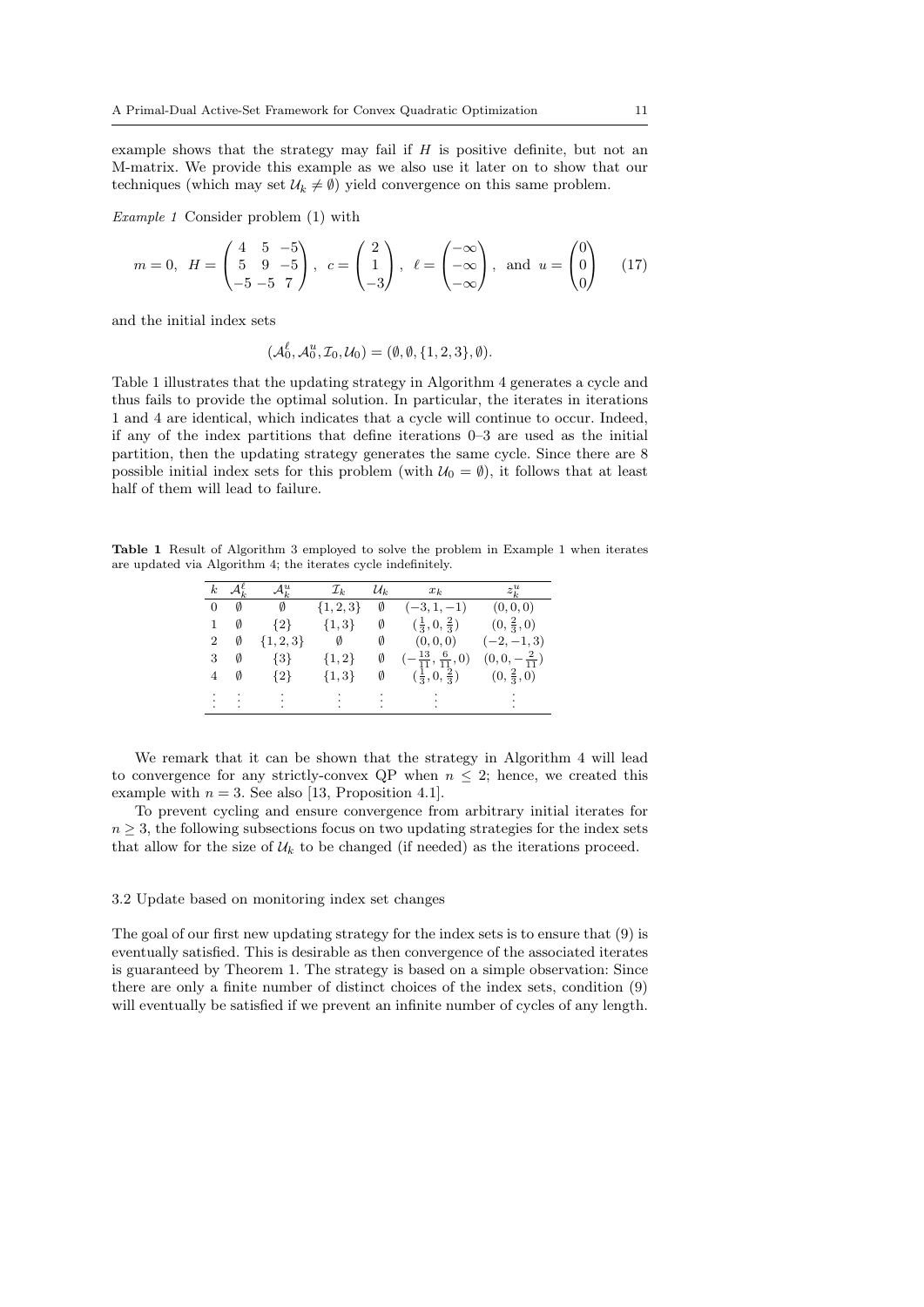Of course, taking action only after a cycle has occurred may be inefficient for large-scale problems as the cycle lengths can be exceedingly large. However, we can (preemptively) avoid cycling by monitoring the number of times indices have moved between the index sets. This idea also ties in with our numerical experience as we have often found that when the method in the previous section does not yield convergence, it is primarily due to a handful of indices that do not quickly settle into an index set. Variables that change index sets numerous times may be considered sensitive and are prime candidates for membership in  $\mathcal{U}_k$ .

To keep track of the number of times each index changes between index sets, we define a counter sequence  $\{q_k^i\}$  for each  $i \in \mathcal{N}$ . Using these counters to monitor the number of times each index changes set membership, we obtain the updating strategy in Algorithm 5. (The algorithm is written to be as generic as possible, but precise strategies for choosing  $\mathcal{S}^{\ell}$ ,  $\mathcal{S}^{u}$ , and  $\mathcal{S}^{\mathcal{I}}$  and updating the counters in Step 5 is given in §4.) The motivation for the strategy is to mimic Algorithm 4, but to add an index (or indices) to  $U_{k+1}$  only if an index has changed index set membership too many times as determined by a tolerance  $q^{\max} \geq 1$ . Note that when an index is moved into  $\mathcal{U}_{k+1}$ , the counters (for all indices) may be reduced or reset to avoid indices being moved into  $\{\mathcal{U}_k\}$  too frequently. (Again, due to the computational costs of solving instances of (5), we remark that it is desirable to keep the elements of the sequence  $\{|\mathcal{U}_k|\}$  small.)

Algorithm 5 Updating strategy based on monitoring index set changes

1: Input  $(\mathcal{A}_{k}^{\ell}, \mathcal{A}_{k}^{u}, \mathcal{I}_{k}, \mathcal{U}_{k}), (x_{k}, y_{k}, z_{k}^{\ell}, z_{k}^{u}), (q_{k}^{1}, \ldots, q_{k}^{n}),$  and  $q^{\max} \geq 1$ . 2: if  $q_k^i \ge q^{\max}$  for some  $i \in \mathcal{N}$  then 3: Choose  $\mathcal{S}^{\ell} \subseteq \mathcal{A}_{k}^{\ell}$ ,  $\mathcal{S}^{u} \subseteq \mathcal{A}_{k}^{u}$ , and  $\mathcal{S}^{\mathcal{I}} \subseteq \mathcal{I}_{k}$  such that  $\mathcal{S} \leftarrow \mathcal{S}^{\ell} \cup \mathcal{S}^{u} \cup \mathcal{S}^{\mathcal{I}} \neq \emptyset$ . 4: Set  $\mathcal{A}_{k+1}^{\ell} \leftarrow \mathcal{A}_{k}^{\ell} \setminus \mathcal{S}^{\ell}, \, \mathcal{A}_{k+1}^{u} \leftarrow \mathcal{A}_{k}^{u} \setminus \mathcal{S}^{u}, \, \mathcal{I}_{k+1} \leftarrow \mathcal{I}_{k} \setminus \mathcal{S}^{\mathcal{I}}, \, \text{and} \, \mathcal{U}_{k+1} \leftarrow \mathcal{U}_{k} \cup \mathcal{S}.$ 5: Set  $q_{k+1}^i \in \{0, \ldots, q_k^i\}$  for all  $i \in \mathcal{N}$ . 6: else<br>7:  $\begin{bmatrix} 6 \\ 2 \end{bmatrix}$ 7: Set  $(\mathcal{A}_{k+1}^{\ell}, \mathcal{A}_{k+1}^u, \mathcal{I}_{k+1}, \mathcal{U}_{k+1})$  by (16). 8: Set  $q_{k+1}^i \leftarrow q_k^i + 1$  for all  $i \in \mathcal{A}_{k+1}^{\ell}$  such that  $i \notin \mathcal{A}_k^{\ell}$ . 9: Set  $q_{k+1}^i \leftarrow q_k^i + 1$  for all  $i \in \mathcal{A}_{k+1}^u$  such that  $i \notin \mathcal{A}_k^u$ . 10: Set  $q_{k+1}^i \leftarrow q_k^i + 1$  for all  $i \in \mathcal{I}_{k+1}$  such that  $i \notin \mathcal{I}_k$ . 11: end if 12: Return  $(\mathcal{A}_{k+1}^{\ell}, \mathcal{A}_{k+1}^{u}, \mathcal{I}_{k+1}, \mathcal{U}_{k+1}).$ 

The following lemma shows that Algorithm 5 guarantees that every iteration will either move a nonempty subset of indices into the uncertain set, or our index counters will increase.

**Lemma 2** Suppose that problem  $(1)$  is feasible. If Algorithm 3 does not terminate before or in iteration k, then by employing Algorithm 5 in Step 6, we have that either  $|\mathcal{U}_{k+1}| > |\mathcal{U}_{k}|$  or  $q_{k+1}^{i} > q_{k}^{i}$  for at least some  $i \in \mathcal{N}$ .

*Proof* If  $U_k = N$ , then (3) is satisfiable and as a result of solving (5) we obtain  $(x*, y*, z_*^{\ell}, z_*^u)$  solving (1). Consequently, Algorithm 3 terminates in iteration k. Thus, we can assume that  $\mathcal{U}_k \neq \mathcal{N}$ . Moreover, if  $q_k^i \geq q^{\max}$  for some  $i \in \mathcal{N}$ , then it is clear that Algorithm 5 will yield  $|\mathcal{U}_{k+1}| > |\mathcal{U}_k|$ . Thus, we may assume that  $q_k^i$   $\lt q^{\max}$  for all  $i \in \mathcal{N}$ . All that remains is to show that, under the assumptions of the lemma, (16) will change at least one index from some index set to another.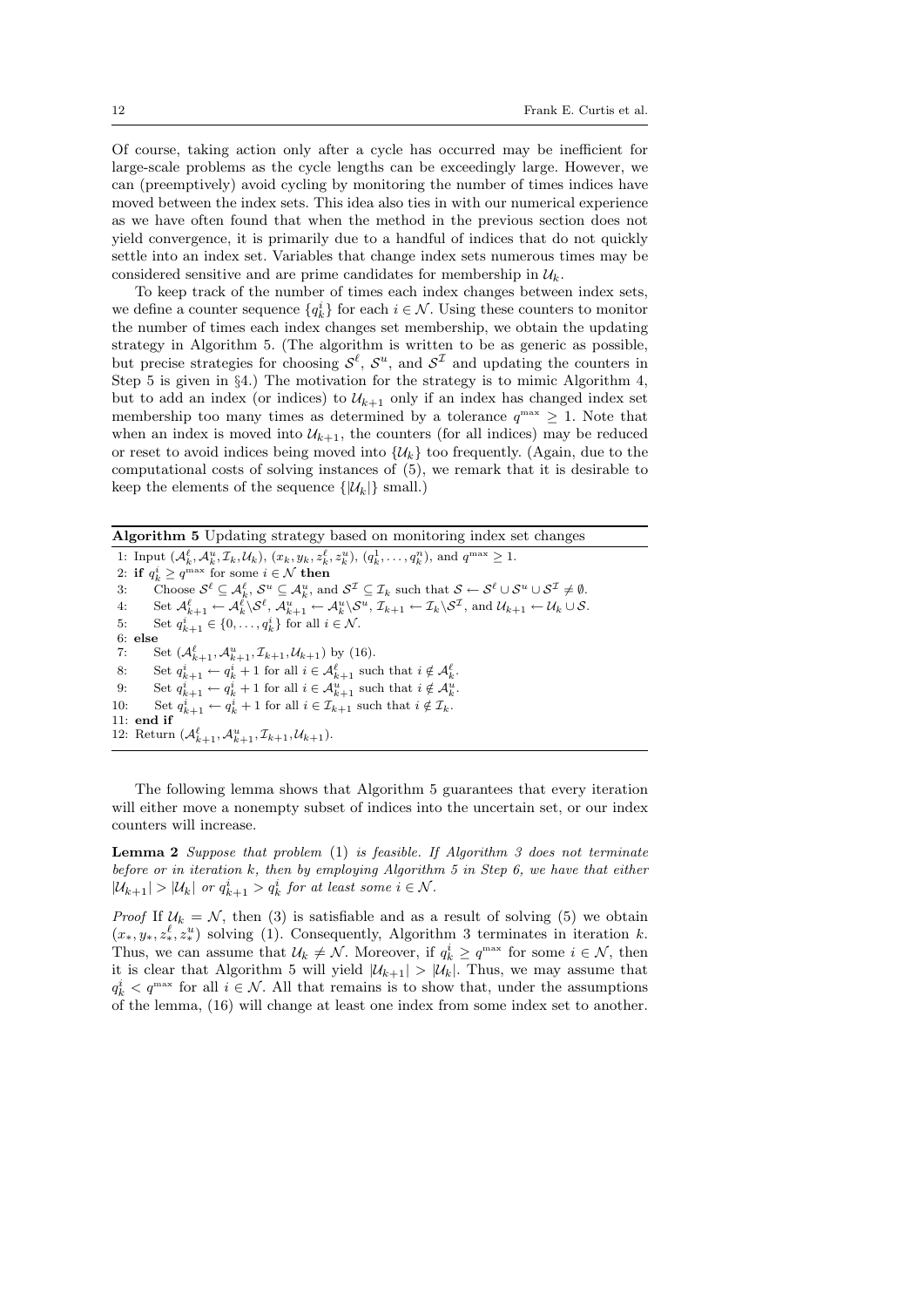To derive a contradiction, suppose that (16) yields  $(\mathcal{A}_{k+1}^{\ell}, \mathcal{A}_{k+1}^u, \mathcal{I}_{k+1}, \mathcal{U}_{k+1}) =$  $(\mathcal{A}_{k}^{\ell}, \mathcal{A}_{k}^{u}, \mathcal{I}_{k}, \mathcal{U}_{k})$ . By the procedure in Algorithm 2, it follows that

$$
[x_k]_{\mathcal{A}_k^{\ell}} = [\ell]_{\mathcal{A}_k^{\ell}}, \quad [x_k]_{\mathcal{A}_k^u} = [u]_{\mathcal{A}_k^u}, \quad [z_k^{\ell}]_{\mathcal{I}_k \cup \mathcal{A}_k^u} = 0, \quad \text{and} \quad [z_k^u]_{\mathcal{I}_k \cup \mathcal{A}_k^{\ell}} = 0,\tag{18}
$$

and the optimality conditions for subproblem (5) ensure that

$$
\min([x_k - \ell]_{\mathcal{U}_k}, [z_k^{\ell}]_{\mathcal{U}_k}) = \min([u - x_k]_{\mathcal{U}_k}, [z_k^u]_{\mathcal{U}_k}) = 0. \tag{19}
$$

Algorithm 5 and the assumption that there are no set changes imply that

$$
\mathcal{I}_{k+1} = \{i : i \notin (\mathcal{A}_{k+1}^{\ell} \cup \mathcal{A}_{k+1}^{u} \cup \mathcal{U}_{k+1})\} = \mathcal{I}_k,
$$

from which we conclude that

$$
[\ell]_{\mathcal{I}_k} \le [x_k]_{\mathcal{I}_k} \le [u]_{\mathcal{I}_k}.\tag{20}
$$

Similarly, Algorithm 5 and the same assumption imply that

$$
\mathcal{A}_{k+1}^{\ell} = \{i : [x_k]_i < \ell_i, \text{ or } i \in \mathcal{A}_k^{\ell} \text{ and } [z_k^{\ell}]_i \ge 0\} = \mathcal{A}_k^{\ell}
$$
  
and 
$$
\mathcal{A}_{k+1}^u = \{i : [x_k]_i > u_i, \text{ or } i \in \mathcal{A}_k^u \text{ and } [z_k^{\ell}]_i \ge 0\} = \mathcal{A}_k^u
$$

so that

$$
[z_k^{\ell}]_{\mathcal{A}_k^{\ell}} \ge 0 \quad \text{and} \quad [z_k^u]_{\mathcal{A}_k^u} \ge 0. \tag{21}
$$

With the residual function r defined by  $(8)$ , it follows from  $(18)$ – $(21)$  that we have  $r(x_k, y_k, z_k^{\ell}, z_k^u) = 0$ , which contradicts the assumption of the lemma that says that Algorithm 3 does not terminate in iteration  $k$ .

The global convergence of Algorithm 3 with the updating strategy in Algorithm 5 can now be proved from arbitrary initial iterates. The simple, key idea to the proof is that the monotonic nondecrease of the size of the auxiliary set will, in the worst case, eventually lead to  $\mathcal{U}_k = \mathcal{N}$  for some large k, in which case the algorithm would produce the optimal solution (and terminate) in iteration k. We stress, however, that while the proof relies on such worst-case behavior, we have never witnessed such an occurrence in practice. Indeed, as seen in our experiments in §5, we rarely find the auxiliary set ever including more than a few indices.

**Theorem 3** If problem  $(1)$  is feasible, then Algorithm 3 with Step 6 employing Algorithm 5 solves problem (1) in a finite number of iterations.

Proof To derive a contradiction, suppose that Algorithm 3 computes infinitely many iterates. Then, by Lemma 2, each iteration will either yield  $|\mathcal{U}_{k+1}| > |\mathcal{U}_k|$  or  $q_{k+1}^i > q_k^i$  for at least some  $i \in \mathcal{N}$ . If the algorithm continues without terminating, then eventually the increases in the components of the elements of  $\{(q_k^1, \ldots, q_k^n)\}$ will yield  $U_k = N$  for some sufficiently large k. However, as in the proof of Lemma 2, this means that (3) will be satisfiable, solving (5) will yield  $(x_*, y_*, z_*^{\ell}, z_*^u)$  solving (1), and the algorithm will terminate, contradicting the supposition that an infinite number of iterations will be performed.

Table 2 shows the behavior of Algorithm 3 on the problem in Example 1 given on page 11. By using Algorithm 5 to update the index sets with  $q^{\max} \leftarrow 1$  (and setting  $q_{k+1}^i$  to zero whenever an element is moved into  $\mathcal{U}_{k+1}$ , the algorithm converges to the solution of the problem.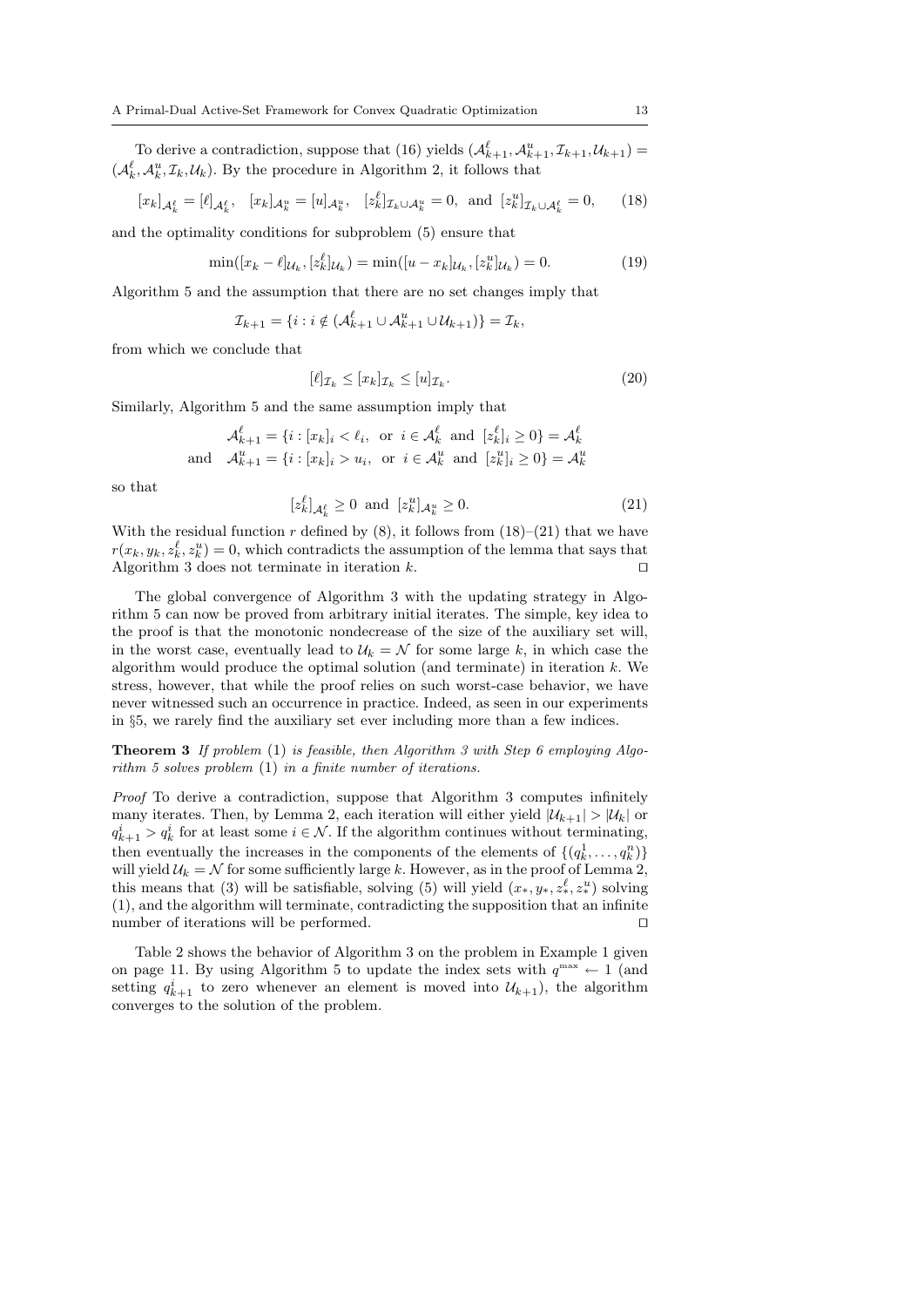Table 2 Result of Algorithm 3 employed to solve the problem in Example 1 when iterates are updated via Algorithm 5.

| $_{k}$ |   | $\mathcal{A}_k^u$ | $\mathcal{L}_k$ | $\mathcal{U}_k$ | $x_k$                           | $z_k^u$                                                    | $(q_{k}^{1}, q_{k}^{2}, q_{k}^{3})$ |
|--------|---|-------------------|-----------------|-----------------|---------------------------------|------------------------------------------------------------|-------------------------------------|
|        | Ø | Ø                 | $\{1, 2, 3\}$   | Ø               | $(-3, 1, -1)$                   | (0,0,0)                                                    | (0,0,0)                             |
|        | Ø | $\{2\}$           | $\{1,3\}$       | Ø               | $(\frac{1}{3},0,\frac{2}{3})$   | $(0, \frac{2}{3}, 0)$                                      | (0, 1, 0)                           |
|        | Ø | $\{1,3\}$         | Ø               | ${2}$           | $(0, -\frac{1}{18}, 0)$         | $\left(-\frac{31}{18}, -\frac{1}{2}, \frac{49}{18}\right)$ | (1,0,1)                             |
| 3      | Ø | $\{3\}$           | Ø               | $\{1,2\}$       | $\left(-\frac{1}{2},0,0\right)$ | $(0, \frac{3}{2}, \frac{1}{2})$                            | (0, 0, 0)                           |

#### 3.3 Update based on reducing the KKT error

The updating strategy described in this section is based on a technique for ensuring reductions in the KKT residual. In particular, we adopt a nonmonotonic watch-dog strategy employed in various optimization methods [9,19, 22, 34, 35]. Since there are only a finite number of partitions of the index sets, by ensuring that the KKT residual is reduced over sequences of iterations, the residual is eventually reduced to zero. As in the strategy in the previous subsection, the aim is to mimic Algorithm 4, but to move an index (or indices) to the uncertain set if the new KKT residual is not sufficiently small. One additional benefit of this approach is that it allows for elements to be removed from the uncertain set, which can be done whenever indices remain in the same index set as the residual is reduced.

The steps of Algorithm 6 can be summarized as follows. First, a trial iterate  $(\mathcal{A}_{k+1}^{\ell}, \mathcal{A}_{k+1}^u, \mathcal{I}_{k+1}, \mathcal{U}_{k+1})$  is chosen via (16) and then the Feas operator, i.e., Algorithm 1, is applied to produce a feasible partition. If the resulting index sets yield (through the SM operator, i.e., Algorithm 2) a primal-dual solution with a corresponding KKT value strictly less than the maximum of the most recent  $p$ KKT values, then the algorithm continues with  $(\mathcal{A}_{k+1}^{\ell}, \mathcal{A}_{k+1}^u, \mathcal{I}_{k+1}, \mathcal{U}_{k+1})$ . Otherwise,  $(\mathcal{A}_{k+1}^{\ell}, \mathcal{A}_{k+1}^u, \mathcal{I}_{k+1}, \mathcal{U}_{k+1})$  is reset to  $(\mathcal{A}_k^{\ell}, \mathcal{A}_k^u, \mathcal{I}_k, \mathcal{U}_k)$  and indices are moved to  $\mathcal{U}_{k+1}$  until the resulting feasible partition yields a corresponding KKT value less than the maximum of the most recent  $p$  KKT values. In either case, once  $(\mathcal{A}_{k+1}^{\ell}, \mathcal{A}_{k+1}^u, \mathcal{I}_{k+1}, \mathcal{U}_{k+1})$  is chosen in this manner, an optional step is available to (potentially) remove elements from  $\mathcal{U}_{k+1}$ . If this step is taken, then the primal variables corresponding to the most recent p elements of  $\{\mathcal{U}_k\}$  are considered. Specifically, the sets  $\mathcal{T}^{\ell}$ ,  $\mathcal{T}^{u}$ , and  $\mathcal{T}^{\mathcal{I}}$  are constructed, representing indices whose variables have remained at their lower bounds, at their upper bounds, or interior to their bounds, respectively, in the last  $p$  iterations. If any of these sets are nonempty, then there is a strong indication that overall computational costs can be reduced by moving elements into  $\mathcal{A}_{k+1}^{\ell}$ ,  $\mathcal{A}_{k+1}^{u}$ , or  $\mathcal{I}_{k+1}$ . This is done and, importantly, it has no effect on the KKT value corresponding to iterate  $k + 1$ .

For the strategy described in Algorithm 6, we have the following lemma.

**Lemma 3** Suppose that problem  $(1)$  is feasible. If Algorithm 3 does not terminate before or in iteration k, then by employing Algorithm 6 in Step 6, iteration  $k+1$  yields

$$
r(x_{k+1}, y_{k+1}, z_{k+1}^{\ell}, z_{k+1}^{u}) < \max_{j \in \{1, \dots, p\}} \{r(x_{k+1-j}, y_{k+1-j}, z_{k+1-j}^{\ell}, z_{k+1-j}^{u})\}.\tag{22}
$$

Proof Under the assumption that Algorithm 3 has not yet terminated, we have

$$
\max_{j \in \{1, \ldots, p\}} \{r(x_{k+1-j}, y_{k+1-j}, z_{k+1-j}^{\ell}, z_{k+1-j}^{u})\} > 0. \tag{23}
$$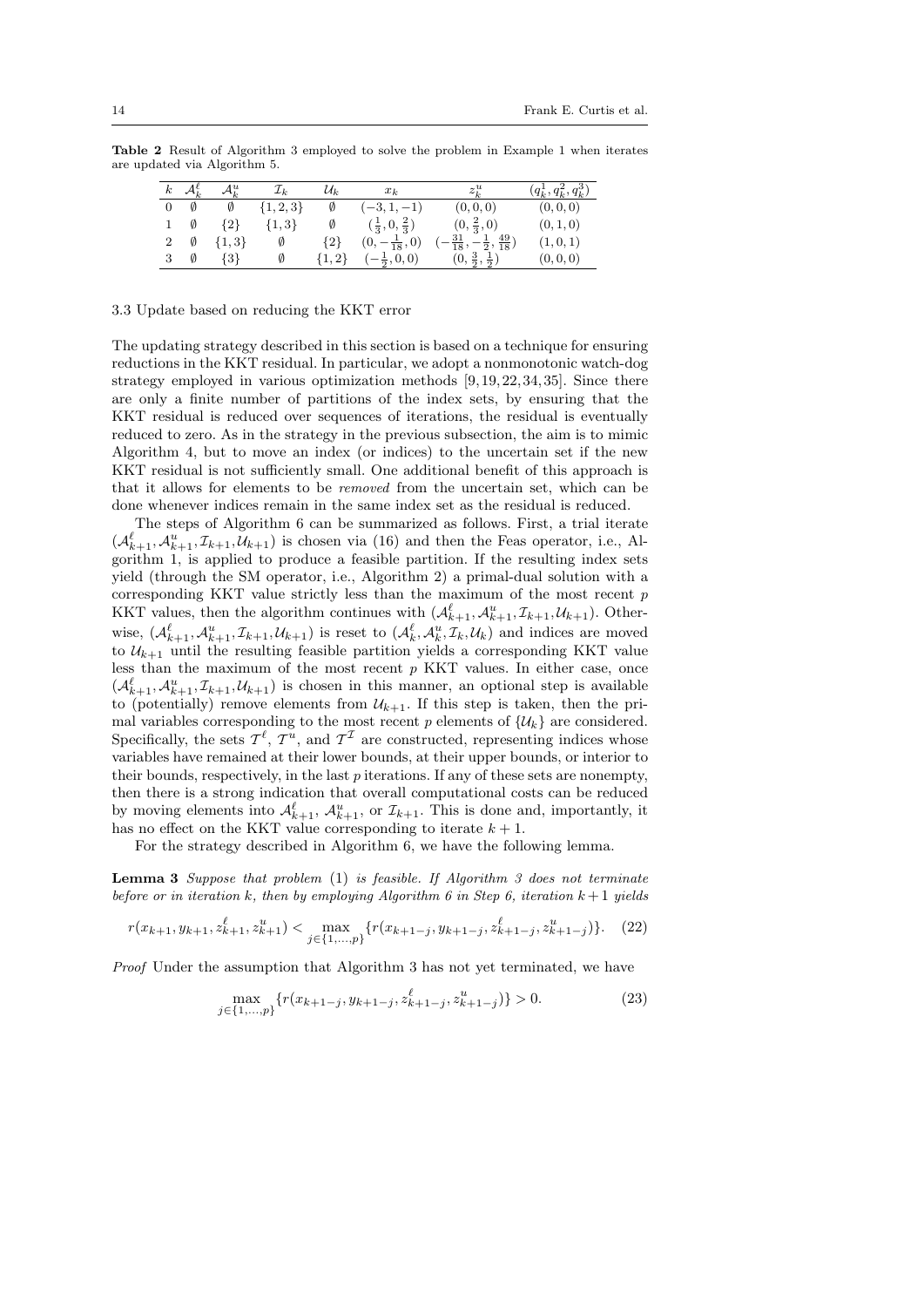Algorithm 6 Updating strategy based on ensuring KKT residual decrease

1: Input  $(\mathcal{A}_{k}^{\ell}, \mathcal{A}_{k}^{u}, \mathcal{I}_{k}, \mathcal{U}_{k}), p \geq 1$ , and  $\{(x_{k+1-j}, y_{k+1-j}, z_{k+1-j}^{\ell}, z_{k+1-j}^{u})\}_{j \in \{1, ..., p\}}$ . 2: Set  $(\mathcal{A}_{k+1}^{\ell}, \mathcal{A}_{k+1}^{u}, \mathcal{I}_{k+1}, \mathcal{U}_{k+1})$  by (16). 3: Set  $(\mathcal{A}_{k+1}^{\ell}, \mathcal{A}_{k+1}^u, \mathcal{I}_{k+1}, \mathcal{U}_{k+1}) \leftarrow \text{Feas}(\mathcal{A}_{k+1}^{\ell}, \mathcal{A}_{k+1}^u, \mathcal{I}_{k+1}, \mathcal{U}_{k+1}).$ 4: Set  $(x_{k+1}, y_{k+1}, z_{k+1}^{\ell}, z_{k+1}^u) \leftarrow SM(\mathcal{A}_{k+1}^{\ell}, \mathcal{A}_{k+1}^u, \mathcal{I}_{k+1}, \mathcal{U}_{k+1}).$  $5: \text{ if } r(x_{k+1}, y_{k+1}, z_{k+1}^{\ell}, z_{k+1}^u) \geq \max_{j \in \{1, ..., p\}} \{r(x_{k+1-j}, y_{k+1-j}, z_{k+1-j}^{\ell}, z_{k+1-j}^u)\} \text{ then }$ 6: Reset  $(\mathcal{A}_{k+1}^{\ell}, \mathcal{A}_{k+1}^u, \mathcal{I}_{k+1}, \mathcal{U}_{k+1}) \leftarrow (\mathcal{A}_{k}^{\ell}, \mathcal{A}_{k}^u, \mathcal{I}_{k}, \mathcal{U}_{k}).$ 7: repeat 8: Choose  $S \leftarrow S^{\ell} \cup S^u \cup S^{\mathcal{I}} \neq \emptyset$  with  $\mathcal{S}^{\ell} \subseteq \{i \in \mathcal{A}_{k+1}^{\ell}: z_{k}^{\ell} < 0\}$  $\mathcal{S}^u \subseteq \{i \in \mathcal{A}_{k+1}^u : z_k^u < 0\}$ and  $S^{\mathcal{I}} \subseteq \{i \in \mathcal{I}_{k+1} : \min\{[x_k - \ell]_i, [u - x_k]_i\} < 0\}.$ 9: Set  $\mathcal{A}^{\ell}_{k+1} \leftarrow \mathcal{A}^{\ell}_{k+1}\setminus\mathcal{S}^{\ell}, \mathcal{A}^{u}_{k+1} \leftarrow \mathcal{A}^{u}_{k+1}\setminus\mathcal{S}^{u}, \mathcal{I}_{k+1} \leftarrow \mathcal{I}_{k+1}\setminus\mathcal{S}^{\mathcal{I}},$  and  $\mathcal{U}_{k+1} \leftarrow \mathcal{U}_{k+1}\cup\mathcal{S}$ . 10: Set  $(\mathcal{A}_{k+1}^{\ell}, \mathcal{A}_{k+1}^u, \mathcal{I}_{k+1}, \mathcal{U}_{k+1}) \leftarrow \text{Feas}(\mathcal{A}_{k+1}^{\ell}, \mathcal{A}_{k+1}^u, \mathcal{I}_{k+1}, \mathcal{U}_{k+1}).$ 11: Set  $(x_{k+1}, y_{k+1}, z_{k+1}^{\ell}, z_{k+1}^{u}) \leftarrow SM(\mathcal{A}_{k+1}^{\ell}, \mathcal{A}_{k+1}^{u}, \mathcal{I}_{k+1}, \mathcal{U}_{k+1}).$ 12: **until**  $r(x_{k+1}, y_{k+1}, z_{k+1}^{\ell}, z_{k+1}^u) < \max_{j \in \{1, ..., p\}} \{r(x_{k+1-j}, y_{k+1-j}, z_{k+1-j}^{\ell}, z_{k+1-j}^u)\}$ 13: end if 14: (Optional) Choose  $\mathcal{T} \leftarrow \mathcal{T}^{\ell} \cup \mathcal{T}^{\mathcal{I}} \cup \mathcal{T}^{\mathcal{I}}$  with  $\mathcal{T}^\ell \subseteq$  $\int$  $\mathbf{I}$ i ∈  $\bigcap^{k+1}$  $l=k+2-p$  $\mathcal{U}_l : [x_l]_i = \ell_i \text{ for } l \in \{k+2-p,\ldots,k+1\}$  $\overline{\mathcal{L}}$  $\left| \right|$ ,  $T^u \subseteq$  $\int$  $\mathcal{L}$ i ∈  $\bigcap^{k+1}$  $l=k+2-p$  $\mathcal{U}_l : [x_l]_i = u_i \text{ for } l \in \{k+2-p,\ldots,k+1\}$  $\mathfrak{g}$  $\left| \right|$ ,  $\int$  $\bigcap^{k+1}$  $\mathcal{L}$ 

then set  $\mathcal{A}_{k+1}^{\ell} \leftarrow \mathcal{A}_{k+1}^{\ell} \cup \mathcal{T}^{\ell}, \mathcal{A}_{k+1}^u \leftarrow \mathcal{A}_{k+1}^u \cup \mathcal{T}^u, \mathcal{I}_{k+1} \leftarrow \mathcal{I}_{k+1} \cup \mathcal{T}^{\mathcal{I}}, \text{ and } \mathcal{U}_{k+1} \leftarrow \mathcal{U}_{k+1}\setminus \mathcal{T}.$ 15: Return  $(\mathcal{A}_{k+1}^{\ell}, \mathcal{A}_{k+1}^{u}, \mathcal{I}_{k+1}, \mathcal{U}_{k+1}).$ 

 $\mathcal{U}_l : \ell_i < [x_l]_i < u_i \text{ for } l \in \{k+2-p,\ldots,k+1\}$ 

and  $\mathcal{T}^{\mathcal{I}} \subseteq$ 

 $\mathbf{I}$ i ∈

 $l=k+2-p$ 

If the condition in Step 5 holds (i.e., (22) does not hold), then the strategy reverts to the kth partition. In such cases, the strategy iteratively moves indices corresponding to nonzero elements in the vector defining  $r(x_{k+1}, y_{k+1}, z_{k+1}^{\ell}, z_{k+1}^{u})$ (recall (8)) to the index set  $\mathcal{U}_{k+1}$  until a strict reduction has been obtained (i.e., until (22) holds). This procedure will terminate finitely as, in the worst-case, the method eventually has  $\mathcal{U}_{k+1} = \mathcal{N}$ , in which case  $r(x_{k+1}, y_{k+1}, z_{k+1}^{\ell}, z_{k+1}^{u}) = 0$ . Finally, observe that the procedure for removing elements from  $\mathcal{U}_{k+1}$  has no effect on  $r(x_{k+1}, y_{k+1}, z_{k+1}^{\ell}, z_{k+1}^u)$  since indices are only removed if their corresponding primal and dual variables do not contribute to any nonzero values in the vectors defining  $r(x_{k+1}, y_{k+1}, z_{k+1}^{\ell}, z_{k+1}^u)$  and the *r* values in (23).

We now have the following theorem. The key idea to its proof is that, by ensuring monotonic decrease in an appropriately defined merit function (see (24)), the KKT error corresponding to the algorithm iterates will eventually vanish.

**Theorem 4** If problem  $(1)$  is feasible, then Algorithm 3 with Step 6 employing Algorithm 6 solves problem (1) in a finite number of iterations.

 $\left| \right|$ ,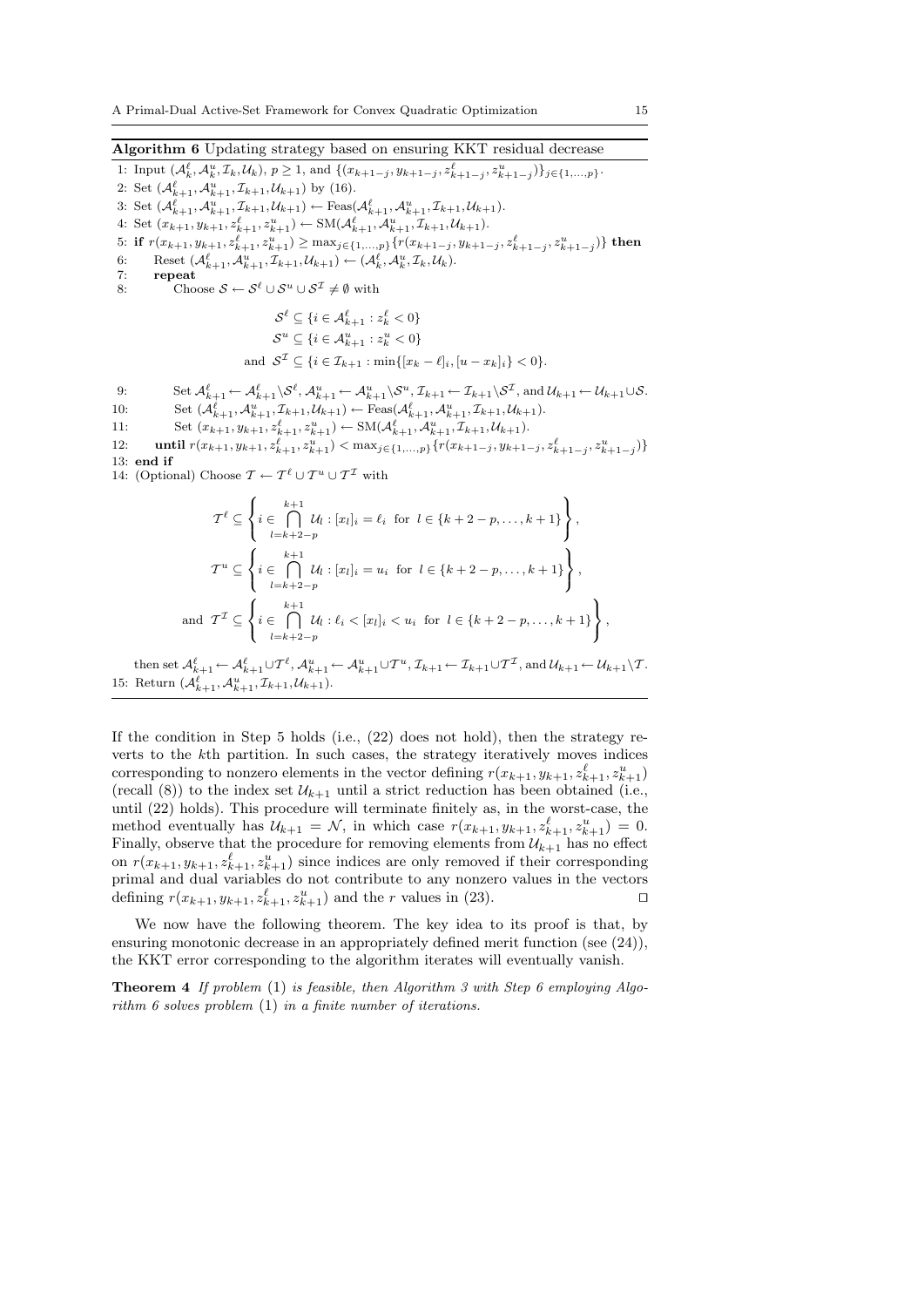Proof The result follows since by Lemma 3 we have that Algorithm 6 guarantees

$$
\left\{\max_{j\in\{1,\ldots,p+1\}}\{r(x_{k+1-j},y_{k+1-j},z_{k+1-j}^{\ell},z_{k+1-j}^{u})\}\right\} \tag{24}
$$

is monotonically strictly decreasing. (Note that in the elements of this sequence, the max is taken from  $j \in \{1, \ldots, p+1\}$ .) This is the case since, due to the strict inequality in  $(22)$ , there can be at most p consecutive iterations where the righthand side of  $(22)$  does not strictly decrease, and after  $p+1$  iterations there must be a strict decrease. Since there are only a finite number of partitions, we eventually obtain a sufficiently large k such that  $r(x_k^{\ell}, y_k^u, z_k^{\ell}, z_k^u) = 0$ .

Table 3 contains the output from solving the strictly convex QP in Example 1 on page 11 using Algorithm 3 with  $p = 1$ .

Table 3 Result of Algorithm 3 employed to solve the problem in Example 1 when iterates are updated via Algorithm 6. In the algorithm, the  $\ell_{\infty}$ -norm is used in the definition of the residual function r (recall (8)) and we define  $r_k := r(x_k, z_k^u)$ .

| $\boldsymbol{k}$ | $\mathcal{A}_{\iota}^{\ell}$ | $\mathcal{A}^u_k$ | $\mathcal{I}_k$ | $\mathcal{U}_k$ | $x_k$                           | $z_{\iota}^u$                   | $r_k$            |
|------------------|------------------------------|-------------------|-----------------|-----------------|---------------------------------|---------------------------------|------------------|
| $\overline{0}$   |                              | Ø                 | $\{1, 2, 3\}$   | Ø               | $(-3, 1, -1)$                   | (0,0,0)                         | $\mathbf{1}$     |
|                  |                              | $\{2\}$           | $\{1,3\}$       | Ø               | $(\frac{1}{3},0,\frac{2}{3})$   | $(0, \frac{2}{3}, 0)$           | $\frac{2}{3}$    |
| 2                | Ø                            | $\{1,2,3\}$       | Ø               |                 | (0,0,0)                         | $(-2,-1,3)$                     | $\boldsymbol{2}$ |
|                  | Ø                            | $\{2,3\}$         | Ø               | ${1}$           | $\left(-\frac{1}{2},0,0\right)$ | $(0, \frac{3}{2}, \frac{1}{2})$ | $\theta$         |

#### 4 Implementation details

In this paper, we have proposed and analyzed two instances of the generic framework provided as Algorithm 3, in addition to an instance representing an extension of the algorithm in [25]. In this section, we describe an implementation in Matlab that incorporates all of these approaches. The main motivation for our implementation (and the numerical results in the following section) is to illustrate that while Algorithm 3 paired with the updating strategy in Algorithm 4 is extremely efficient for solving many strictly-convex QPs, it can lead to cycling, especially when applied to solve large and/or ill-conditioned problems. Our updating strategies in Algorithms 5 and 6, on the other hand, are globally convergent and require only a modest amount of additional computational effort. Specifically, our implementation incorporates the index sets  $\{\mathcal{U}_k\}$  to ensure global convergence, but attempts to keep these sets small so that the subspace minimization procedure (SM) is not much more expensive than solving a reduced linear system.

We specify the details of our implementation by considering, in turn, the subroutines in Algorithm 3. First, Algorithm 1 is responsible for detecting the potential infeasibility of a partition and, if necessary, modifying the partition to a feasible one. The infeasibility detection phase involves the solution of a linear optimization problem (LP) that minimizes violations of the constraints in (5):

$$
\begin{array}{ll}\n\text{minimize} & e^T(\overline{r} + \overline{s}) \\
\text{subject to } A_{\mathcal{M}, \mathcal{F}} \overline{x}_{\mathcal{F}} = b - A_{\mathcal{M}, \mathcal{A}} x_{\mathcal{A}} + \overline{r} - \overline{s}, \ \ell_{\mathcal{U}} \leq \overline{x}_{\mathcal{U}} \leq u_{\mathcal{U}}, \ (\overline{r}, \overline{s}) \geq 0,\n\end{array} \tag{25}
$$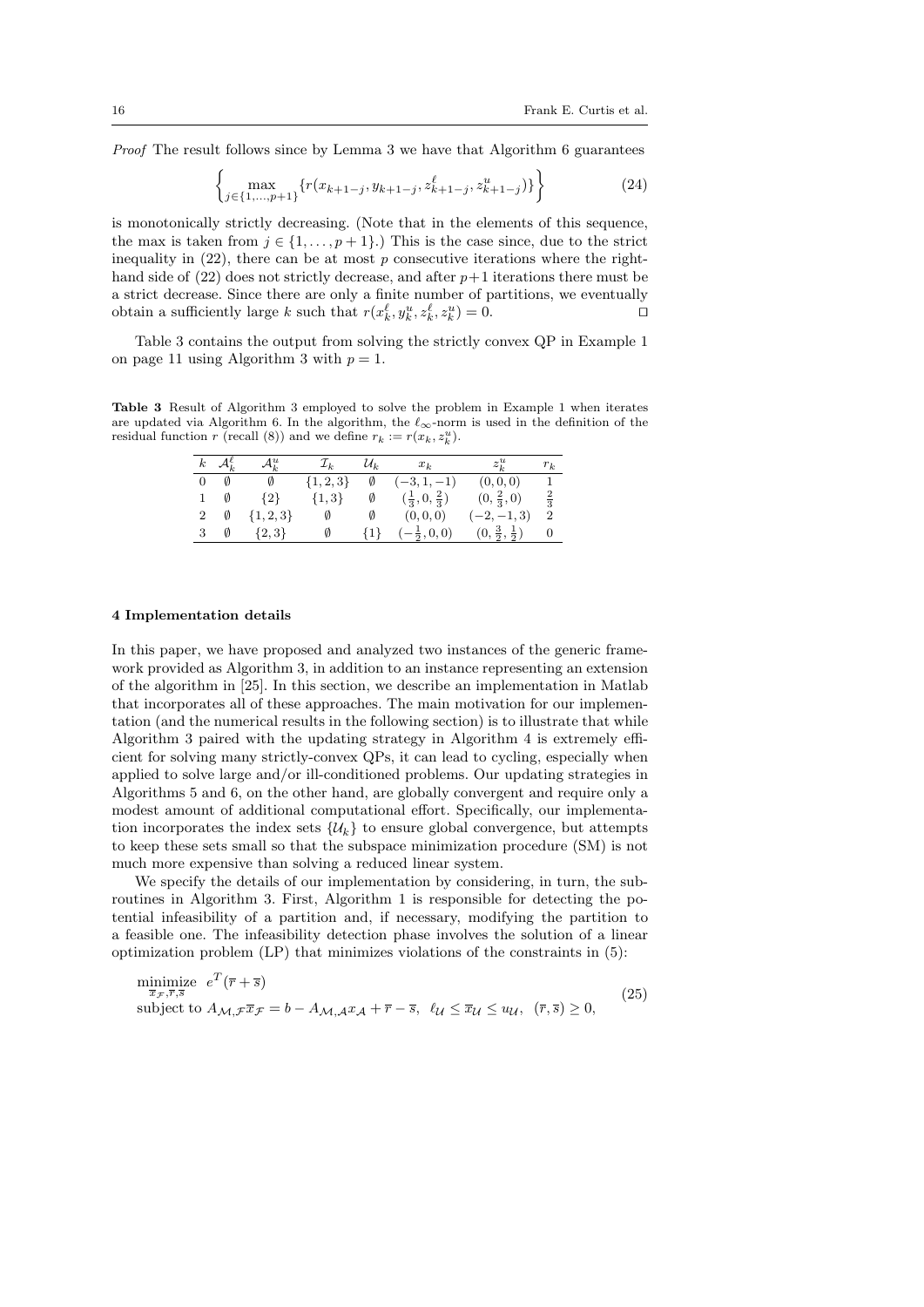where  $e \in \mathbb{R}^m$  is vector of ones of appropriate length, A and F are defined as in Step 3 of Algorithm 2, and  $x_A$  is defined as it is set in Step 2 of Algorithm 2. For the first component of the starting point for solving this problem, call it  $\bar{x}_{\mathcal{F}}^0$ , we choose the projection of the most recent primal-dual solution estimate onto the feasible region of the bound constraints in (5); i.e.,

$$
\overline{x}_{\mathcal{F}}^0 \leftarrow (\overline{x}_{\mathcal{I}}^0, \overline{x}_{\mathcal{U}}^0), \text{ where } \overline{x}_{\mathcal{I}}^0 \leftarrow [x_{k-1}]_{\mathcal{I}} \text{ and } \overline{x}_{\mathcal{U}}^0 \leftarrow \max\{\ell_{\mathcal{U}}, \min\{[x_{k-1}]\mathcal{U}, u_{\mathcal{U}}\}\}.
$$

We then set the initial values for the slack variables to be

$$
\overline{r}^0 = \max\{0, A_{\mathcal{M}, \mathcal{A}} x_{\mathcal{A}} + A_{\mathcal{M}, \mathcal{F}} \overline{x}_{\mathcal{F}}^0 - b\}
$$
  
and 
$$
\overline{s}^0 = \max\{0, b - A_{\mathcal{M}, \mathcal{A}} x_{\mathcal{A}} - A_{\mathcal{M}, \mathcal{F}} \overline{x}_{\mathcal{F}}^0\}.
$$

CPLEX's primal simplex method is applied to solve (25). In many cases, (25) is solved at this initial point. In general, however, (25) is solved via an LP solution method and, when (3) is satisfiable, the resulting solution  $(\overline{x}_{\mathcal{F}}^*, \overline{r}^*, \overline{s}^*)$  yields  $e^T(\overline{r}^* +$  $\overline{s}^*$ ) = 0. (In fact, due to numerical inaccuracies, we consider a given partition to be feasible as long as  $e^T(r^* + s^*) \leq \varepsilon$  for a small constant  $\varepsilon > 0$ .) If we find that this condition does not hold, then this implies that the active set  $\mathcal{A}^{\ell} \cup \mathcal{A}^{u}$  should have elements removed. Algorithm 1 is motivated by the fact that infeasibility of (3) implies that too many variables are fixed to their bounds. Based on this observation, our implementation transforms the partition into a feasible one by iteratively moving an index from  $\mathcal{A}^{\ell} \cup \mathcal{A}^{u}$  to *I*. The index to be moved, call it j, is selected as one that, if included in  $I$ , would potentially lead to the largest reduction in infeasibility; i.e., with  $a_i$  defined as the *i*th column of A, we choose

$$
j \leftarrow \underset{i \in \mathcal{A}^{\ell} \cup \mathcal{A}^u}{\text{argmin}} \left( \underset{\Delta x_i}{\text{min}} \frac{1}{2} \| A_{\mathcal{M}, \mathcal{A}} x_{\mathcal{A}} + a_i \Delta x_i + A_{\mathcal{M}, \mathcal{F}} \overline{x}_{\mathcal{F}}^* - b \|_2^2 \right),
$$

which can be computed via  $\mathcal{A}^{\ell} \cup \mathcal{A}^{u}$  minimizations of one-dimensional convex quadratics. (If multiple indexes yield the same objective value for the inner minimization problem, then our implementation selects the smallest such index.)

Our implementation of Algorithm 2 is relatively straightforward. Indeed, the only step that requires specification is the method employed to solve subproblem (5). If  $|U| = 0$ , then the solution of (5) is obtained by solving the reduced linear system (7); in such cases, we employ Matlab's built-in "\" routine to solve this system. If  $|U| \neq 0$ , then problem (5) is a generally-constrained QP and we employ the active-set method implemented in the qpOASES package [12].

We now turn to the details of our implementation of our strategies in Algorithms 5 and 6. Due to the increased computational costs of the SM subroutine when  $U_k$  is large, we have implemented these strategies so that  $|U_{k+1}| \leq |U_k| + 1$ for all k. In Algorithm 5, we implement Step 3 by choosing  $S$  as the smallest index in  $\{i \in \mathcal{N} : q_k^i = \max_{j \in \mathcal{N}} q_k^j\}$ , and we implement Step 5 by setting  $q_{k+1}^i \leftarrow 0$  for all  $i \in \mathcal{N}$ . Similarly, in Algorithm 6, we implement Step 8 by choosing S as the index in  $\mathcal{A}_{k+1}^{\ell} \cup \mathcal{A}_{k+1}^u \cup \mathcal{I}_{k+1}$  corresponding to the element of the vector defining  $r(x_{k+1}, y_{k+1}, z_{k+1}^{\ell}, z_{k+1}^u)$  (recall (8)) with the largest absolute value. (If there are more than one such indices in  $\mathcal{A}_{k+1}^{\ell} \cup \mathcal{A}_{k+1}^u \cup \mathcal{I}_{k+1}$ , then we choose the smallest such index.) Finally, due to numerical inaccuracies in the SM routine, the idealized conditions in Step 12 of Algorithm 6 are inappropriate in practice for removing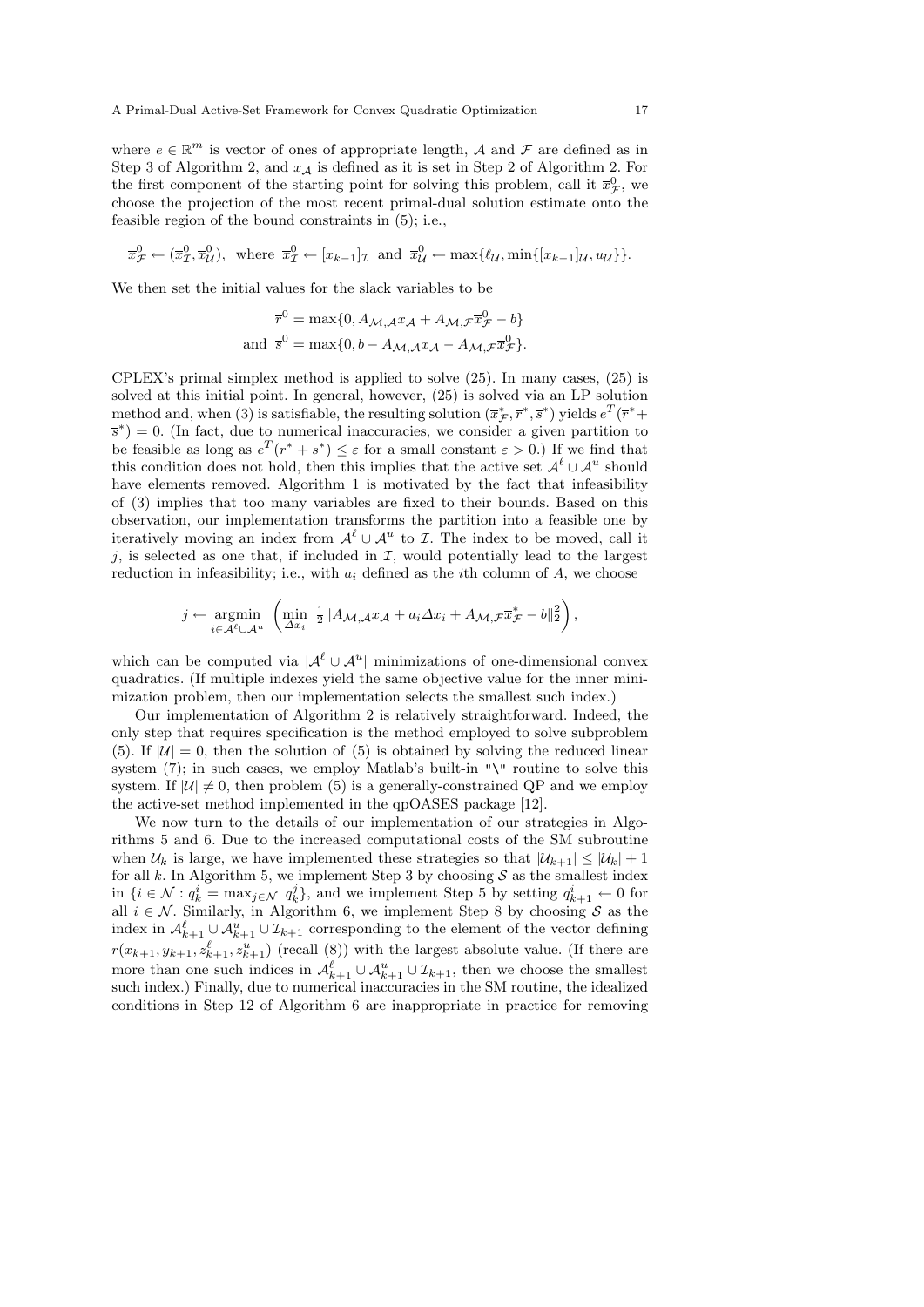.

elements from the set  $U_{k+1}$ . (In particular, since variables may never be set exactly at their bounds, those conditions would typically consider all variables to be inactive in all solutions, which would be inappropriate.) Alternatively, we perform this step by defining  $0 < \varepsilon_A < \varepsilon_{\mathcal{I}}$  and setting

$$
\mathcal{T}^{\ell} \leftarrow \left\{ i \in \bigcap_{l=k+2-p}^{k+1} \mathcal{U}_l : [x_l]_i \le \ell_i + \varepsilon_{\mathcal{A}} \text{ for } l \in \{k+2-p, \dots, k+1\} \right\},\
$$
  

$$
\mathcal{T}^u \leftarrow \left\{ i \in \bigcap_{i=k+2-p}^{k+1} \mathcal{U}_i : [x_l]_i \ge u_i - \varepsilon_{\mathcal{A}} \text{ for } l \in \{k+2-p, \dots, k+1\} \right\},\
$$
and  

$$
\mathcal{T}^{\mathcal{I}} \leftarrow \left\{ i \in \bigcap_{i=k+2-p}^{k+1} \mathcal{U}_i : \ell_i + \varepsilon_{\mathcal{I}} \le [x_l]_i \le u_i - \varepsilon_{\mathcal{I}} \text{ for } l \in \{k+2-p, \dots, k+1\} \right\}
$$

That is, we choose a relatively tight (but still nonzero) tolerance for determining an index to be active and a relatively large tolerance for determining an index to be inactive. Primal variables with values between  $\varepsilon_A$  and  $\varepsilon_I$  are considered too ambiguous to be determined as active or inactive.

The numerical results in the following section support our claim that both updating strategies effectively prevent  $|\mathcal{U}_k|$  from becoming large.

#### 5 Numerical Results

We tested our implementation of Algorithm 3 by solving randomly generated problems with various numbers of variables  $(n)$ , constraints  $(m)$ , and condition numbers of H ( $H_{\text{cond}}$ ). We generated H via Matlab's sprandsym routine and generated A via Matlab's randn routine. The problems were generated so that there would (roughly) be an equal number of lower-active, upper-active, and inactive primal variables in the optimal solution. The algorithms were tested in Matlab 7.12.0.635 (R2011a) on a 64-bit machine with 16 processors running a Linux environment.

For all of our experiments, the components  $(\mathcal{A}_0^{\ell}, \mathcal{A}_0^{\ell}, \mathcal{I}_0)$  of the initial partition were randomly generated while  $U_0$  was set to Ø. Algorithm 5 was run with  $q^{\text{max}} \leftarrow 5$  and Algorithm 6 (with and without step 14) was run with  $p \leftarrow 5$ . These values were chosen as they resulted in good performance in our experiments. A problem was declared to be solved successfully by an algorithm if for some k it obtained  $r(x_k, y_k, z_k^{\ell}, z_k^u) \leq 10^{-6}$ , where the  $\ell_{\infty}$ -norm was used in the definition of r. However, we set an iteration limit for each problem as  $1.1n$ ; i.e., if for a given problem an algorithm failed to satisfy our tolerance for the KKT error in 1.1n iterations, then we say that the algorithm failed to solve that problem. The tolerance parameter  $\varepsilon > 0$  (see the discussion following problem (25)) was set to 10<sup>-8</sup> and for Algorithm 6 we set  $\varepsilon_{\mathcal{A}} \leftarrow 10^{-8}$  and  $\varepsilon_{\mathcal{I}} \leftarrow 10^{-2}$ .

Hereinafter, we refer to Algorithm 3 paired with the updating strategy in Algorithm 4 simply as "Algorithm 4", and similarly for Algorithms 5 and 6. We first compare the algorithms when solving strictly convex bound-constrained QPs (BQPs). (Recall that for bound-constrained problems, the Feas routine, i.e., Algorithm 1, is never invoked.) We tested problems with all combinations of number of variables  $(n)$  in  $\{10^2, 10^3, 10^4\}$  and condition numbers for H  $(H_{\text{cond}})$  in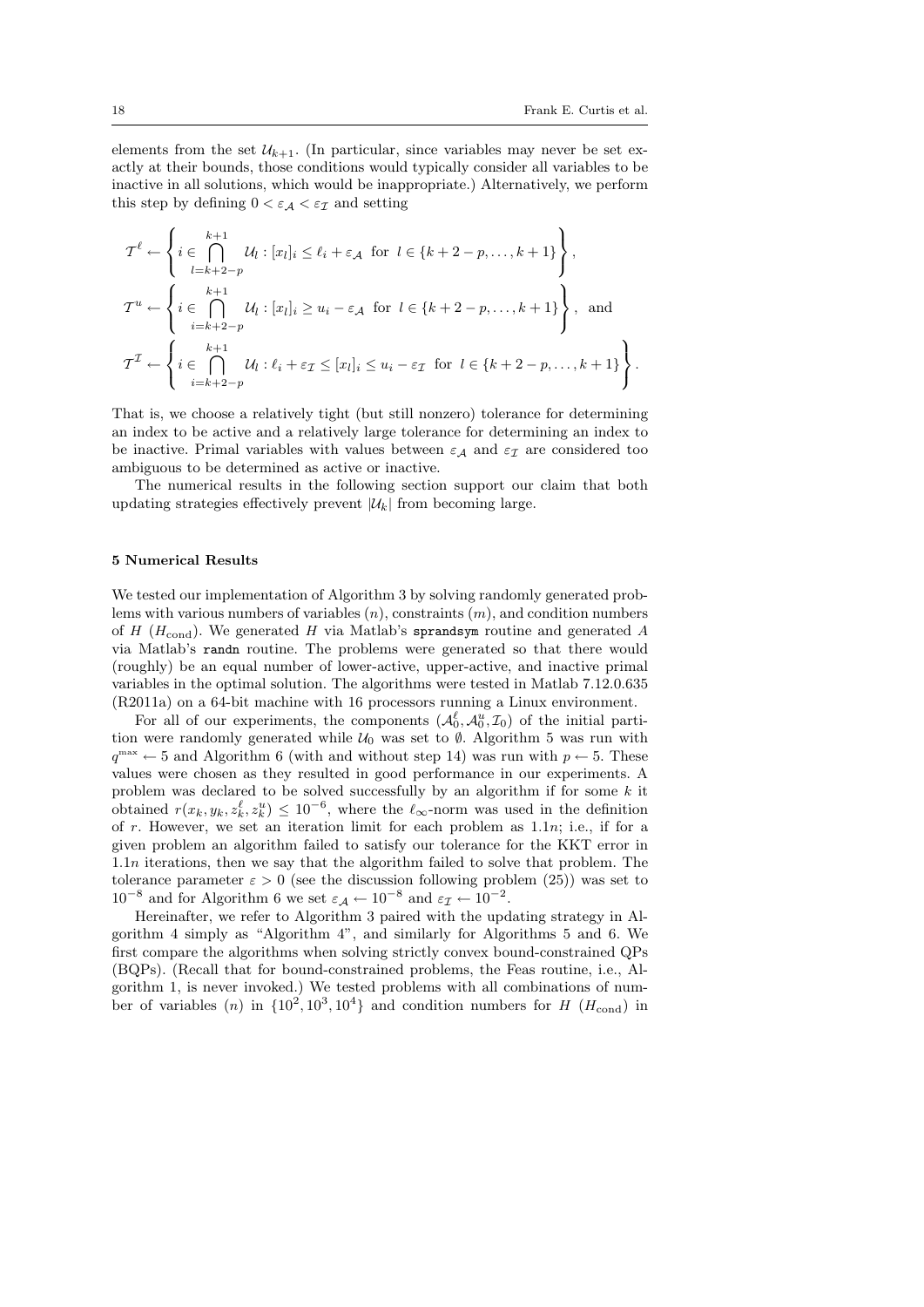$\{10^2, 10^4, 10^6\}$ . We generated 50 problems for each of these 9 combinations and report, in Tables 4–8, averages (and some standard deviations) of performance measures over these 50 runs. For each combination, all 50 problems were solved unless otherwise indicated, and in cases when fewer than the 50 problems were solved, the statistics are computed only over those runs that were successful. In fact, this occurred only for the results in Table 4; see the caption for that table.

In Tables 4–7, we present results for Algorithms 4, 5, and 6. The first three statistics that we report are the average number of iterations  $(\mu$ (#Iter)), the standard deviation of the number of iterations ( $\sigma$ (#Iter)), and the average number of calls to Algorithm 2 ( $\mu$ (#SM)). In Tables 4 and 5, the number of calls to Algorithm 2 is equal to the number of iterations (plus 1 as the SM routine is called in the last iteration before computing the final KKT error), but in Tables 6 and 7 the number of calls to Algorithm 2 may be relatively larger due to potential additional calls to the SM routine while updating the index set partition.

The next statistics that we report represent a breakdown between two types of calls to Algorithm 2. In particular, if  $\mathcal{U}_k = \emptyset$ , then the major computational component of the call is a linear system solve, which (as has already been mentioned) is performed via Matlab's built-in "\" routine; otherwise, if  $\mathcal{U}_k \neq \emptyset$ , we solve the corresponding bound-constrained subproblem with the qpOASES package. In the former type of iteration we increment a "linear system" counter (by 1), whereas in the latter type of iteration we increment a "quadratic subproblem iteration" counter (by the number of iterations reported by qpOASES). In the tables, we report the average total number of linear systems solved  $(\mu$ (#LS)), the standard deviation of the number of linear systems solved  $(\sigma$ (#LS)), the average total number of iterations of qpOASES summed over all calls to it  $(\mu$ (#QP-Iter)), and the standard deviation of the total number of qpOASES iterations ( $\sigma$ (#QP-Iter)). When observing these results, it is important to note that when the initial point for solving a QP is optimal, qpOASES reports zero iterations were performed.

The last statistics that we report relate to the cardinality of the uncertain sets in the experiments. For a given run of an algorithm to solve a given problem instance, let K represent the final iteration number. In the tables, we report the average cardinality of  $U_K$  ( $\mu$ (Last- $|U|$ )), the average of the mean cardinality of the elements of  $\{\mathcal{U}_k\}_{k=0}^K$  ( $\mu(\text{Avg-}|\mathcal{U}|)$ ), and the standard deviation of the mean cardinality of the elements of  $\{\mathcal{U}_k\}_{k=0}^K$  ( $\sigma$ (Avg- $|\mathcal{U}|$ )).

Since Algorithm 4 maintains  $\mathcal{U}_k = \emptyset$  for all k, we omit columns (that would otherwise appear in Table 4) corresponding to qpOASES iterations and cardinalities of the uncertain set since these values are all zero.

Table 4 shows that Algorithm 4 is generally very efficient, but may not converge. On the other hand, Algorithms 5 and 6 (see Tables 5–7) solved all problems in our experiments, illustrating that their global convergence guarantees are beneficial in practice. Note that in Tables 5–6, a " $\mu$ (Last-|U|)" equal to zero indicates that the algorithm is behaving identically to Algorithm 4. As this occurs often, particularly in Table 6, this illustrates that Algorithms 5 and 6 are as efficient as Algorithm 4 for many instances in our experiments. Moreover, even when this performance measure is nonzero, it is typically very small (especially when considered relative to  $n$ ) illustrating that our global convergence guarantees are attained at modest additional effort. This is further confirmed by the observation that the total qpOASES iterations ( $\mu$ (#QP-Iter)) is often very small (especially relative to n). We also remark that the optional strategy in Algorithm 6 yields some benefits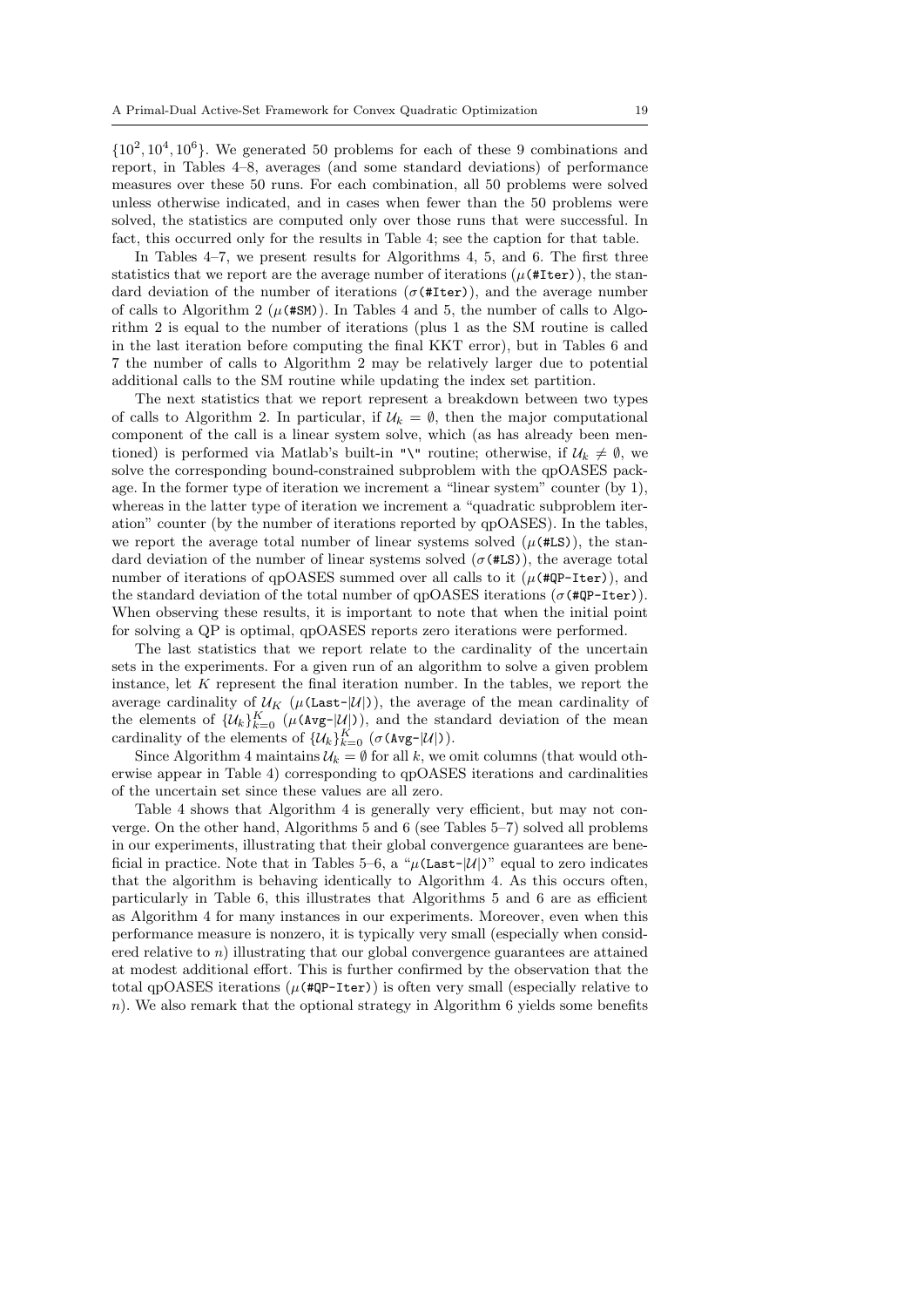Table 4 Results of Algorithm 4 employed to solve BQPs. Statistics followed by † were computed only over 45 (of 50) successful runs. Similarly, statistics followed by ‡ were computed only over 46 (of 50) successful runs. All other statistics were computed over 50 successful runs.

| $\, n$    | $H_{\rm cond}$ | $\mu$ (#Iter)             | $\sigma$ (#Iter)  | $\mu$ (#SM)           | $\mu$ (#LS)               | $\sigma$ (#LS)          |
|-----------|----------------|---------------------------|-------------------|-----------------------|---------------------------|-------------------------|
| $1e+02$   | $1e+02$        | $3.78e + 00$              | $6.79e - 01$      | $4.78e+00$            | 4.78e+00                  | $6.79e - 01$            |
| $1e+02$   | $1e + 04$      | $5.14e + 00$              | $9.69e - 01$      | $6.14e + 00$          | $6.14e + 00$              | $9.69e - 01$            |
| $1e+02$   | $1e + 06$      | $6.22e + 00$              | $1.06e + 00$      | $7.22e + 00$          | $7.22e + 00$              | $1.06e + 00$            |
| $1e+03$   | $1e+02$        | $4.78e{+}00$              | $6.16e - 01$      | $5.78e + 00$          | $5.78e + 00$              | $6.16e - 01$            |
| $1e+03$   | $1e + 04$      | $6.64e + 00$              | $1.05e + 00$      | $7.64e{+}00$          | $7.64e + 00$              | $1.05e + 00$            |
| $1e+03$   | $1e + 06$      | $8.02e + 00$              | $1.06e + 00$      | $9.02e + 00$          | $9.02e + 00$              | $1.06e + 00$            |
| $1e + 04$ | $1e+02$        | $5.80e+00$                | $4.95e - 01$      | $6.80 + 00$           | $6.80e + 00$              | $4.95e - 01$            |
| $1e + 04$ | $1e + 04$      | $8.24e + 00$ <sup>+</sup> | $7.43e-01\dagger$ | $9.24e + 00$          | $9.24e + 00$ <sup>+</sup> | $7.43e-01$ <sup>+</sup> |
| $1e + 04$ | $1e + 06$      | $1.01e + 011$             | 1.14e+00t         | 1.11e+01 <sup>t</sup> | $1.11e+011$               | 1.14e+00t               |

Table 5 Results of Algorithm 5 employed to solve BQPs.

| $\boldsymbol{n}$ | $H_{\rm cond}$            | $\mu$ (#Iter)    | $\sigma$ (#Iter)    | $\mu$ (#SM)                    | $\mu$ (#LS)                   | $\sigma$ (#LS)                   |
|------------------|---------------------------|------------------|---------------------|--------------------------------|-------------------------------|----------------------------------|
| 1e+02            | $1e+02$                   | 3.78e+00         | $6.79e - 01$        | 4.78e+00                       | 4.78e+00                      | $6.79e - 01$                     |
| 1e+02            | $1e + 04$                 | $5.14e+00$       | $9.69e - 01$        | $6.14e+00$                     | $6.04e + 00$                  | $8.56e - 01$                     |
| $1e+02$          | $1e + 06$                 | $6.20e + 00$     | 1.05e+00            | 7.20e+00                       | $6.74e+00$                    | $8.03e - 01$                     |
| 1e+03            | $1e+02$                   | 4.78e+00         | $6.16e-01$          | 5.78e+00                       | 5.78e+00                      | $6.16e-01$                       |
| 1e+03            | $1e + 04$                 | $6.60e + 00$     | 1.05e+00            | 7.60e+00                       | $6.82e+00$                    | $8.96e-01$                       |
| $1e+03$          | $1e + 06$                 | 8.00e+00         | 1.07e+00            | $9.00e + 00$                   | $6.60e + 00$                  | $9.90e - 01$                     |
| $1e+04$          | $1e+02$                   | 5.80e+00         | $4.95e-01$          | $6.80e + 00$                   | $6.62e+00$                    | $5.30e-01$                       |
| 1e+04            | $1e + 04$                 | $9.28e + 00$     | $3.89e + 00$        | 1.03e+01                       | $6.02e + 00$                  | 1.41e-01                         |
| 1e+04            | $1e + 06$                 | 1.07e+01         | 2.73e+00            | 1.17e+01                       | $6.00e + 00$                  | $0.00e + 00$                     |
|                  |                           |                  |                     |                                |                               |                                  |
| $\boldsymbol{n}$ |                           | $\mu$ (#QP-Iter) | $\sigma$ (#QP-Iter) | $\mu$ (Last- $ \mathcal{U} $ ) | $\mu$ (Avg- $ \mathcal{U} $ ) | $\sigma$ (Avg- $ \mathcal{U} $ ) |
| $1e+02$          | $H_{\rm cond}$<br>$1e+02$ | $0.00e + 00$     | $0.00e + 00$        | $0.00e + 00$                   | $0.00e + 00$                  | $0.00e + 00$                     |
| 1e+02            | $1e+04$                   | $1.20e-01$       | $8.49e - 01$        | $6.00e-02$                     | 1.42e-02                      | $6.17e-02$                       |
| 1e+02            | $1e + 06$                 | $3.40e - 01$     | $9.17e-01$          | $2.40e-01$                     | $6.12e-02$                    | $1.19e - 01$                     |
| 1e+03            | $1e+02$                   | $0.00e + 00$     | $0.00e + 00$        | $0.00e + 00$                   | $0.00e + 00$                  | $0.00e + 00$                     |
| 1e+03            | $1e + 04$                 | $2.60e-01$       | $6.64e-01$          | $4.20e-01$                     | 1.05e-01                      | $1.43e-01$                       |
| $1e+03$          | $1e + 06$                 | 1.44e+00         | $2.44e+00$          | $7.60e - 01$                   | $2.83e-01$                    | $1.79e - 01$                     |
| $1e+04$          | $1e+02$                   | $1.20e-01$       | $5.94e-01$          | $1.60e-01$                     | $2.91e-02$                    | $6.92e-02$                       |
| $1e + 04$        | $1e + 04$                 | $3.84e + 00$     | $8.35e+00$          | 1.14e+00                       | $4.55e-01$                    | $2.64e-01$                       |

in our experiments; i.e., by removing elements from the uncertain set, the algorithm typically requires fewer QP iterations and maintains smaller uncertain sets. This can be seen by comparing the results in Tables 6 and 7.

As a means of comparison for the results in Tables 4–7, we present in Table 8 results when the same set of test problems are solved directly with qpOASES. We report the average number of iterations reported by  $qpOASES$  ( $\mu$ (#QP-Iter)) and the standard deviation of the number of iterations reported ( $\sigma$ (#QP-Iter)). It is important to note that these results should not be compared directly with the similarly named columns in Tables 4–7 since in many iterations our implementations of Algorithms 4, 5, and 6 solve a linear system directly rather than calling qpOASES. That being said, the results in Table 8 illustrate the typical behavior of a classic active-set method with which the number of iterations often increases with problem size  $(n)$  and condition number of H  $(H_{cond})$ . By contrast, such a dependence appears less significant in the results in Tables 4–7.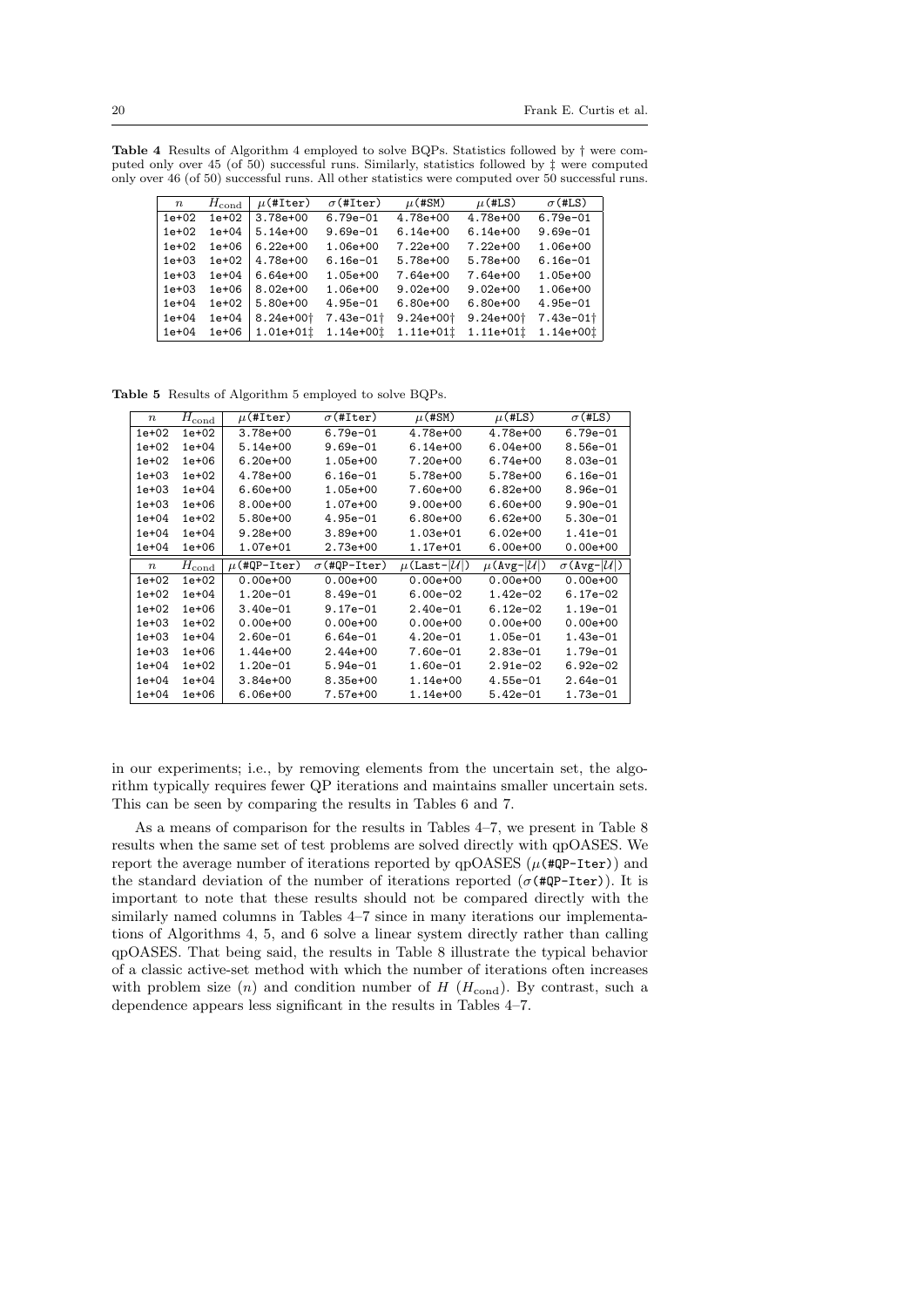| $\boldsymbol{n}$ | $H_{\rm cond}$                            | $\mu$ (#Iter)    | $\sigma$ (#Iter)    | $\mu$ (#SM)                    | $\mu$ (#LS)                   | $\sigma$ (#LS)                   |
|------------------|-------------------------------------------|------------------|---------------------|--------------------------------|-------------------------------|----------------------------------|
| $1e+02$          | $1e+02$                                   | $3.78e + 00$     | $6.79e - 01$        | 4.78e+00                       | 4.78e+00                      | $6.79e - 01$                     |
| $1e+02$          | $1e+04$                                   | $5.14e+00$       | $9.69e - 01$        | $6.14e+00$                     | $6.14e+00$                    | $9.69e - 01$                     |
| $1e+02$          | $1e + 06$                                 | $6.22e + 00$     | 1.06e+00            | 7.22e+00                       | $7.22e+00$                    | $1.06e + 00$                     |
| $1e+03$          | $1e+02$                                   | 4.78e+00         | $6.16e - 01$        | 5.78e+00                       | 5.78e+00                      | $6.16e - 01$                     |
| $1e + 03$        | $1e+04$                                   | $6.64e+00$       | 1.05e+00            | 7.64e+00                       | 7.64e+00                      | 1.05e+00                         |
| $1e + 03$        | $1e + 06$                                 | $8.02e + 00$     | $1.06e + 00$        | $9.02e + 00$                   | $9.02e + 00$                  | 1.06e+00                         |
| $1e+04$          | $1e+02$                                   | 5.80e+00         | $4.95e-01$          | $6.80e + 00$                   | $6.80e + 00$                  | $4.95e-01$                       |
| $1e+04$          | $1e + 04$                                 | $8.86e + 00$     | $2.27e+00$          | 1.00e+01                       | $9.66e + 00$                  | 1.47e+00                         |
| $1e+04$          | $1e+06$                                   | 1.04e+01         | 1.47e+00            | 1.15e+01                       | 1.13e+01                      | 1.26e+00                         |
|                  |                                           |                  |                     |                                |                               |                                  |
| $\boldsymbol{n}$ |                                           | $\mu$ (#QP-Iter) | $\sigma$ (#QP-Iter) | $\mu$ (Last- $ \mathcal{U} $ ) | $\mu$ (Avg- $ \mathcal{U} $ ) | $\sigma$ (Avg- $ \mathcal{U} $ ) |
| $1e+02$          | $\overline{H}_{\mathrm{cond}}$<br>$1e+02$ | $0.00e + 00$     | $0.00e + 00$        | $0.00e + 00$                   | $0.00e + 00$                  | $0.00e + 00$                     |
| $1e+02$          | $1e + 04$                                 | $0.00e + 00$     | $0.00e + 00$        | $0.00e + 00$                   | $0.00e + 00$                  | $0.00e + 00$                     |
| $1e+02$          | $1e+06$                                   | $0.00e + 00$     | $0.00e + 00$        | $0.00e + 00$                   | $0.00e + 00$                  | $0.00e + 00$                     |
| $1e + 03$        | $1e+02$                                   | $0.00e + 00$     | $0.00e + 00$        | $0.00e + 00$                   | $0.00e + 00$                  | $0.00e + 00$                     |
| $1e+03$          | $1e + 04$                                 | $0.00e + 00$     | $0.00e + 00$        | $0.00e + 00$                   | $0.00e + 00$                  | $0.00e + 00$                     |
| $1e+03$          | $1e + 06$                                 | $0.00e + 00$     | $0.00e + 00$        | $0.00e + 00$                   | $0.00e + 00$                  | $0.00e + 00$                     |
| $1e + 04$        | $1e+02$                                   | $0.00e + 00$     | $0.00e + 00$        | $0.00e + 00$                   | $0.00e + 00$                  | $0.00e + 00$                     |
| $1e+04$          | $1e + 04$                                 | $9.80e - 01$     | 6.79e+00            | 1.80e-01                       | $3.98e-02$                    | $2.16e-01$                       |

Table 6 Results of Algorithm 6 (without step 14) employed to solve BQPs.

Table 7 Results of Algorithm 6 (with step 14) employed to solve BQPs.

| $\boldsymbol{n}$ | $H_{\rm cond}$            | $\mu$ (#Iter)    | $\sigma$ (#Iter)    | $\mu$ (#SM)                    | $\mu$ (#LS)                   | $\sigma$ (#LS)                   |
|------------------|---------------------------|------------------|---------------------|--------------------------------|-------------------------------|----------------------------------|
| $1e+02$          | $1e+02$                   | $3.78e + 00$     | $6.79e - 01$        | 4.78e+00                       | 4.78e+00                      | $6.79e - 01$                     |
| $1e+02$          | $1e + 04$                 | $5.14e+00$       | $9.69e - 01$        | $6.14e+00$                     | $6.14e+00$                    | $9.69e - 01$                     |
| $1e+02$          | $1e + 06$                 | $6.22e + 00$     | $1.06e + 00$        | $7.22e+00$                     | $7.22e+00$                    | $1.06e + 00$                     |
| $1e+03$          | $1e+02$                   | 4.78e+00         | $6.16e-01$          | 5.78e+00                       | 5.78e+00                      | $6.16e-01$                       |
| $1e + 03$        | $1e + 04$                 | $6.64e + 00$     | $1.05e+00$          | 7.64e+00                       | 7.64e+00                      | $1.05e + 00$                     |
| $1e+03$          | $1e + 06$                 | 8.02e+00         | 1.06e+00            | $9.02e + 00$                   | $9.02e + 00$                  | $1.06e + 00$                     |
| $1e + 04$        | $1e+02$                   | $5.80e+00$       | $4.95e - 01$        | $6.80e + 00$                   | $6.80e + 00$                  | $4.95e - 01$                     |
| $1e + 04$        | $1e + 04$                 | 8.86e+00         | $2.27e+00$          | $1.00e + 01$                   | $9.86e + 00$                  | $2.27e+00$                       |
| $1e+04$          | $1e + 06$                 | 1.04e+01         | 1.54e+00            | 1.15e+01                       | 1.14e+01                      | 1.54e+00                         |
|                  |                           |                  |                     |                                |                               |                                  |
| $\boldsymbol{n}$ |                           | $\mu$ (#QP-Iter) | $\sigma$ (#QP-Iter) | $\mu$ (Last- $ \mathcal{U} $ ) | $\mu$ (Avg- $ \mathcal{U} $ ) | $\sigma$ (Avg- $ \mathcal{U} $ ) |
| $1e+02$          | $H_{\rm cond}$<br>$1e+02$ | $0.00e + 00$     | $0.00e + 00$        | $0.00e + 00$                   | $0.00e + 00$                  | $0.00e + 00$                     |
| $1e+02$          | $1e + 04$                 | $0.00e + 00$     | $0.00e + 00$        | $0.00e + 00$                   | $0.00e + 00$                  | $0.00e + 00$                     |
| $1e+02$          | $1e + 06$                 | $0.00e + 00$     | $0.00e + 00$        | $0.00e + 00$                   | $0.00e + 00$                  | $0.00e + 00$                     |
| $1e+03$          | $1e+02$                   | $0.00e + 00$     | $0.00e + 00$        | $0.00e + 00$                   | $0.00e + 00$                  | $0.00e + 00$                     |
| $1e + 03$        | $1e + 04$                 | $0.00e + 00$     | $0.00e + 00$        | $0.00e + 00$                   | $0.00e + 00$                  | $0.00e + 00$                     |
| $1e+03$          | $1e + 06$                 | $0.00e + 00$     | $0.00e + 00$        | $0.00e + 00$                   | $0.00e + 00$                  | $0.00e + 00$                     |
| $1e+04$          | $1e+02$                   | $0.00e + 00$     | $0.00e + 00$        | $0.00e + 00$                   | $0.00e + 00$                  | $0.00e + 00$                     |
| $1e + 04$        | $1e + 04$                 | $1.20e - 01$     | 7.18e-01            | $0.00e + 00$                   | $1.11e-02$                    | $3.92e-02$                       |

For our second set of experiments, we randomly generated problems with  $n =$  $10<sup>4</sup>$ , but with all combinations of numbers of equality constraints  $(m)$  in  $\{10, 20\}$ and condition numbers for  $H(H_{\text{cond}})$  in  $\{10^2, 10^4, 10^6\}$ . For each combination we generated 10 problems and report the averages (and some standard deviations) of various performance measures. All measures that we considered were the same as for the bound-constrained problems, except that we now also report the average number of calls to Algorithm 1 ( $\mu$ (#Feas)), the average number of times that a call to Algorithm 1 actually modified the index set partition  $(\mu$ (#Feas-Mod)),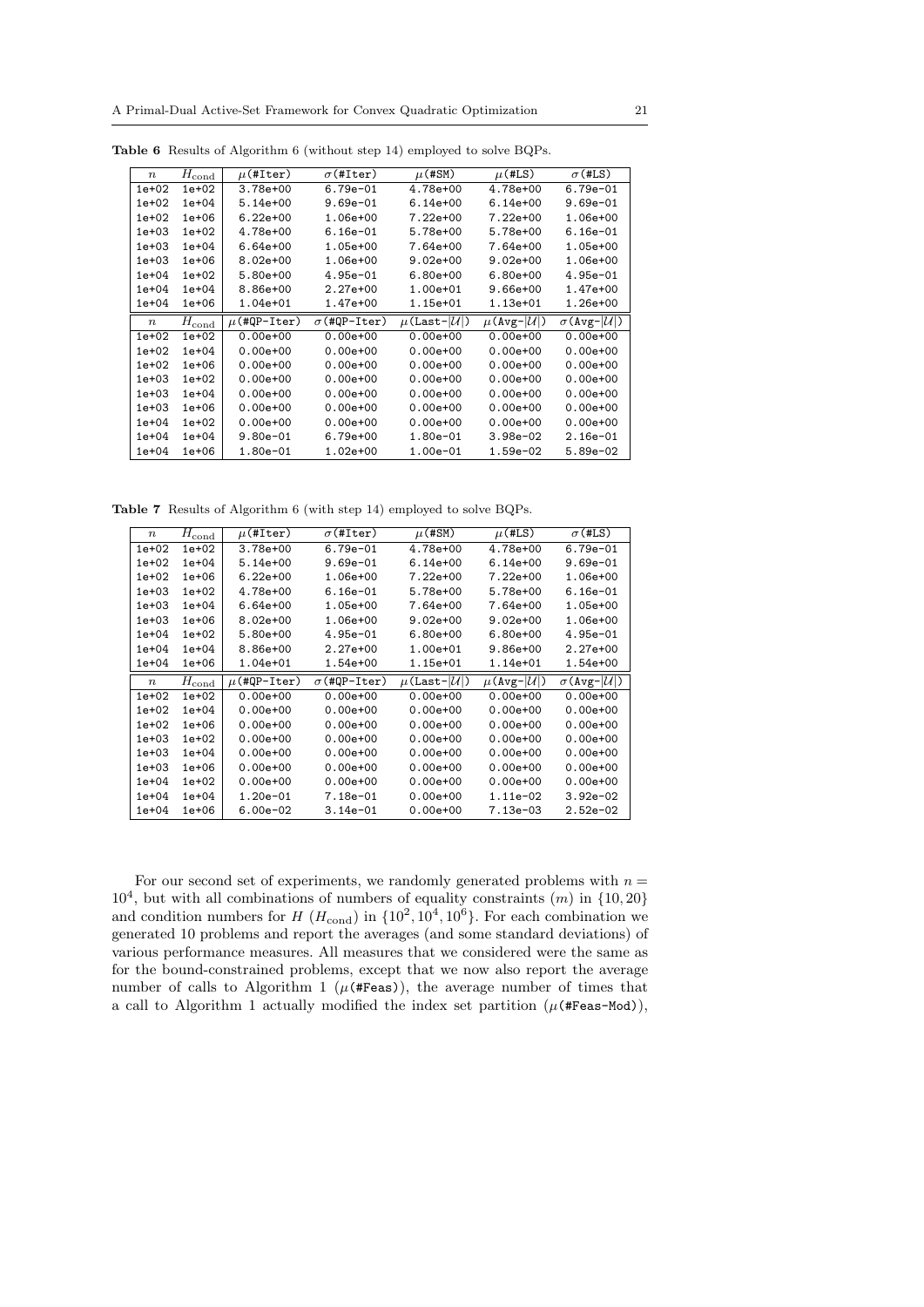| $\boldsymbol{n}$ | $H_{\text{cond}}$ | $\mu$ (#QP-Iter) | $\sigma$ (#QP-Iter) |
|------------------|-------------------|------------------|---------------------|
| $1e+02$          | $1e+02$           | $5.40e+01$       | 7.37e+00            |
| $1e+02$          | $1e + 04$         | 5.90e+01         | $6.16e + 00$        |
| $1e+02$          | $1e + 06$         | $6.22e + 01$     | 6.73e+00            |
| $1e+03$          | $1e+02$           | $5.39e+02$       | $2.11e+01$          |
| $1e + 03$        | $1e + 04$         | $5.70e+02$       | $2.04e + 01$        |
| $1e+03$          | $1e + 06$         | $5.94e+02$       | 1.97e+01            |
| $1e + 04$        | $1e+02$           | $5.33e+03$       | 5.98e+01            |
| $1e + 04$        | $1e + 04$         | $5.70e + 03$     | $6.40e + 01$        |
| $1e + 04$        | $1e+06$           | $5.97e+03$       | 8.31e+01            |

Table 8 Results of qpOASES employed to solve BQPs.

the average total number of simplex pivots (in CPLEX) summed over all calls to Algorithm 1 ( $\mu$ (#Feas-Pvt)), and the standard deviation of the total number of simplex pivots ( $\sigma$ (#Feas-Pvt)). These results are provided in Tables 9–11.

**Table 9** Results of Algorithm 5 employed to solve QPs (with  $n = 10<sup>4</sup>$ ).

| m         | $H_{\rm cond}$ | $\mu$ (#Iter)    | $\sigma$ (#Iter)    | $\mu$ (#SM)                    | $\mu$ (#LS)                   | $\sigma$ (#LS)                   |
|-----------|----------------|------------------|---------------------|--------------------------------|-------------------------------|----------------------------------|
| $1e+01$   | $1e+02$        | $1.20e + 01$     | $3.23e+00$          | 1.30e+01                       | $6.00e + 00$                  | $0.00e + 00$                     |
| $1e+01$   | $1e+04$        | 1.47e+01         | $9.38e + 00$        | 1.57e+01                       | $6.00e + 00$                  | $0.00e + 00$                     |
| $1e+01$   | $1e+06$        | $2.25e+01$       | 1.85e+01            | $2.35e+01$                     | $6.00e + 00$                  | $0.00e + 00$                     |
| $2e + 01$ | $1e+02$        | 1.39e+01         | $5.90e+00$          | 1.49e+01                       | $6.00e + 00$                  | $0.00e + 00$                     |
| $2e + 01$ | $1e+04$        | 1.77e+01         | 1.05e+01            | 1.87e+01                       | $6.00e + 00$                  | $0.00e + 00$                     |
| $2e + 01$ | $1e+06$        | 1.65e+01         | $6.85e+00$          | 1.75e+01                       | $6.00e + 00$                  | $0.00e + 00$                     |
| $\,m$     | $H_{\rm cond}$ | $\mu$ (#QP-Iter) | $\sigma$ (#QP-Iter) | $\mu$ (Last- $ \mathcal{U} $ ) | $\mu$ (Avg- $ \mathcal{U} $ ) | $\sigma$ (Avg- $ \mathcal{U} $ ) |
| $1e+01$   | $1e+02$        | $6.67e + 01$     | 2.86e+01            | $1.30e+00$                     | $6.31e-01$                    | $2.53e-01$                       |
| $1e+01$   | $1e+04$        | 1.01e+02         | 7.15e+01            | 1.60e+00                       | $8.50e-01$                    | $7.93e-01$                       |
| $1e+01$   | $1e+06$        | $2.31e+02$       | $3.15e+02$          | $2.80e+00$                     | 1.40e+00                      | 1.47e+00                         |
| $2e + 01$ | $1e+02$        | 1.72e+02         | 1.07e+02            | 1.60e+00                       | $7.50e-01$                    | $3.93e-01$                       |
| $2e + 01$ | $1e+04$        | 2.77e+02         | $2.50e+02$          | $2.00e + 00$                   | $9.28e - 01$                  | $5.73e-01$                       |
| $2e + 01$ | $1e+06$        | 2.37e+02         | 1.59e+02            | $2.10e+00$                     | $9.70e - 01$                  | $5.76e-01$                       |
| $\,m$     | $H_{\rm cond}$ | $\mu$ (#Feas)    | $\mu$ (#Feas-Mod)   | $\mu$ (#Feas-Pvt)              | $\sigma$ (#Feas-Pvt)          |                                  |
| $1e+01$   | $1e+02$        | 1.30e+01         | 2.70e+00            | $1.30e+00$                     | $2.11e+00$                    |                                  |
| $1e+01$   | $1e+04$        | 1.57e+01         | $3.70e+00$          | 1.90e+00                       | $5.00e+00$                    |                                  |
| $1e+01$   | $1e+06$        | $2.35e+01$       | 8.40e+00            | 1.38e+01                       | $3.21e+01$                    |                                  |
| $2e + 01$ | $1e+02$        | 1.49e+01         | 4.00e+00            | $5.90e+00$                     | 7.78e+00                      |                                  |
| $2e + 01$ | $1e+04$        | 1.87e+01         | $3.20e + 00$        | $1.10e+00$                     | 1.10e+00                      |                                  |
| $2e + 01$ | $1e+06$        | 1.75e+01         | $6.10e+00$          | 7.10e+00                       | 1.16e+01                      |                                  |

Tables 9–11 illustrate that Algorithms 5 and 6 (with or without the optional step 14) successfully and efficiently solved all generated problem instances. Moreover, in all cases, the set  $\mathcal{U}_k$  was maintained at a very small size relative to n. All of this being said, these results illustrate that the performance of our algorithms is less impressive when equality constraints are present. While the size of the uncertain set is typically very small relative to  $n$ , it is less often equal to zero (when compared to our results for BQPs). For example, in Table 9, the consistent values 6.00e+00 and 0.00e+00 for  $\mu$ (#LS) and  $\sigma$ (#LS), respectively, indicate that Algorithm 5 consistently only had an empty uncertain set in the first few iterations, and afterwards the set had at least one element. This means that the solver more often relies on qpOASES, causing an increase in the total number of subproblem itera-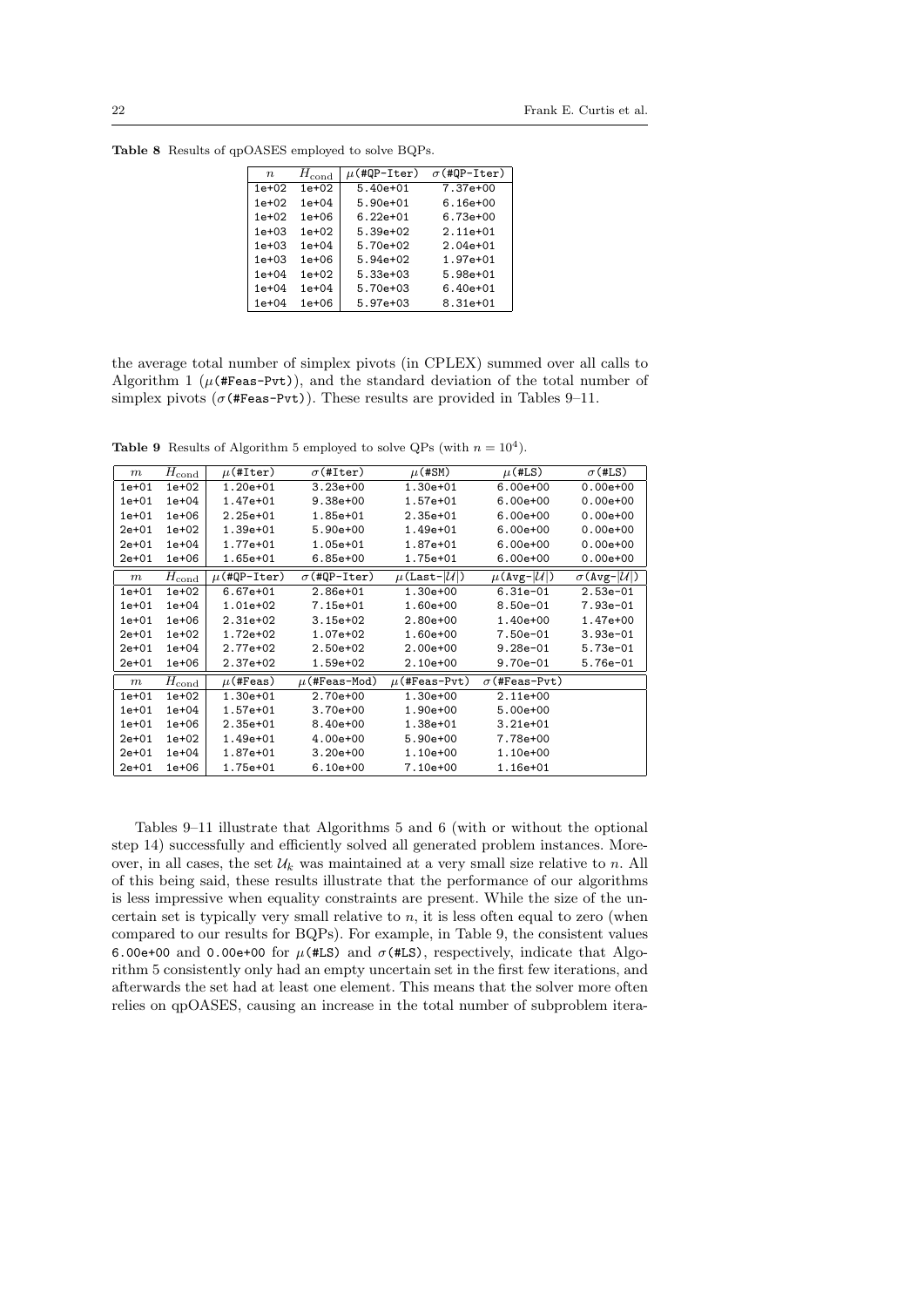| $\,m$     | $H_{\rm cond}$ | $\mu$ (#Iter)    | $\sigma$ (#Iter)    | $\mu$ (#SM)                    | $\mu$ (#LS)                   | $\sigma$ (#LS)                   |
|-----------|----------------|------------------|---------------------|--------------------------------|-------------------------------|----------------------------------|
| $1e+01$   | $1e+02$        | 1.88e+01         | $8.12e + 00$        | $2.74e+01$                     | $1.07e + 01$                  | $2.00e + 00$                     |
| $1e+01$   | $1e+04$        | $2.19e+01$       | 7.87e+00            | $2.82e+01$                     | 1.36e+01                      | $2.50e+00$                       |
| $1e+01$   | $1e+06$        | $2.27e+01$       | 7.06e+00            | 2.79e+01                       | $1.37e + 01$                  | $2.45e+00$                       |
| $2e+01$   | $1e+02$        | 1.89e+01         | $5.22e+00$          | $2.40e+01$                     | 1.06e+01                      | 1.58e+00                         |
| $2e+01$   | $1e+04$        | 2.08e+01         | $9.02e + 00$        | $2.63e+01$                     | $1.17e+01$                    | $3.53e+00$                       |
| $2e+01$   | $1e+06$        | $3.51e+01$       | $2.92e+01$          | $5.47e+01$                     | $1.42e + 01$                  | $3.99e+00$                       |
| $\,m$     | $H_{\rm cond}$ | $\mu$ (#QP-Iter) | $\sigma$ (#QP-Iter) | $\mu$ (Last- $ \mathcal{U} $ ) | $\mu$ (Avg- $ \mathcal{U} $ ) | $\sigma$ (Avg- $ \mathcal{U} $ ) |
| $1e+01$   | $1e+02$        | $2.61e+02$       | $4.45e+02$          | 7.60e+00                       | $3.05e+00$                    | $4.93e+00$                       |
| $1e+01$   | $1e+04$        | $1.72e+02$       | $2.06e+02$          | $5.30e+00$                     | 1.70e+00                      | $2.54e+00$                       |
| $1e+01$   | $1e+06$        | $2.03e+02$       | $3.55e+02$          | $4.20e+00$                     | 1.65e+00                      | $3.71e+00$                       |
| $2e + 01$ | $1e+02$        | $2.80e+02$       | $2.34e+02$          | $4.10e+00$                     | 1.58e+00                      | $2.14e+00$                       |
| $2e+01$   | $1e+04$        | $3.59e+02$       | $5.14e+02$          | 4.50e+00                       | 1.64e+00                      | $3.37e+00$                       |
| $2e+01$   | $1e+06$        | 1.68e+03         | $3.29e + 03$        | 1.86e+01                       | 8.30e+00                      | 1.65e+01                         |
| m         | $H_{\rm cond}$ | $\mu$ (#Feas)    | $\mu$ (#Feas-Mod)   | $\mu$ (#Feas-Pvt)              | $\sigma$ (#Feas-Pvt)          |                                  |
| $1e+01$   | $1e+02$        | 2.74e+01         | $3.70e+00$          | $9.60e + 00$                   | 1.39e+01                      |                                  |
| $1e+01$   | $1e+04$        | $2.82e+01$       | $4.00e+00$          | 1.00e+01                       | 1.79e+01                      |                                  |
| $1e+01$   | $1e+06$        | 2.79e+01         | $2.90e+00$          | 8.00e+00                       | 1.93e+01                      |                                  |
| $2e+01$   | $1e+02$        | 2.40e+01         | $5.80e+00$          | 2.07e+01                       | 3.51e+01                      |                                  |
| $2e + 01$ | $1e+04$        | $2.63e+01$       | $3.20e + 00$        | $8.10e + 00$                   | 2.07e+01                      |                                  |
| $2e+01$   | $1e+06$        | 5.47e+01         | $5.30e+00$          | 5.74e+01                       | 1.03e+02                      |                                  |

**Table 10** Results of Algorithm 6 (without step 14) employed to solve QPs (with  $n = 10^4$ ).

**Table 11** Results for Algorithm 6 (with step 14) employed to solve QPs (with  $n = 10<sup>4</sup>$ ).

| $\,m$     | $H_{\rm cond}$ | $\mu$ (#Iter)    | $\sigma$ (#Iter)    | $\mu$ (#SM)                    | $\mu$ (#LS)                   | $\sigma$ (#LS)                   |
|-----------|----------------|------------------|---------------------|--------------------------------|-------------------------------|----------------------------------|
| $1e+01$   | $1e+02$        | $3.29e + 01$     | $2.14e+01$          | $5.42e+01$                     | $3.38e + 01$                  | $2.12e+01$                       |
| $1e+01$   | $1e+04$        | $3.14e+01$       | 1.64e+01            | $4.90e+01$                     | $3.20e + 01$                  | 1.56e+01                         |
| $1e+01$   | $1e+06$        | $3.69e + 01$     | 1.96e+01            | $6.04e + 01$                   | $3.73e+01$                    | 1.84e+01                         |
| $2e + 01$ | $1e+02$        | $3.92e + 01$     | 2.74e+01            | $6.95e + 01$                   | $3.98e + 01$                  | 2.72e+01                         |
| $2e + 01$ | $1e + 04$      | $4.39e+01$       | $3.02e + 01$        | 7.39e+01                       | $4.43e+01$                    | $2.90e + 01$                     |
| $2e + 01$ | $1e+06$        | 1.06e+02         | 1.13e+02            | $2.02e + 02$                   | 1.05e+02                      | 1.07e+02                         |
| m         | $H_{\rm cond}$ | $\mu$ (#QP-Iter) | $\sigma$ (#QP-Iter) | $\mu$ (Last- $ \mathcal{U} $ ) | $\mu$ (Avg- $ \mathcal{U} $ ) | $\sigma$ (Avg- $ \mathcal{U} $ ) |
| $1e+01$   | $1e+02$        | $2.12e+02$       | 2.85e+02            | $1.00e-01$                     | $4.71e-01$                    | $2.96e-01$                       |
| $1e+01$   | $1e+04$        | $1.32e+02$       | 1.91e+02            | $4.00e-01$                     | $4.39e-01$                    | $2.61e-01$                       |
| $1e+01$   | $1e+06$        | 2.71e+02         | $3.27e+02$          | $1.00e-01$                     | $4.93e-01$                    | $3.00e-01$                       |
| $2e + 01$ | $1e+02$        | $6.03e+02$       | $6.23e+02$          | $3.00e-01$                     | $5.93e-01$                    | $2.95e-01$                       |
| $2e+01$   | $1e+04$        | $6.38e+02$       | 8.15e+02            | $2.00e-01$                     | $5.12e-01$                    | $2.88e-01$                       |
| $2e+01$   | $1e+06$        | 1.92e+03         | $2.46e+03$          | $5.00e-01$                     | $6.37e-01$                    | $3.76e - 01$                     |
| m         | $H_{\rm cond}$ | $\mu$ (#Feas)    | $\mu$ (#Feas-Mod)   | $\mu$ (#Feas-Pvt)              | $\sigma$ (#Feas-Pvt)          |                                  |
| $1e+01$   | $1e+02$        | $5.42e+01$       | $3.70e+00$          | $3.90e + 00$                   | $5.11e+00$                    |                                  |
| $1e+01$   | $1e+04$        | $4.90e + 01$     | $3.40e+00$          | $3.40e+00$                     | $6.26e+00$                    |                                  |
| $1e+01$   | $1e+06$        | $6.04e + 01$     | $5.30e+00$          | $6.40e+00$                     | 1.25e+01                      |                                  |
| $2e + 01$ | $1e+02$        | $6.95e + 01$     | 1.09e+01            | $3.26e + 01$                   | $6.19e + 01$                  |                                  |
| $2e + 01$ | $1e+04$        | 7.39e+01         | $4.60e+00$          | $8.00e + 00$                   | $2.01e+01$                    |                                  |
| $2e + 01$ | $1e+06$        | $2.02e + 02$     | $9.40e + 00$        | $5.57e+01$                     | 1.25e+02                      |                                  |

tions. The algorithms also involve additional work to maintain feasible partitions; work that may become significant if even more equality constraints are present. It is for these reasons that we do not present results for problems with higher numbers of equality constraints. Still, for the experiments we have performed, the results of our algorithms are strong when compared to the results obtained when applying qpOASES directly to solve the problems; see Table 12.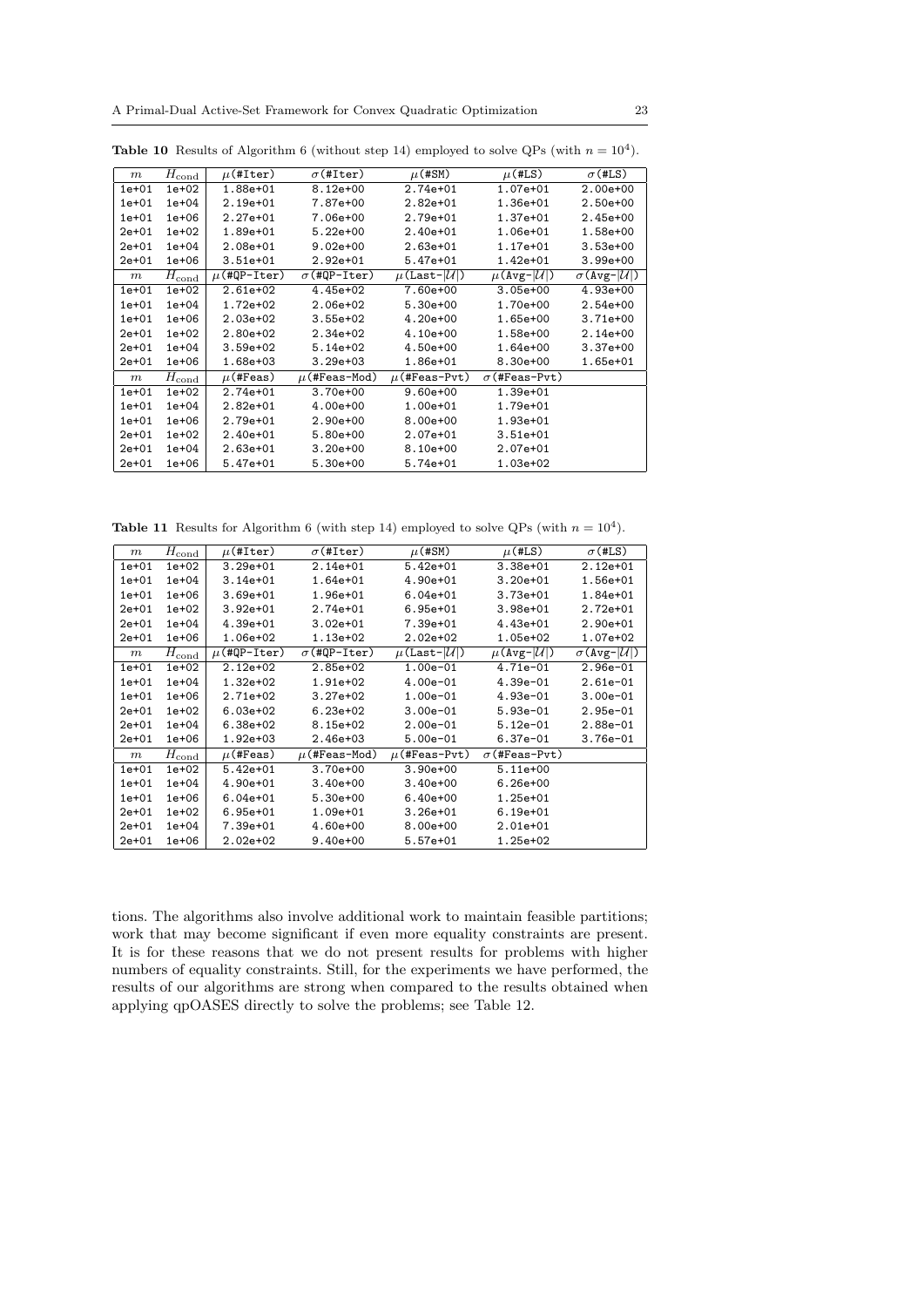| $H_{\text{cond}}$<br>m |           | $\mu$ (#QP-Iter) | $\sigma$ (#QP-Iter) |  |
|------------------------|-----------|------------------|---------------------|--|
| $1e+01$                | $1e+02$   | $5.41e + 0.3$    | $5.65e+01$          |  |
| $1e + 01$              | $1e + 04$ | $5.74e + 0.3$    | $9.20e + 01$        |  |
| $1e + 01$              | $1e + 06$ | $6.06e + 0.3$    | $1.14e+02$          |  |
| $2e+01$                | $1e+02$   | $5.36e + 03$     | 7.45e+01            |  |
| $2e+01$                | $1e + 04$ | $5.76e + 03$     | $5.99e+01$          |  |
| $2e+01$                | $1e + 06$ | $6.05e + 03$     | $4.82e + 01$        |  |

**Table 12** Results of qpOASES employed to solve QPs (with  $n = 10<sup>4</sup>$ ).

### 6 Conclusion

Motivated by the impressive practical performance of the primal-dual active-set method proposed by Hintermüller, Ito, and Kunisch [25] when solving certain bound-constrained QPs arising from discretized PDE-constrained optimization problems, we have proposed an algorithmic framework for solving strictly convex QPs that possesses appealing properties. In particular, we have shown that our framework is globally convergent when solving any strictly convex generallyconstrained QP, and have shown in our numerical experiments that two instances of our framework achieve this theoretical behavior with only a modest increase in per-iteration computational cost as compared to the method in [25].

The novel idea underlying our framework is to introduce a set auxiliary to the traditional active-set estimate. Our techniques for handling this auxiliary set, which houses the indices of variables whose bounds will be enforced explicitly during a given iteration, have been motivated based on two observations. First, we have seen in our numerical experiments and those of others that the active-set method in [25] often converges extremely quickly when solving a convex BQP, despite the limitations of the method's theoretical convergence guarantees. Second, when the method in [25] does not converge, this behavior typically can be attributed to a small subset of variables that tend to migrate between active and inactive set estimates. Hence, by introducing our auxiliary set and devising strategies that only move indices to that set to avoid cycling/nonconvergence, we are able to attain the rapid convergence behavior of the method in [25] while solidifying a global convergence guarantee for a more general class of problems.

The biggest potential drawback of introducing our auxiliary set is that the added computational cost may become severe if the size of the set  $\mathcal{U}_k$  becomes large. In such cases, rather than simply requiring the solution of a reduced linear system in each iteration as is required in [25] (and in our framework when  $\mathcal{U}_k = \emptyset$ ), our framework requires the solution of a reduced QP with a subset of the original bound constraints. However, the numerical results that we have provided in §5 show that the set  $\mathcal{U}_k$  rarely grows beyond a few indices. In fact, we often find that  $\mathcal{U}_k$  remains empty throughout most iterations of a run of the algorithm, in which case our framework behaves as the method in [25].

Our framework was less efficient when solving QPs with a large number of equality constraints relative to the number of variables. This was not a surprise to us as the rapidly-adapting active-set estimates may led to infeasible partitions, which may in general lead to unacceptable increases in computational costs. Therefore, we recommend our framework when solving QPs with many degrees of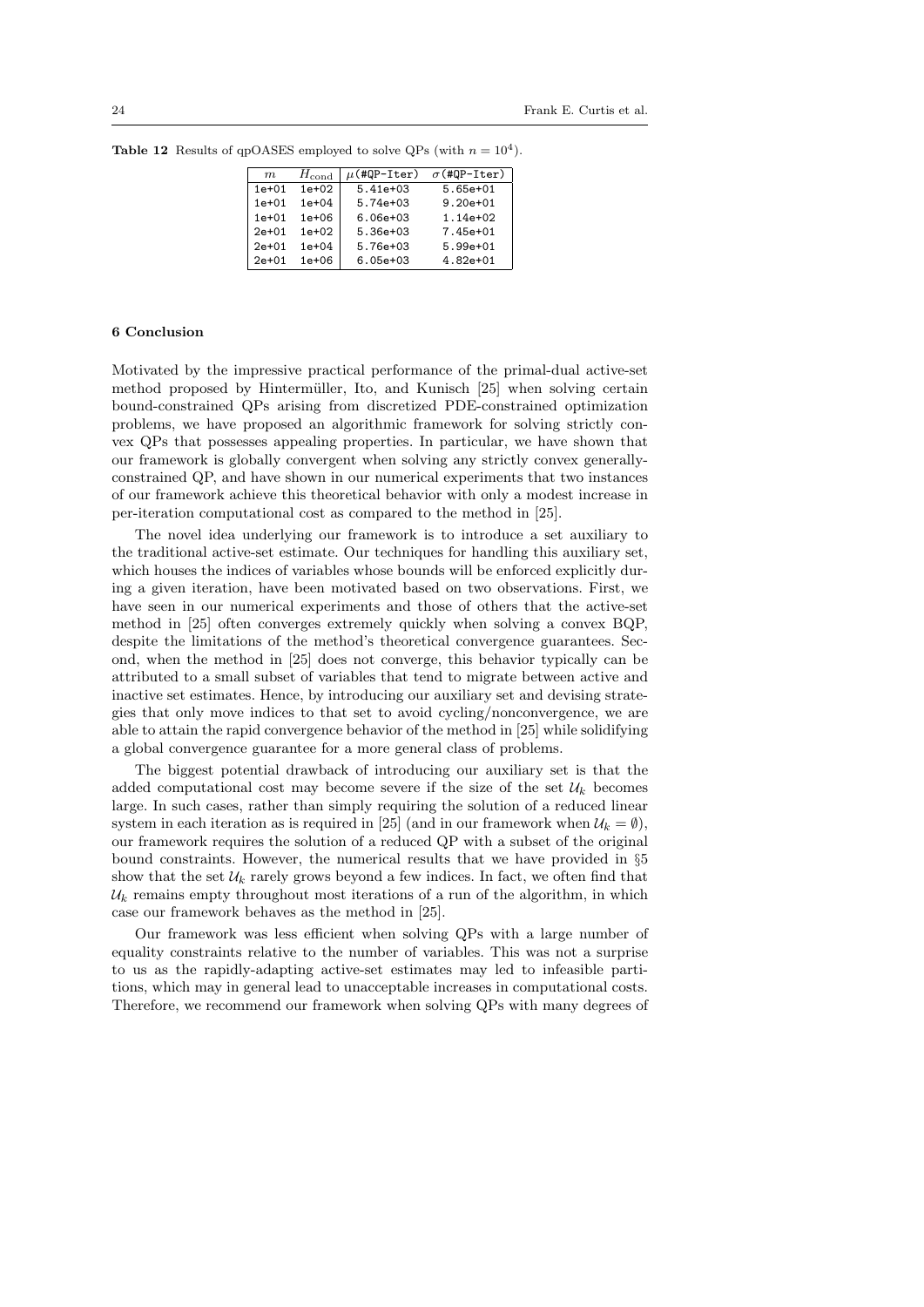freedom, and otherwise suggest the use of classical active-set strategies, which are better tailored for problems with few degrees of freedom.

Finally, we remark that our framework lends itself to possible further enhancements, such as the use of iterative methods in place of direct matrix factorizations when solving our reduced subproblems. Maintaining global convergence guarantees when such techniques are used is not a trivial task as inexactness in the subproblem solves has to be monitored carefully so that progress is still made when updating the active-set estimates, but such details are a subject of current research.

#### References

- 1. M. Aganagić. Newton's method for linear complementarity problems. Mathematical Programming, 28(3):349–362, 1984.
- 2. M. Bergounioux, K. Ito, and K. Kunisch. Primal-dual strategy for constrained optimal control problems. SIAM Journal on Control and Optimization, 37(4):1176–1194, 1999.
- 3. M. Bergounioux and K. Kunisch. Primal-dual strategy for state-constrained optimal control problems. Computational Optimization and Applications, 22(2):193–224, 2002.
- 4. E. G. Birgin, C. A. Floudas, and J. M. Mart´ınez. Global minimization using an Augmented Lagrangian method with variable lower-level constraints. Mathematical Programming, 125(1):139–162, 2010.
- 5. R. H. Byrd, G. M. Chin, J. Nocedal, and F. Oztoprak. A family of second-order methods for convex  $\ell_1$ -regularized optimization. Technical report, Department of Industrial Engineering and Management Sciences, Northwestern University, Evanston, IL, USA, 2012.
- 6. L. Chen, Y. Wang, and G. He. A feasible active set QP-free method for nonlinear programming. SIAM Journal on Optimization, 17(2):401–429, 2006.
- 7. P. G. Ciarlet. The Finite Element Method for Elliptic Problems. Classics in Applied Mathematics. Society for Industrial and Applied Mathematics, Philadelphia, PA, USA, 2002.
- 8. A. R. Conn, N. I. M. Gould, and Ph. L. Toint. A globally convergent augmented lagrangian algorithm for optimization with general constraints and simple bounds. SIAM Journal on Numerical Analysis, 28(2):545–572, 1991.
- 9. A. R. Conn, N. I. M. Gould, and Ph. L. Toint. Trust-Region Methods. Society for Industrial and Applied Mathematics, Philadelphia, PA, USA, 2000.
- 10. C. W. Cryer. The solution of a quadratic programming problem using systematic overrelaxation. SIAM Journal on Control, 9(3):385–392, 1971.
- 11. L. Feng, V. Linetsky, J. L. Morales, and J. Nocedal. On the solution of complementarity problems arising in American options pricing. Optimization Methods and Software, 26(4- 5):813–825, 2011.
- 12. H. J. Ferreau, C. Kirches, A. Potschka, H. G. Bock, and M. Diehl. qpOASES: a parametric active-set algorithm for quadratic programming. Mathematical Programming Computation, pages 1–37, 2014.
- 13. I. B. Gharbia and J. C. Gilbert. Nonconvergence of the plain Newton-min algorithm for linear complementarity problems with a P-matrix. Mathematical Programming, 134(2):349– 364, 2012.
- 14. P. E. Gill, W. Murray, and M. A. Saunders. SNOPT: an SQP algorithm for large-scale constrained optimization. SIAM Review, 47(1):99–131, 2005.
- 15. P. E. Gill, W. Murray, and M. A. Saunders. User's guide for SQOPT version 7: software for largescale linear and quadratic programming. Systems Optimization Laboratory, Stanford University, Palo Alto, CA, USA, 2006.
- 16. P. E. Gill, W. Murray, and M. H. Wright. Practical Optimization. Emerald Group Publishing Limited, Bingley, UK, 1982.
- 17. P. E. Gill and D. P. Robinson. Regularized sequential quadratic programming methods. Technical report, Department of Mathematics, University of California, San Diego, La Jolla, CA, USA, 2011.
- 18. N. I. M. Gould and D. P. Robinson. A second derivative SQP method: global convergence. SIAM Journal on Optimization, 20(4):2023–2048, 2010.
- 19. N. I. M. Gould and D. P. Robinson. A second derivative SQP method: local convergence and practical issues. SIAM Journal on Optimization, 20(4):2049–2079, 2010.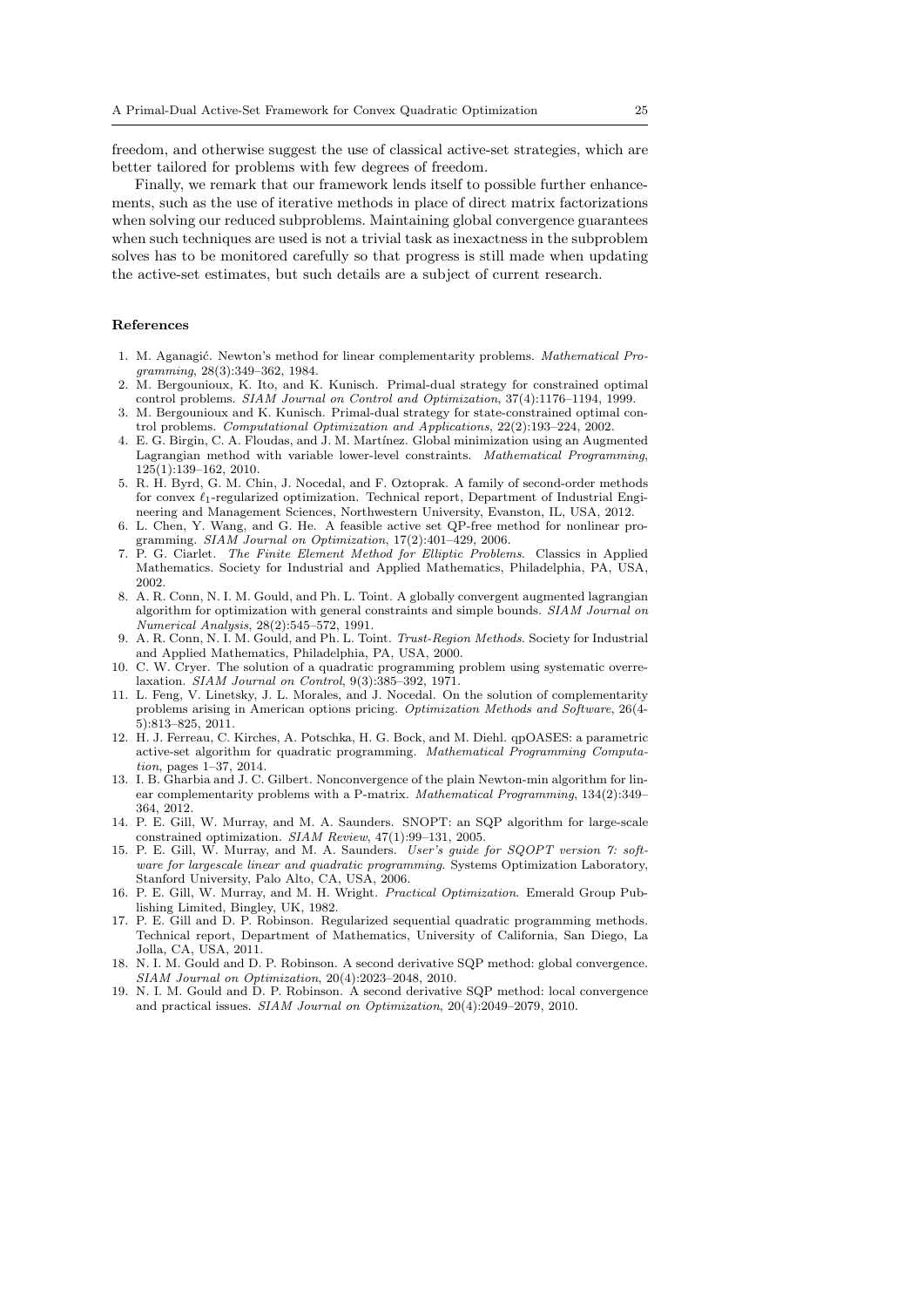- 20. N. I. M. Gould and D. P. Robinson. A second-derivative SQP method with a "trustregion-free" predictor step. IMA Journal of Numerical Analysis, 32(2):580–601, 2011.
- 21. N. I. M. Gould and Ph. L. Toint. An iterative working-set method for large-scale nonconvex quadratic programming. Applied Numerical Mathematics, 43(1):109–128, 2002.
- 22. L. Grippo, F. Lampariello, and S. Lucidi. A nonmonotone line search technique for Newton's method. SIAM Journal on Numerical Analysis, 23(4):707–716, 1986.
- 23. W. W. Hager. The dual active set algorithm. In P. M. Pardalos, editor, Advances in Optimization and Parallel Computing, pages 137–142. North Holland, Amsterdam, 1992.
- 24. W. W. Hager and D. W. Hearn. Application of the dual active set algorithm to quadratic network optimization. Computational Optimization and Applications, 1(4):349–373, 1993. 25. M. Hintermüller, K. Ito, and K. Kunisch. The primal-dual active set strategy as a semis-
- mooth Newton method. SIAM Journal on Optimization, 13(3):865–888, 2003.
- 26. M. M. Kostreva. Block pivot methods for solving the complementarity problem. Linear Algebra and its Applications, 21(3):207–215, 1978.
- 27. M. Kočvara and J. Zowe. An iterative two-step algorithm for linear complementarity problems. Numerische Mathematik, 68(1):95–106, 1994.
- 28. K. Kunisch and F. Rendl. An infeasible active set method for quadratic problems with simple bounds. SIAM Journal on Optimization, 14(1):35–52, 2003.
- 29. I. Maros and C. Mészáros. A repository of convex quadratic programming problems. Optimization Methods and Software, 11(1-4):671–681, 1999.
- 30. J. Moré and G. Toraldo. On the solution of large quadratic programming problems with bound constraints. SIAM Journal on Optimization, 1(1):93–113, 1991.
- 31. J. Nocedal and S. J. Wright. Numerical Optimization. Springer Series in Operations Research and Financial Engineering. Springer, New York, NY, USA, Second edition, 2006.
- 32. L. F. Portugal, J. J. Júdice, and L. N. Vicente. A comparison of block pivoting and interiorpoint algorithms for linear least squares problems with nonnegative variables. Mathematics of Computation, 63(208):625–643, 1994.
- 33. D. P. Robinson, L. Feng, J. Nocedal, and J. S. Pang. Subspace accelerated matrix splitting algorithms for asymmetric and symmetric linear complementarity problems. SIAM Journal on Optimization, 23(3):1371–1397, 2013.
- 34. Ph. L. Toint. Non-monotone trust-region algorithms for nonlinear optimization subject to convex constraints. Mathematical Programming, 77(3):69–94, 1997.
- 35. M. Ulbrich and S. Ulbrich. Non-monotone trust region methods for nonlinear equality constrained optimization without a penalty function. Mathematical programming, 95(1):103–135, 2003.
- 36. V. Vapnik and C. Cortes. Support vector networks. Machine Learning, 20(3):273–297, 1995.
- 37. Y. Vardi, L. A. Shepp, and L. Kaufman. A statistical model for positron emission tomography. Journal of the American Statistical Association, 80(389):8–20, 1985.

#### A Appendix: Primal-Dual Active-Set as a Semi-Smooth Newton Method

In this appendix, we show that Algorithm 3 is equivalent to a semi-smooth Newton method under certain conditions. The following theorem utilizes the concept of a slant derivative of a slantly differentiable function [25].

**Theorem 5** Let  $\{(x_k, y_k, z_k^{\ell}, z_k^{\nu})\}$  be generated by Algorithm 3 with Step 6 employing Algorithm 4, where we suppose that, for all k,  $(A_k^{\ell}, A_k^u, \mathcal{I}_k, \mathcal{U}_k)$  with  $\mathcal{U}_k = \emptyset$  is a feasible partition at the start of Step 3. Then,  $\{(x_k, y_k, z_k^{\ell}, z_k^{\{u\}})\}$  is the sequence of iterates generated by the semismooth Newton method for finding a zero of the function KKT defined by (2) with initial value  $(x_0, y_0, z_0^{\ell}, z_0^u) = SM(\mathcal{A}_0^{\ell}, \mathcal{A}_0^u, \mathcal{I}_0, \emptyset)$  and slant derivative  $M(a, b)$  of the slantly differentiable function  $m(a, b) = min(a, b)$  defined by

$$
[M(a,b)]_{ij} = \begin{cases} 0 & \text{if } j \notin \{i, n+i\} \\ 1 & \text{if } j = i, a_i \le b_j \\ 0 & \text{if } j = i, a_i > b_j \\ 0 & \text{if } j = n+i, a_i \le b_j \\ 1 & \text{if } j = n+i, a_i > b_j. \end{cases}
$$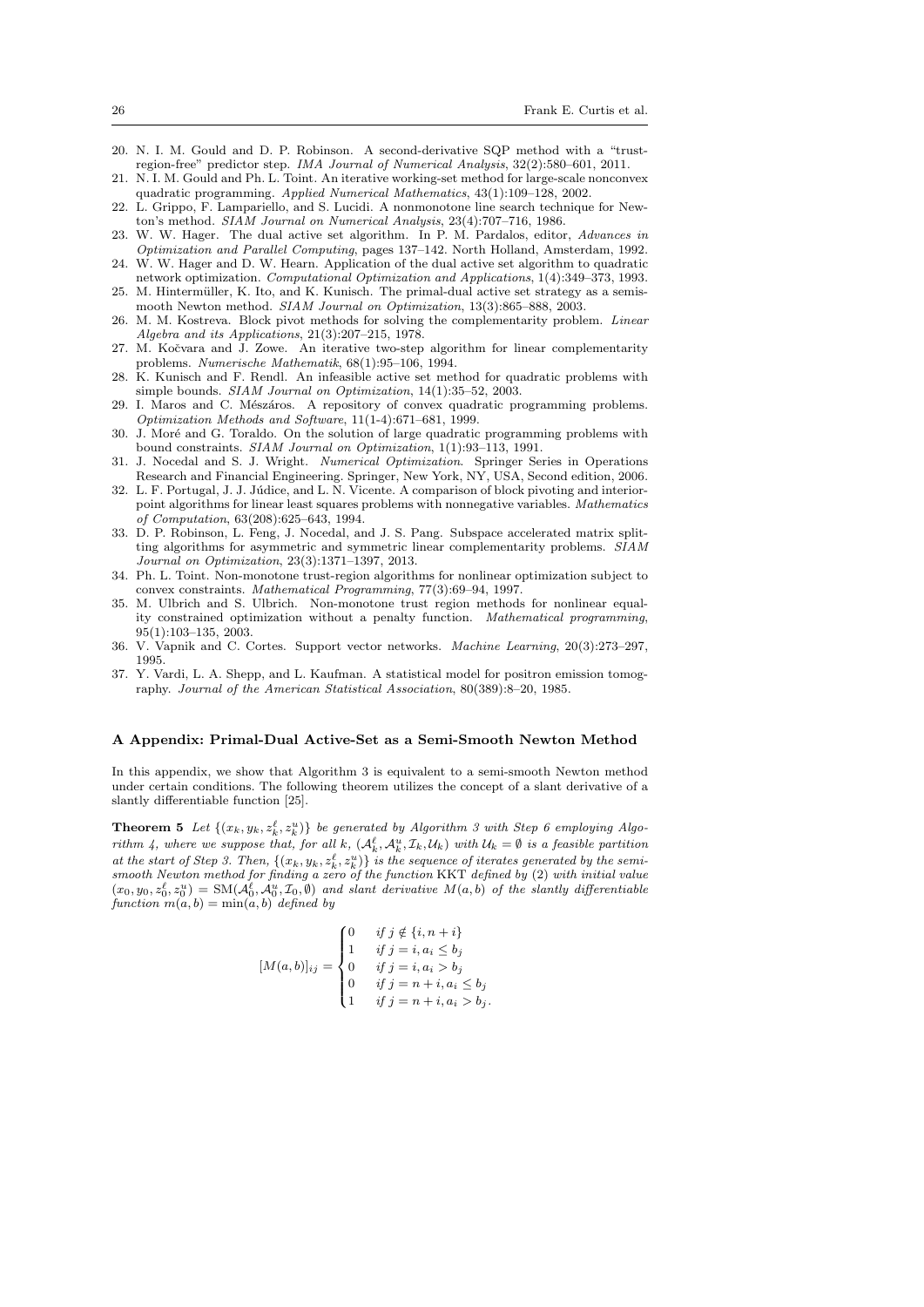*Proof* To simplify the proof, let us assume that  $\ell = -\infty$  so that problem (1) has upper bounds only. This ensures that  $z_k^{\ell} = 0$  and  $\mathcal{A}_k^{\ell} = \emptyset$  for all k, so in this proof we remove all references to these quantities. The proof of the case with both lower and upper bounds follows similarly.

Under the assumptions of the theorem, the point  $(x_0, y_0, z_0^u) \leftarrow SM(\emptyset, \mathcal{A}_0^u, \mathcal{I}_0, \emptyset)$  is the first primal-dual iterate for both algorithms, i.e., Algorithm 3 and the semi-smooth Newton method. Furthermore, it follows from (4)–(6) that

$$
Hx_0 + c - A^T y_0 + z_0^u = 0 \quad \text{and} \quad Ax_0 - b = 0. \tag{26}
$$

We now proceed to show that both algorithms generate the same subsequent iterate, namely  $(x_1, y_1, z_1^u)$ . The result then follows as a similar argument can be used to show that both algorithms generate the same iterate  $(x_k, y_k, z_k^u)$  for each k.

Partitioning the variable indices into four sets, namely I, II, III, and IV, we find:

$$
I := \{ i : i \in \mathcal{I}_0 \text{ and } [x_0]_i \le u_i \} \implies [z_0^u]_i = 0; \tag{27a}
$$

$$
\text{II} := \{i : i \in \mathcal{A}_0^u \text{ and } [z_0^u]_i \le 0\} \implies [x_0]_i = u_i;
$$
\n
$$
(27b)
$$

III := {
$$
i : i \in \mathcal{I}_0
$$
 and  $[x_0]_i > u_i$ }  $\implies [z_0^u]_i = 0$ ;\n(27c)

IV := {
$$
i : i \in \mathcal{A}_0^u
$$
 and  $[z_0^u]_i > 0$ }  $\implies [x_0]_i = u_i.$  (27d)

Here, the implications after each set follow from Step 2 of Algorithm 2. Next, (16) implies

$$
\mathcal{I}_1 \leftarrow I \cup II \text{ and } \mathcal{A}_1 \leftarrow III \cup IV. \tag{28}
$$

Algorithm 3 computes the next iterate as the unique point  $(x_1, y_1, z_1^u)$  satisfying

 $\sqrt{2}$ 

 $\overline{\phantom{0}}$ 

$$
[z_1^u]_{\mathcal{I}_1} = 0
$$
,  $[x_1]_{\mathcal{A}_1} = u_{\mathcal{A}_1}$ ,  $Hx_1 + c - A^T y_1 + z_1^u = 0$ , and  $Ax_1 - b = 0$ . (29)

Now, let us consider one iteration of the semi-smooth Newton method on the function KKT defined by  $(2)$  using the slant derivative function M. It follows from  $(27)$ , Table 13, and the definition of  $\overline{M}$  that the semi-smooth Newton system may be written as

HI,<sup>I</sup> HI,II HI,III HI,IV A<sup>T</sup> N,I I 0 0 0 HII,<sup>I</sup> HII,II HII,III HII,IV A<sup>T</sup> <sup>N</sup>,II 0 I 0 0 HIII,<sup>I</sup> HIII,II HIII,III HIII,IV A<sup>T</sup> <sup>N</sup>,III 0 0 I 0 HIV,<sup>I</sup> HIV,II HIV,III HIV,IV A<sup>T</sup> <sup>N</sup>,IV 0 0 0 I AN,<sup>I</sup> AN,II AN,III AN,IV 0 0 0 0 0 0 0 0 0 0 I 0 0 0 0 0 0 0 0 0 I 0 0 0 0 −I 0 0 0 0 0 0 0 0 0 −I 0 0 0 0 0 1 CCCCCCCCCCCCA 0 BBBBBBBBBBB@ ∆x<sup>I</sup> ∆xII ∆xIII ∆xIV −∆y ∆z<sup>I</sup> ∆zII ∆zIII ∆zIV 1 CCCCCCCCCCCA = − 0 BBBBBBBBBBB@ 0 0 0 0 0 0 [z u 0 ]II [u − x0]III 0 1 CCCCCCCCCCCA . (30)

Table 13 Quantities relevant to evaluating the function KKT and computing the slant derivative M at the point  $(x_0, y_0, z_0^u)$ .

| Index set           | $[z_0^u]_i$ | $ u-x_0 _i$ | $\min([z_0^u]_i, [u-x_0]_i)]$ |
|---------------------|-------------|-------------|-------------------------------|
| $i \in I$           |             |             |                               |
| $i \in \Pi$         | $\leq 0$    |             | $[z_0^u]_i$                   |
| $i \in \text{III}$  |             | $\lt$ ()    | $ u-x_0 _i$                   |
| $i \in \mathrm{IV}$ | > 0         |             |                               |

The first five block equations of (30) combined with (26) yield

$$
Ax_1 - b = A(x_0 + \Delta x) - b = Ax_0 - b + A\Delta x = 0 \text{ and } (31a)
$$

$$
Hx_1 + c - A^T y_1 + z_1^u = H(x_0 + \Delta x) + c - A^T (y_0 + \Delta y) + z_0^u + \Delta z = 0,
$$
 (31b)